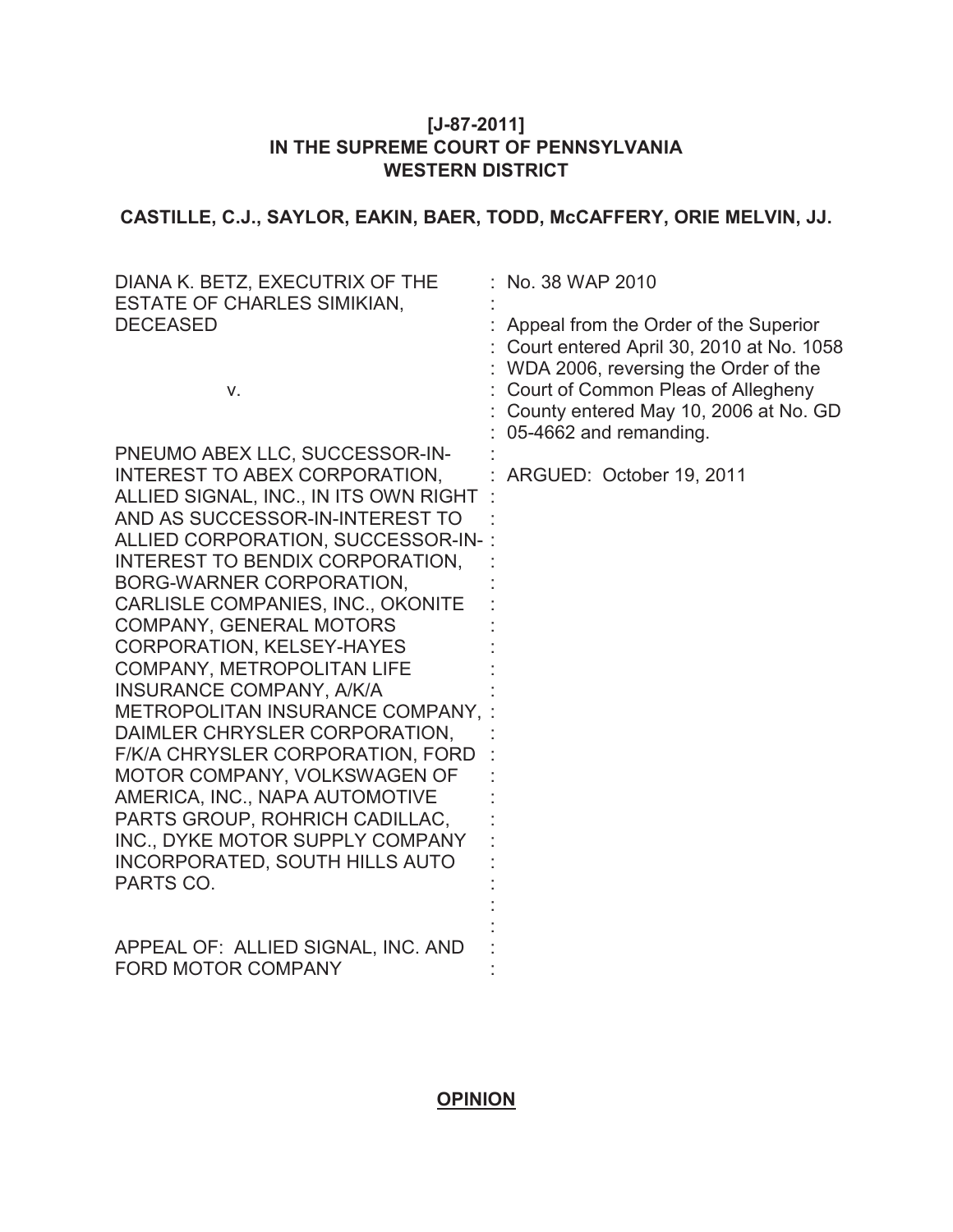#### **MR. JUSTICE SAYLOR DECIDED: MAY 23, 2012**

The civil action underlying this appeal was selected as a test case for the admissibility of expert opinion evidence to the effect that each and every fiber of inhaled asbestos is a substantial contributing factor to any asbestos-related disease. The inquiry has proceeded under principles derived from Frye v. United States, 293 F. 1013 (D.C. Cir. 1923).

#### **I. Background**

In February 2005, Charles Simikian commenced a product liability action against Allied Signal, Inc., Ford Motor Company ("collectively Appellants"), and others, asserting causes of action grounded on multiple theories including strict liability. Mr. Simikian alleged that, throughout a forty-four year career as an automotive mechanic, his exposure to asbestos-containing friction products, such as brake linings, caused his mesothelioma. Upon Mr. Simikian's death, his wife, acting as executrix ("Appellee"), substituted as the plaintiff.

Appellee's action was among a number of similar ones pending in the court of common pleas. Two of the common defendants in these cases anticipated that the plaintiffs would rely on expert opinion that each and every exposure to asbestos -- no matter how small -- contributes substantially to the development of asbestos-related diseases. This opinion often is referred to as the "any-exposure," "any-breath," or "anyfiber" theory of legal (or substantial-factor) causation. See generally Summers v. Certainteed Corp., 606 Pa. 294, 316, 997 A.2d 1152, 1164-65 (2010) (discussing the requirement for a plaintiff to prove that a defendant's product was a substantial factor in causing injury).

Seeking to preclude such opinion testimony, these defendants filed global motions challenging its admissibility under the litmus of general acceptance in the

## [J-87-2011] - 2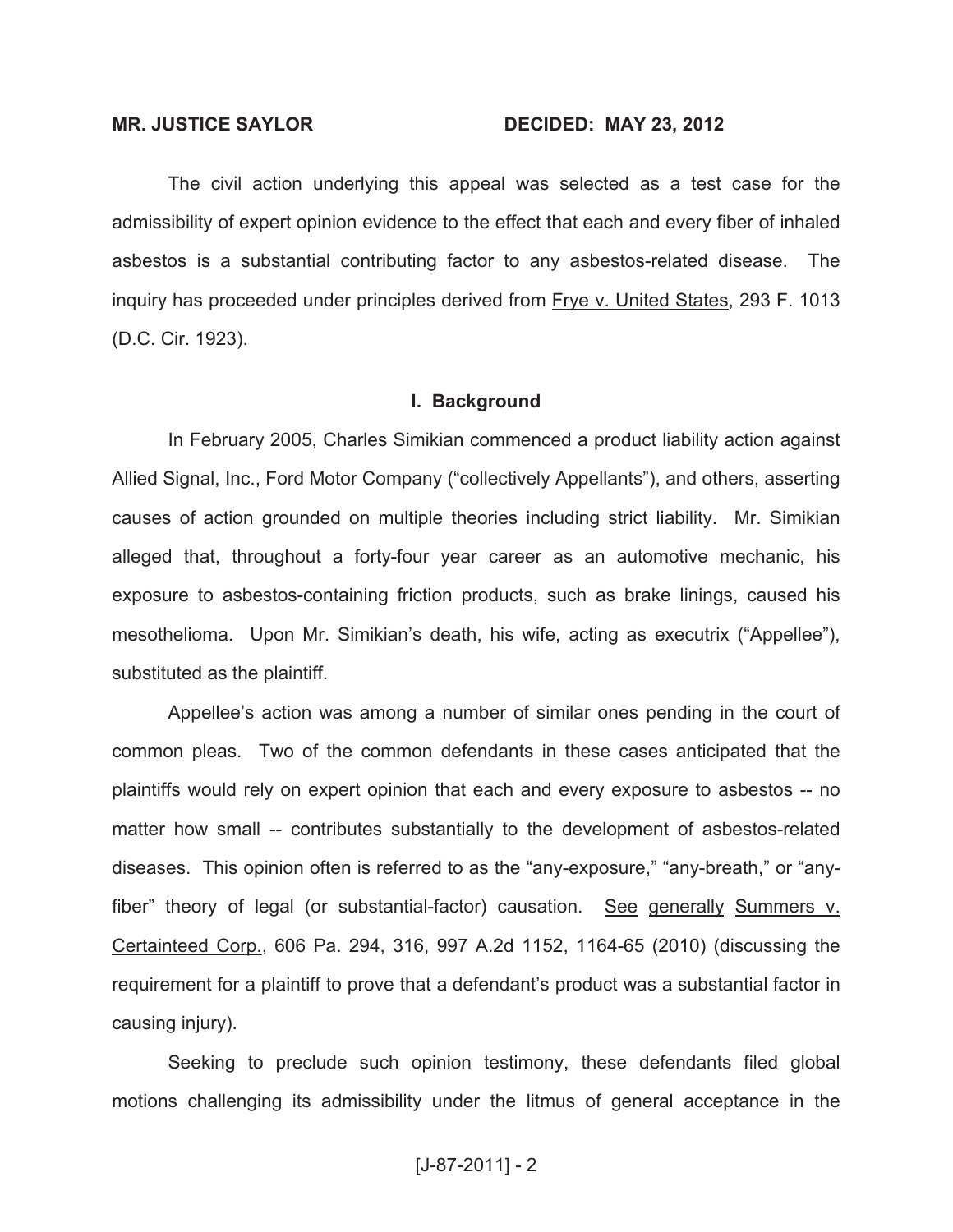relevant scientific community applicable to novel scientific evidence.<sup>1</sup> See Pa.R.C.P. No. 207.1; Commonwealth v. Topa, 471 Pa. 223, 231-33, 369 A.2d 1277, 1281-82 (1977) (confirming Pennsylvania's adherence to the Frye test; explaining that it bars novel scientific evidence from the courtroom until it has achieved general acceptance in the relevant scientific community; and indicating that strict application of the test is required to ensure fairness). The defendants referenced a litany of techniques used for various purposes in science (e.g., chemical structure analysis; anecdotal case reporting; reliance on animal studies; and extrapolation to a cause-and-effect relationship), arguing that none of these -- alone or in combination -- supports the any-exposure theory. See, e.g., Amended Global Frye Motion of June 3, 2005, In re Toxic Substance Cases, No. A.D. 03-319 (C.P. Allegheny). Highlighting the trial court's role in screening scientific evidence for reliability before permitting such evidence to be put before a jury, see, e.g., Grady v. Frito-Lay, Inc., 576 Pa. 546, 557, 839 A.2d 1038, 1044-45 (2003), the defendants contended that the methodology underlying the any-exposure theory is

 $1$  More broadly, the defendants sought to exclude general causation testimony that the chrysotile asbestos in friction products causes mesothelioma, since chrysotile is the least potent form of asbestos; the asbestos contained in friction products is embedded in resin; and published, peer-reviewed epidemiological studies concerning the experience of brake workers with asbestos disease have found no increased risk as compared to the general population. See generally Francine Laden et al., Lung Cancer and Mesothelioma Among Male Automobile Mechanics: A Review, 19 REVS. ON ENVTL. HEALTH 39 (2004); Michael Goodman et al., Mesothelioma and Lung Cancer Among Motor Vehicle Mechanics: a Meta-Analysis, 48 ANN. OCCUP. HYG. 309 (2003).

As related below, however, the common pleas court limited its ruling to substantialfactor causation and addressed this requirement from a different frame of reference. Since the court's approach, in this regard, serves as the main focus of our present opinion, we also decline to address whether the opinion that chrysotile asbestos fibers (contained in friction products or otherwise) cause mesothelioma is supported by generally accepted scientific methodology.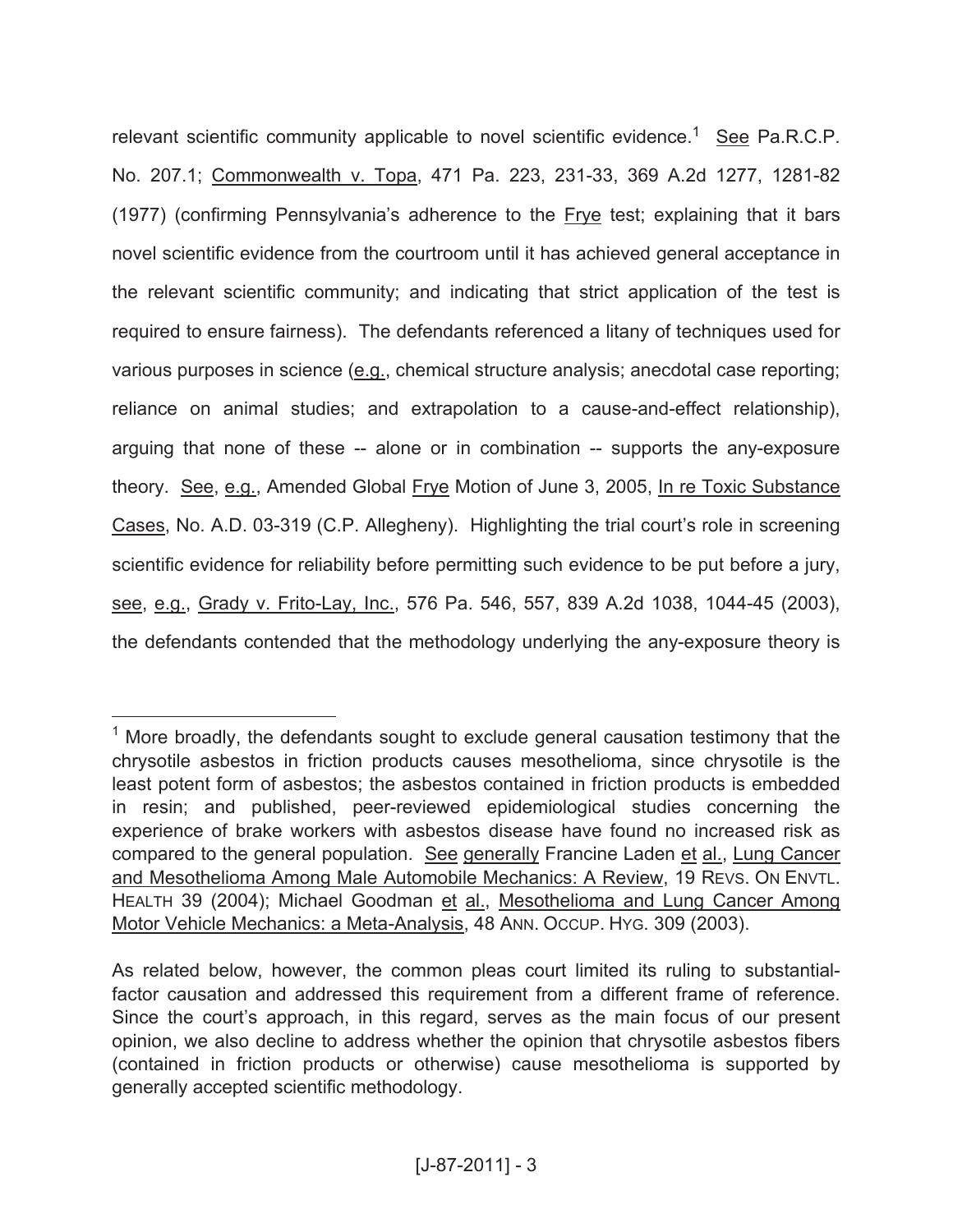novel and scientifically invalid. Thus, they urged that the any-exposure theory should be deemed inadmissible at all trials of asbestos cases against them.

The common pleas court, per the Honorable Robert J. Colville, directed the parties to designate test cases through which to address the Frye challenge, among which the present one was selected. The court also required an exchange of expert reports, which were to identify, in particular, the opinions and methodology supporting the plaintiffs' theory that exposure to friction products was a proximate cause of asbestos-related disease. See Order of June 23, 2005, In re Toxic Substance Cases, No. A.D. 03-319 (C.P. Allegheny). The plaintiffs identified a pathologist as their primary causation expert -- John C. Maddox, M.D. -- and submitted his report. As relevant here, the core explanation Dr. Maddox provided for his opinion as to specific and proximate causation is as follows:

> Asbestos-related mesothelioma, like other diseases induced by toxic exposures, is a dose response disease: each inhalation of asbestos-containing dust from the use of products has been shown to contribute to cause asbestosrelated diseases, including mesothelioma. Each of the exposures to asbestos contributes to the total dose that causes mesothelioma and, in so doing, shortens the period necessary for the mesothelioma to develop. . . . [E]ach exposure to asbestos is therefore a substantial contributing factor in the development of the disease that actually occurs, when it occurs.

Affidavit of John C. Maddox, M.D., of Aug. 4, 2005, at 12 (emphasis added). In his report, Dr. Maddox did not provide an assessment of the individual exposure histories for the test plaintiffs, presumably as this was thought to be unnecessary, given the breadth of the any-exposure theory.

In response, the defendants proffered a report from M. Jane Teta, Dr.P.H., M.P.H., an occupational environmental epidemiologist, who couched Dr. Maddox's any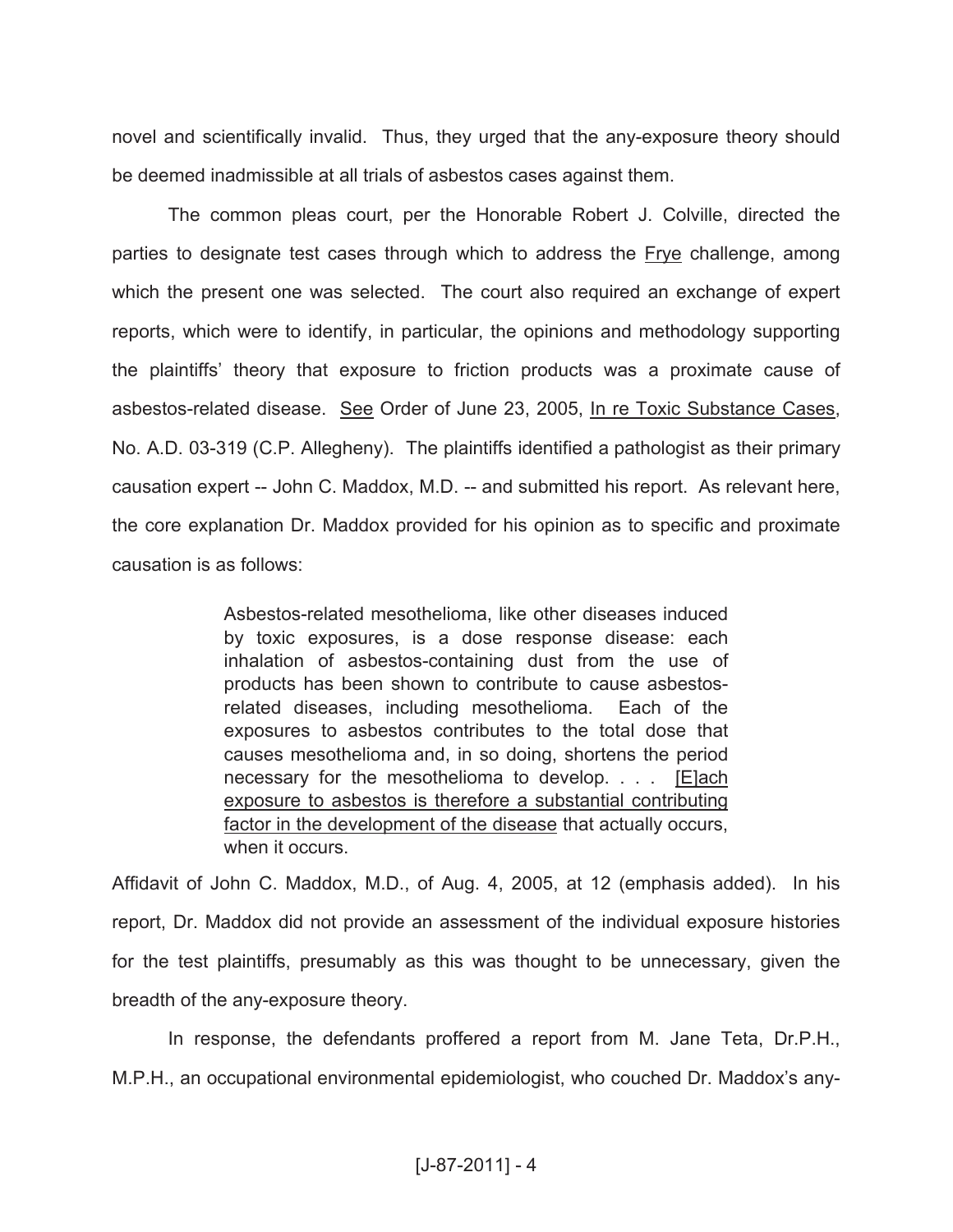exposure opinion as nothing more than a mere assumption. See Expert Report of M. Jane Teta, Dr.P.H., M.P.H., of Aug. 16, 2005 ("Teta Report"), at 9. According to Dr. Teta, Dr. Maddox did not follow the scientific method in proceeding from hypothesis through scientific proof in support of his conclusions. Rather, she asserted, the pathologist ignored an established hierarchy of scientific evidence; employed a selective approach to the scientific literature; and, in particular, disregarded a wealth of epidemiological evidence to the effect that those who work with automotive friction products do not suffer from a higher incidence of mesothelioma than is found in the general population. See supra note 1. Additionally, Dr. Teta observed that the anyexposure opinion is inconsistent with the common understanding that the context and circumstances of exposure to toxic substances -- including the critical component of dose -- matter greatly in terms of determining the risk of disease. See generally Bernard D. Goldstein, Toxic Torts: The Devil Is In the Dose, 16 J.L. & POL'Y 551, 551 (2008) ("Dose is a central concept in toxicology -- 'the dose makes the poison' is the oldest maxim in the field."). Furthermore, she found that Dr. Maddox exceeded the range of his expertise in rendering a broad-scale opinion concerning the theoretical impact of a single asbestos fiber. See Teta Report at 10-11.

In ensuing arguments before Judge Colville, the plaintiffs contended that a Frye challenge was inapposite. In their view, Dr. Maddox's methodology in forming his anyexposure opinion was in no way novel, but rather, resided within the scientific mainstream.<sup>2</sup> The plaintiffs pointed to the wealth of scientific information developed

 $2$  See, e.g., N.T., Aug. 17, 2005, at 67 (reflecting the assertion of one of the plaintiff's attorneys that "[t]hey are trying to essentially just disagree with our experts, which is credibility for the jury[;] [t]hey really can't lay a glove on the underlying methodology, and they don't"); id. at 96 (asserting that Dr. Maddox "looks at some very classical factors that are used to determine causation"); id. at 67-68 ("[O]bviously, looking at (continued…)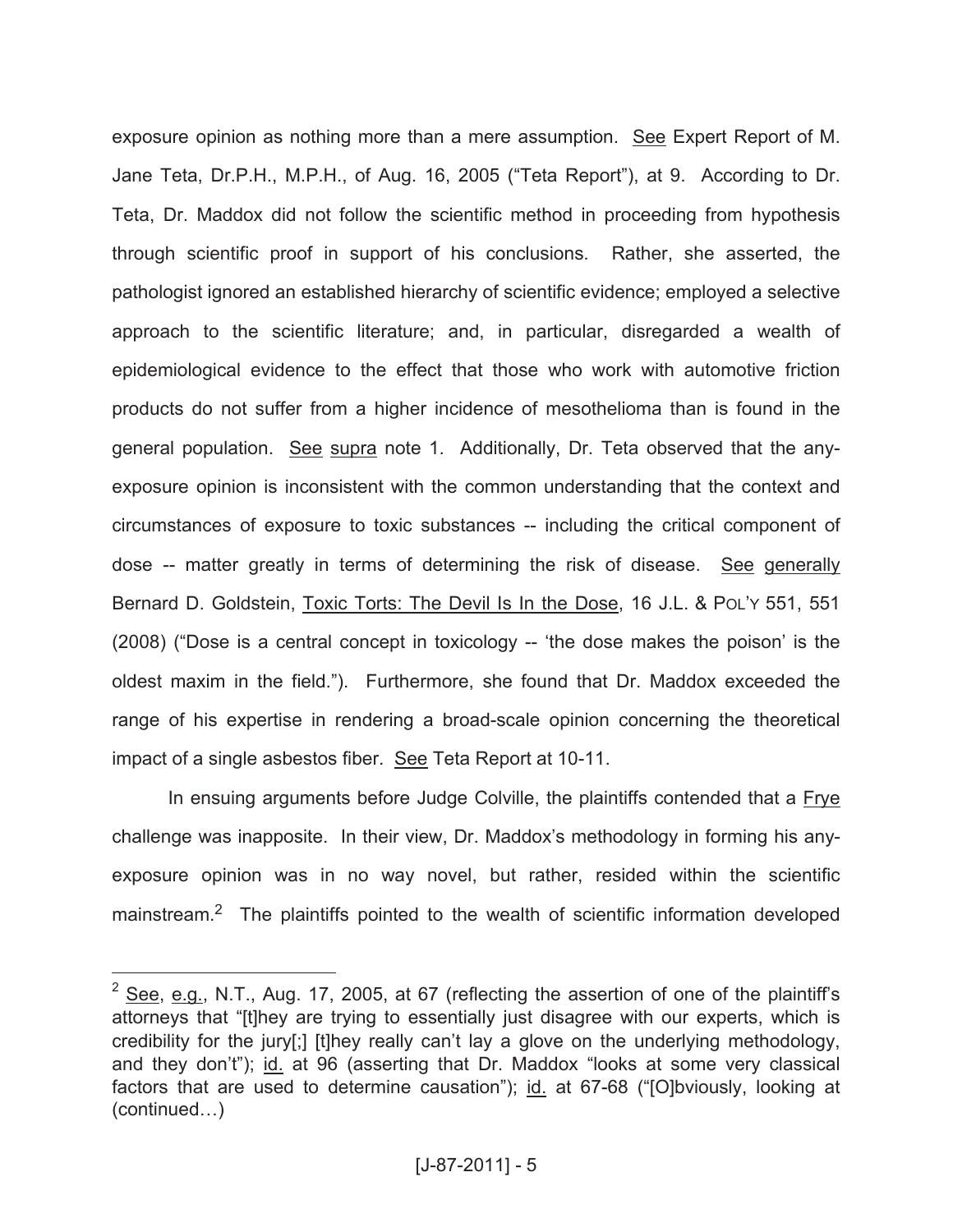over time concerning the hazards of asbestos, see N.T., Aug. 17, 2005, at 84-85 (reflecting the plaintiffs' observation that "[t]he medical literature has been talking about the effects of asbestos chrysotile since the 1920s"), and to government regulatory responses to protect human health. See, e.g., id. at 88-89 ("Now, the Environmental Protection Agency, their stance on this issue is that asbestos causes asbestos diseases, specifically chrysotile causes asbestos diseases and, more specifically, brake linings cause asbestos disease."). Downplaying the necessity for epidemiological evidence, see, e.g., id. at 99 ("[E]pidemiology studies are not the sine qua non as to whether there is cause and effect."), the plaintiffs asserted that conclusions favorable to their position could be drawn from such evidence in any event. Furthermore, they emphasized that their position was consistent with the admission of opinion evidence reflecting the any-exposure theory in other cases, most notably, Smalls v. Pittsburgh-Corning Corp., 843 A.2d 410 (Pa. Super. 2004). See id. at 414 (indicating that "this type of opinion evidence is not only admissible, it is sufficient to demonstrate a prima facie case of liability against an asbestos manufacturer if believed by the fact finder").

Based on the any-exposure theory, a plaintiff's attorney couched the plaintiffs' position with regard to specific causation as follows:

> [Y]ou don't have to look at each individual, you don't have to look at Mopar brakes and then look at Bendix brakes. You don't look at that. You don't even look at whether it is brakes or gaskets. You don't even look whether it is brakes or pipe covering. It doesn't matter. As a matter of law, you just say, hey, you breathed asbestos from a product, oh, you are going to the jury. Just as a matter of law, the courts, as a matter of law, you do not distinguish between products.

<sup>(…</sup>continued)

these case reports, looking at the epidemiological studies, looking at animal studies, like our expert does, is not new. It is utterly not novel.").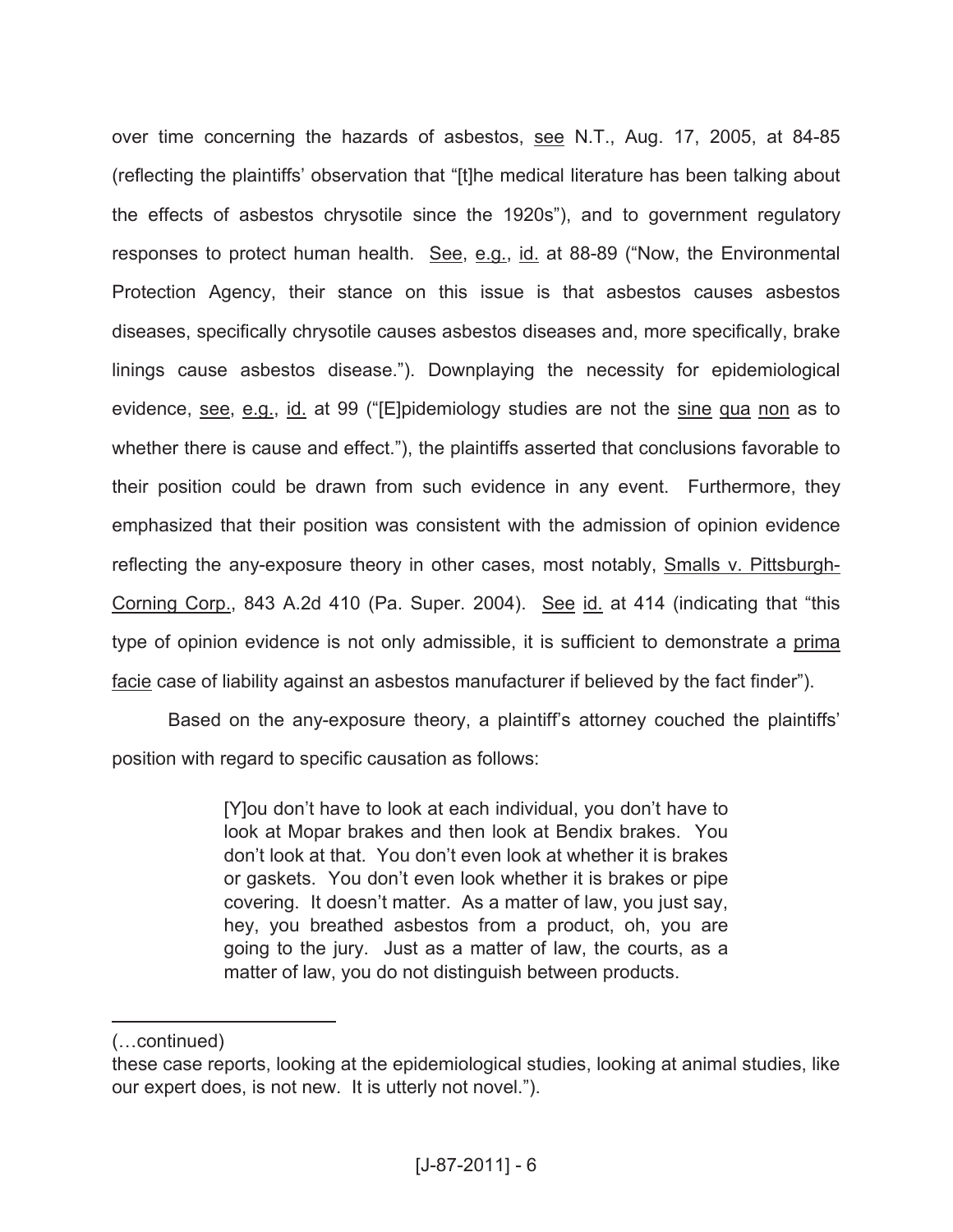N.T., Aug. 17, 2005, at 75-76; see also id. at 83. Thus, from the plaintiffs' point of view, any questions concerning the any-exposure theory were credibility matters to be addressed by a jury. See id. at 80 ("This is not novel stuff. Any kind of problems they have with this is for cross-examination."). Finally, the plaintiffs highlighted a desire, on the part of courts, to limit the range of cases in which a Frye-type inquiry would be necessary. See id. at 84 ("The Trach case also says that, [']Our Supreme Court does not intend that trial courts be required to apply the Frye standard every time scientific experts are called to render an opinion at trial, a result that is nothing short of Kafkaesque to contemplate.[']" (quoting Trach v. Fellin, 817 A.2d 1102, 1110 (Pa. Super. 2003) (en banc))).

The defendants, on the other hand, argued that the concept of "novelty," as applied to scientific evidence, does not necessarily mean "new," but, rather, applies where there is a colorable challenge to whether the methodology used by an expert enjoys general support in the relevant scientific community. From their perspective, this is the only approach that would allow trial judges to fulfill their screening function to assure sufficient reliability and thus lessen the possibility for jurors to be misled by expert witnesses. On the merits, the defendants' position was consistent with their motion and Dr. Teta's report.

Judge Colville felt the defendants had raised sufficient questions about Dr. Maddox's methodology to warrant further inquiry. He did not question the pathologist's opinion in terms of general causation, but he expressed circumspection concerning how that opinion translated to substantial-factor causation. See N.T., Aug. 17, 2005, at 105. For example, he remarked:

> The vast majority of what [Dr. Maddox] says seems to be based in long-standing traditional scientific principles, understood quantities and characteristics of asbestos

# [J-87-2011] - 7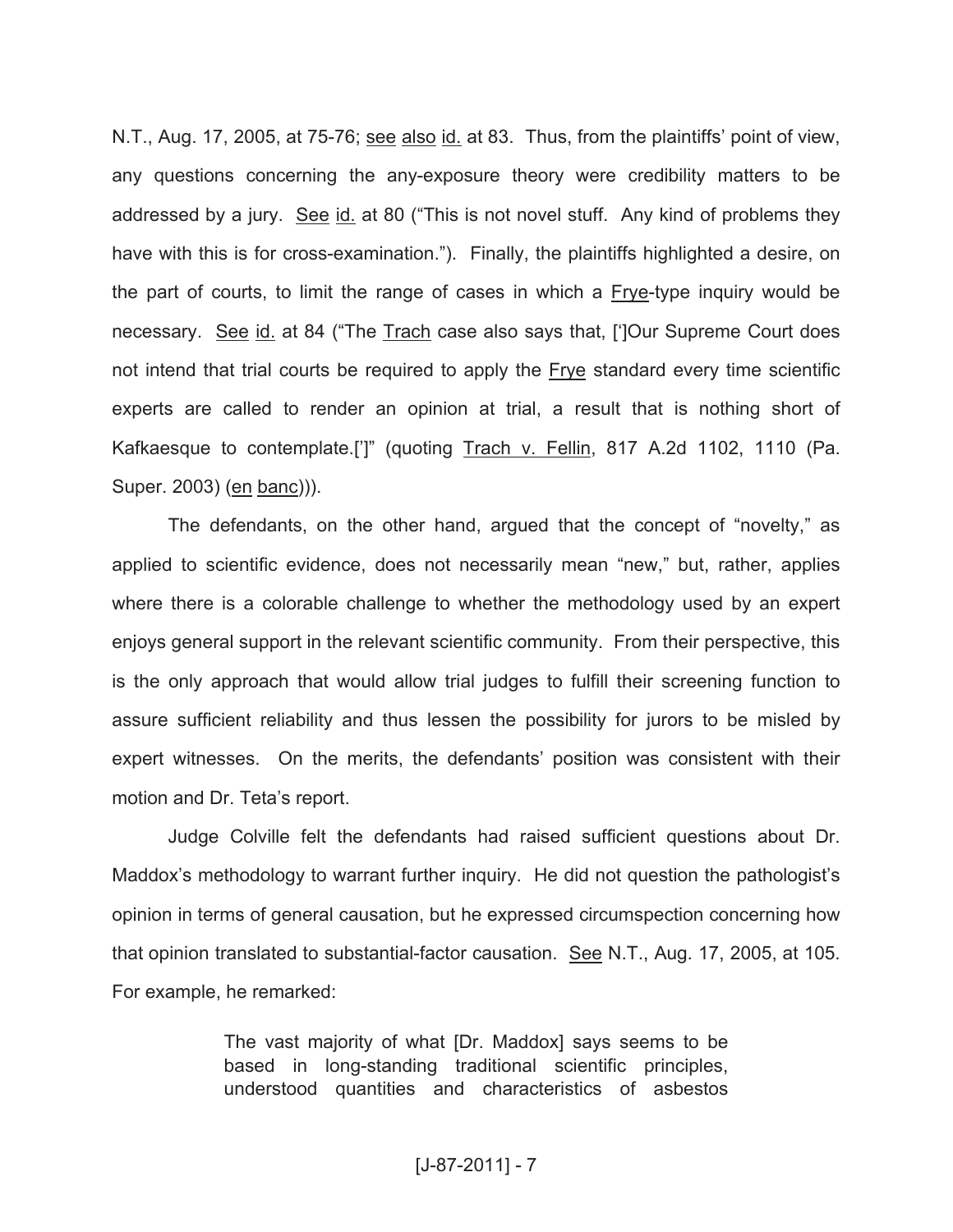generally, but that portion of what he says relates only to . . . the general risks associated with asbestos. Where Maddox' opinion becomes . . . novel in that it is new, original or striking is when he attempts to extrapolate down to the position that each and every fiber contributes to the disease process. . . . Without that statement, I have no causation as to any of the specific plaintiffs. You need that element of Maddox' report to prove causation to each plaintiff.

Id. at 105-06 (emphasis added).

Accordingly, the common pleas court centered its focus on the use of extrapolation, which it found to be a linchpin of Dr. Maddox's methodology and opinion supporting a finding of proximate cause. See N.T., Aug. 17, 2005, at 107-08. Along such lines, the court expressed concern with an "analytical gap" between the scientific proofs and the pathologist's conclusion. N.T., Oct. 17, 2005 (a.m.), at 21-22. A Frye hearing ensued, which was supplemented by other testimonial and documentary evidence.

## **A. The Frye Hearing**

 $\overline{a}$ 

In his direct testimony, Dr. Maddox discussed the chrysotile asbestos fibers which were integrated into automotive friction products in relevant time periods, finding them to be carcinogenic along the lines of other, more potent varieties of such fibers. See, e.g., N.T., Oct. 17, 2005 (a.m.), at 64-66.<sup>3</sup> The pathologist discussed the different activities of automotive mechanics that can create dust from automotive friction products, such as opening boxes containing brake parts, sanding or grinding brake

 $3$  See, e.g., N.T., Oct. 17, 2005 (a.m.), at 66 (reflecting the pathologist's opinion that "'all types of asbestos fibers can and do cause malignant mesothelioma"); id. at 67 (indicating that "clinical and epidemiologic studies have established beyond all reasonable doubt that chrysotile asbestos causes cancer of the lung, malignant mesothelioma of the pleura and peritoneum, cancer of the larynx, and certain gastrointestinal cancers"); id. at 70 ("[C]hrysotile derived from brake linings can and does cause malignant mesothelioma."); id. at 102.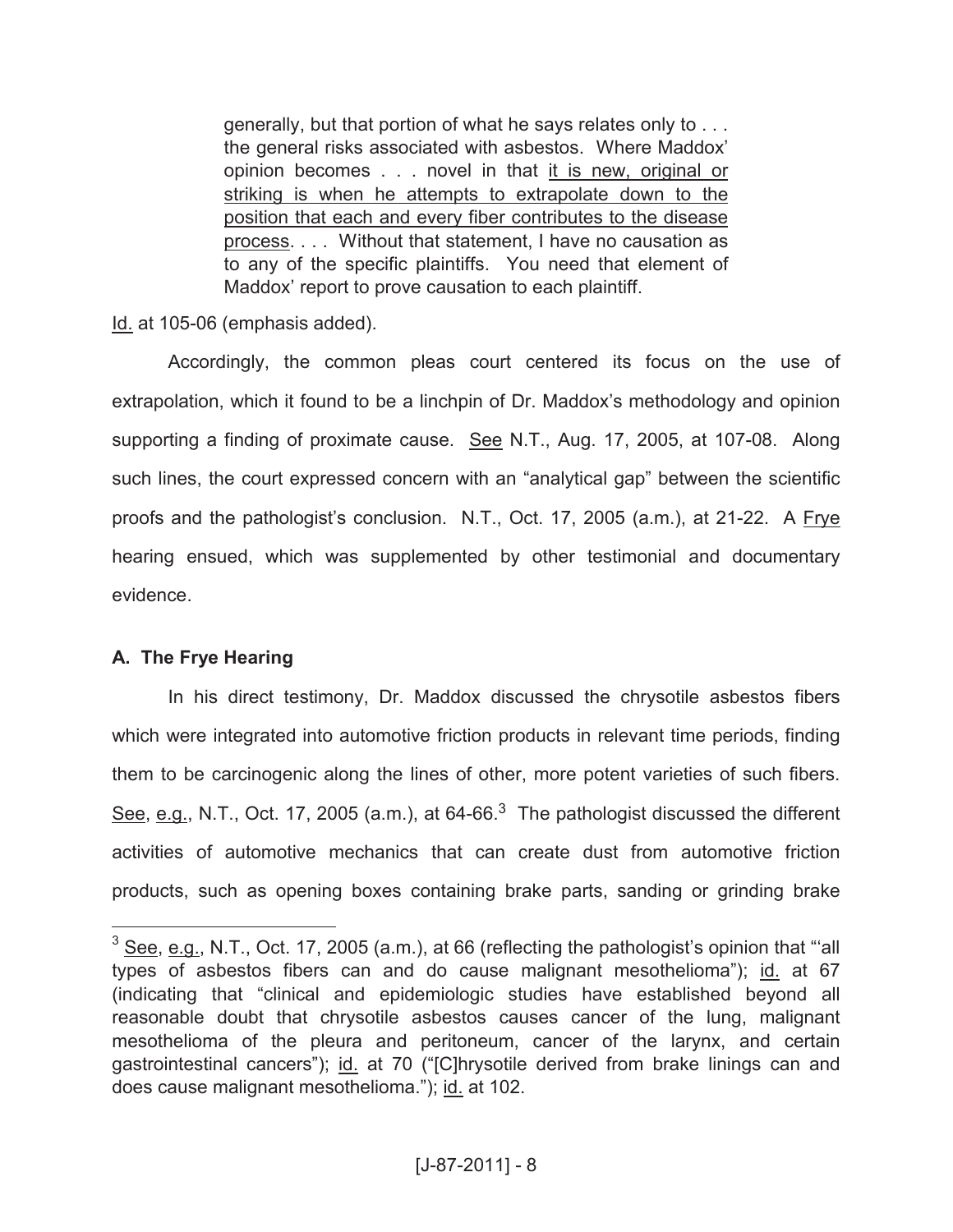linings, and using compressed air to blow dust from friction product parts. See id. at 89- 91, 101; N.T., Oct. 17, 2005 (p.m.), at 16-17. He also highlighted the long latency period between asbestos exposure and the manifestation of disease, with the minimum time lapse being about ten years. See id. at 15-16. As pertains to the risk of developing mesothelioma, Dr. Maddox indicated that no safe level of exposure has ever been determined for any type of asbestos. See N.T., Oct. 17, 2005 (a.m.), at 69.

As a component of this testimony in support of the plaintiffs' claim of general causation, Dr. Maddox frequently indicated that each and every exposure "should be considered," "contributes to" and "increase[s] the risk of" asbestos-related diseases. See, e.g., N.T., Oct. 17, 2005 (a.m.), at 80-81, 87, 93. According to his opinion, "it is the total and cumulative exposure that should be considered for causation purposes." Id. at 80-81; accord N.T., Oct. 17, 2005 (p.m.), at 89 (indicting that incremental exposure "would always have to be considered a contributing factor").

Dr. Maddox testified that he used generally accepted methodology in reaching his conclusion that exposure to asbestos fibers by automobile mechanics causes mesothelioma. See, e.g., Oct. 17, 2005 (a.m.), at 71; N.T., Oct. 17, 2005 (p.m.), at 12, 28. By way of further explanation, the pathologist explained that his reasoning followed a series of "small bridges," from "chrysotile is carcinogenic, to the product containing chrysotile, the product releasing chrysotile, people breathing chrysotile, and people developing tumors." N.T., Oct. 17, 2005 (a.m.), at 103; N.T., Oct. 17, 2005 (p.m.), at 11-12.

Dr. Maddox also said that he drew his conclusions from case reports, animal studies, government regulatory assessments, and other scientific and medical literature. See, e.g., N.T., Oct. 17, 2005 (a.m.), at 69-70, 71-82, 85, 94, 103-09; N.T., Oct. 17, 2005 (p.m.), at 7-15, 18. In various passages of his testimony, the pathologist indicated

## [J-87-2011] - 9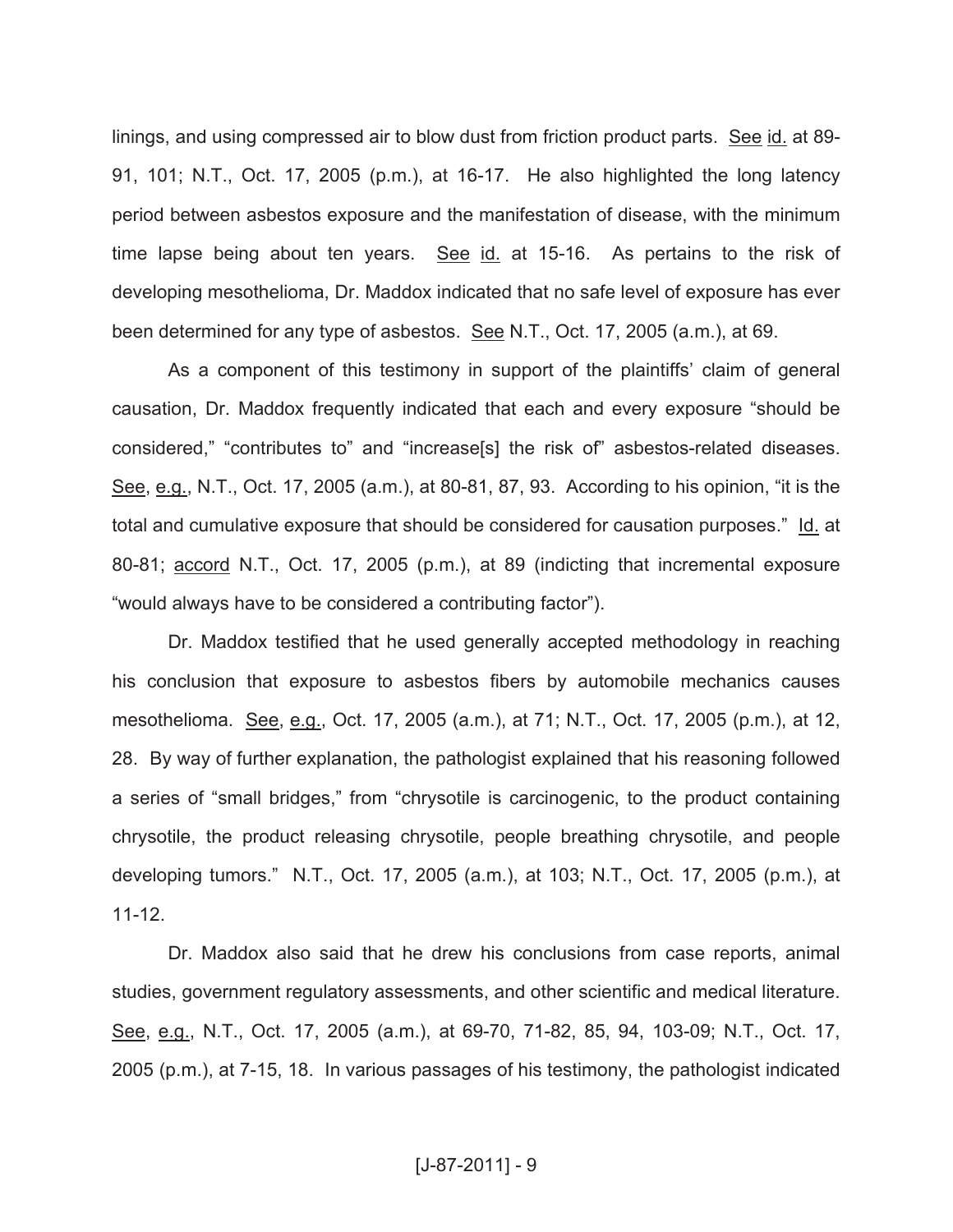that his opinion was supported by epidemiological science, see, e.g., N.T., Oct. 17, 2005 (a.m.), at 67; N.T., Oct. 17, 2005 (p.m.), at 159, albeit he couched the particular studies directed to automotive workers as "inconclusive," id. at 12, and he did not consider epidemiology appropriate to low-dose exposures, see id. at 13 ("So instead of the broad stroke to make the call from an epidemiologic study, I think one is forced to take the small steps to link together all the parts of the chain."); see also id. at 132. Additionally, while claiming some support in epidemiological science, the witness sought to avoid deeper discussion of the subject matter. See id. at 112 ("I am not really prepared to discuss epidemiology with you."). $4$  Dr. Maddox did agree that epidemiology is "one branch" of science that addresses the cause and effect of disease in human populations, id. at 92, and that scientists in the field test causation hypotheses; conduct human health studies; accumulate research; publish studies in journals to be reviewed by disinterested peers; and thereby work toward achieving scientific consensus regarding disease causation. See id. at 92-93.

In his methodology, Dr. Maddox acknowledged that he "picked and chose" among studies in support of his opinion, although he didn't believe his selection process necessarily reflected bias. See N.T., Oct. 17, 2005 (p.m.), at 73-74. The following passage from Dr. Maddox's cross-examination reflects some further explanation of his approach to the literature in forming his opinion:

# Q. So to summarize your methodology on the specific issue of asbestos exposure and risk associated with being a vehicle

 $4$  Dr. Maddox did affirm that there were at least a dozen or more epidemiological studies that have specifically considered mesothelioma risks in relation to vehicle repair that were not encompassed within his review of the scientific literature. See N.T., Oct. 17, 2005 (p.m.), at 115. Of those, he acceded that at least twelve indicated that vehicle mechanics were not at an increased risk for mesothelioma as a result of their occupational exposures. See id.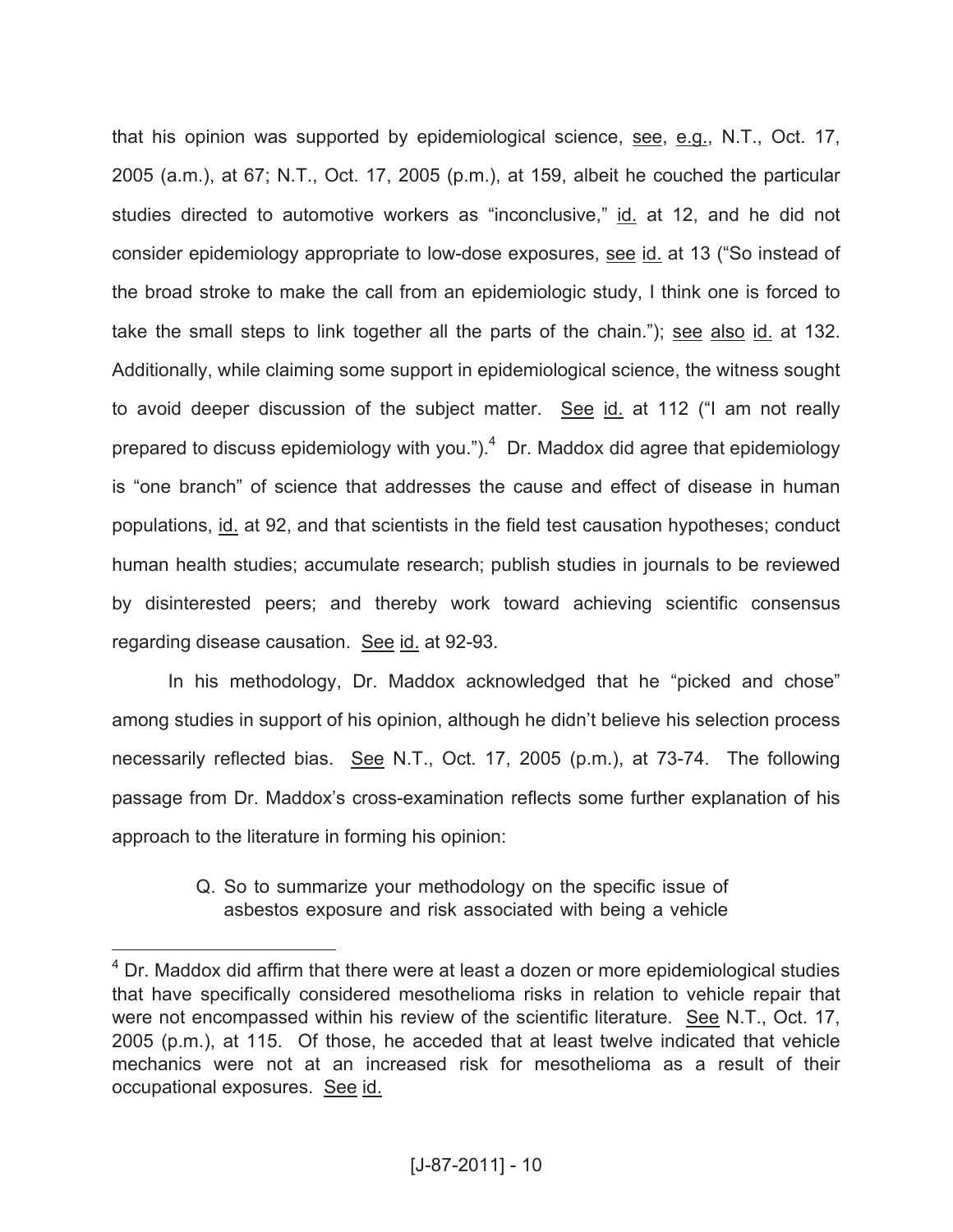mechanic, . . . you chose to both not discuss and ignore numerous conclusions reached by scientist after scientist in the epidemiological field and industrial hygiene field that were consistent as showing no increased risk; correct?

- A. It was not a deliberate choice. It was simply an attempt to keep this paper of manageable size and directed at the issue of chrysotile exposure in general.
- Q. Dr. Maddox, is one of the reasons why you chose to ignore the epidemiological studies because of your -- I don't mean this condescendingly -- because you didn't understand the role of epidemiology and did not understand those studies? Is that the reason why you didn't include it?
- A. No, that is not really the reason. I made no conscious choice to exclude them for any particular reason. It is just that I had plenty of material upon which to base my decision and I used what I had.

N.T., Oct. 17, 2005 (p.m.), at 117-18.

Dr. Maddox found particular support in reports of a 1997 conference of scientists conducted in Helsinki, Finland, which, he related, indicated that an occupational history of asbestos exposure should be enough to establish a causal link to asbestos-related diseases. See N.T., Oct. 17, 2005 (a.m.), at 83-84; N.T., Oct. 17, 2005 (p.m.), at 32-33. According to the pathologist, the conference concluded:

> [T]he likelihood that asbestos exposure has made a substantial contribution increases when the exposure increases. Cumulative exposure, on a probability basis, should thus be considered the main criterion for the attribution of a substantial contribution by asbestos to lung cancer risk.

N.T., Oct. 17, 2005 (a.m.), at 84-85.<sup>5</sup>

 $5$  While Dr. Maddox's opinion in this particular passage was framed in terms of lung cancer, his testimony with respect to mesothelioma was consistent.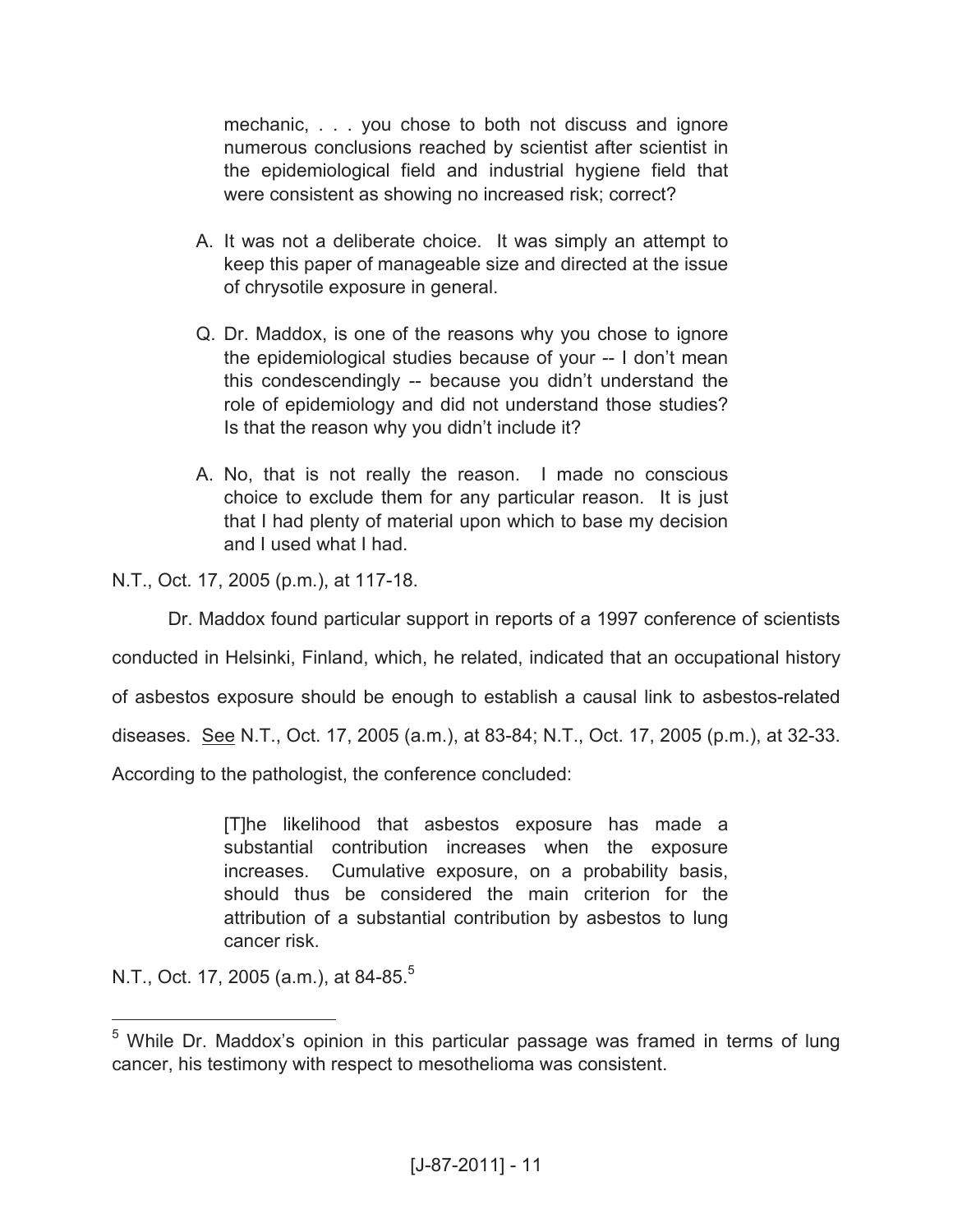Dr. Maddox also offered several analogies to illustrate his opinions, as follows:

[T]he more common analogy that has been used is the example of a glass of water. One drops marbles into the glass of water until the water finally overflows from the glass.

Is it the first marble or the last marble that causes the glass to overflow? Well, both, all of them. The marbles cause the glass to overflow. That's a cumulative effect. Likewise, on another analogy, who won the war? Was it General Eisenhower or every troop in the field?

A third analogy that's been used is the analogy of the boxer who goes nine rounds and finally loses the fight. Was it every blow that the boxer took, or just the last blow that the boxer took? Well, the cumulative effect of all the blows would be the cause of the boxer finally going down.

\* \* \*

Once [a fiber] enters the body through the nose, then it doesn't matter where it came from. Then everything becomes equal. That is Ellis Island. You are an American then.

N.T., Oct. 17, 2005 (a.m.), at 85-86; N.T., Oct. 17, 2005 (p.m.), at 141. Indeed, the pathologist expressed the same opinion relative to cigarette smoking, namely, that "[a]ll the cigarettes that one smokes are considered to be contributory to the development of the lung cancer." N.T., Oct. 17, 2005 (a.m.), at 86. $^6$  Accordingly, in his estimation, in

N.T., Oct. 17, 2005 (a.m.), at 86.

 $6$  Along these lines, Dr. Maddox continued:

Now, if an individual were to smoke one brand for most of his life, but then [when] away from home, had to buy another brand of cigarette, those particular cigarettes would contribute just as much as his regular brand.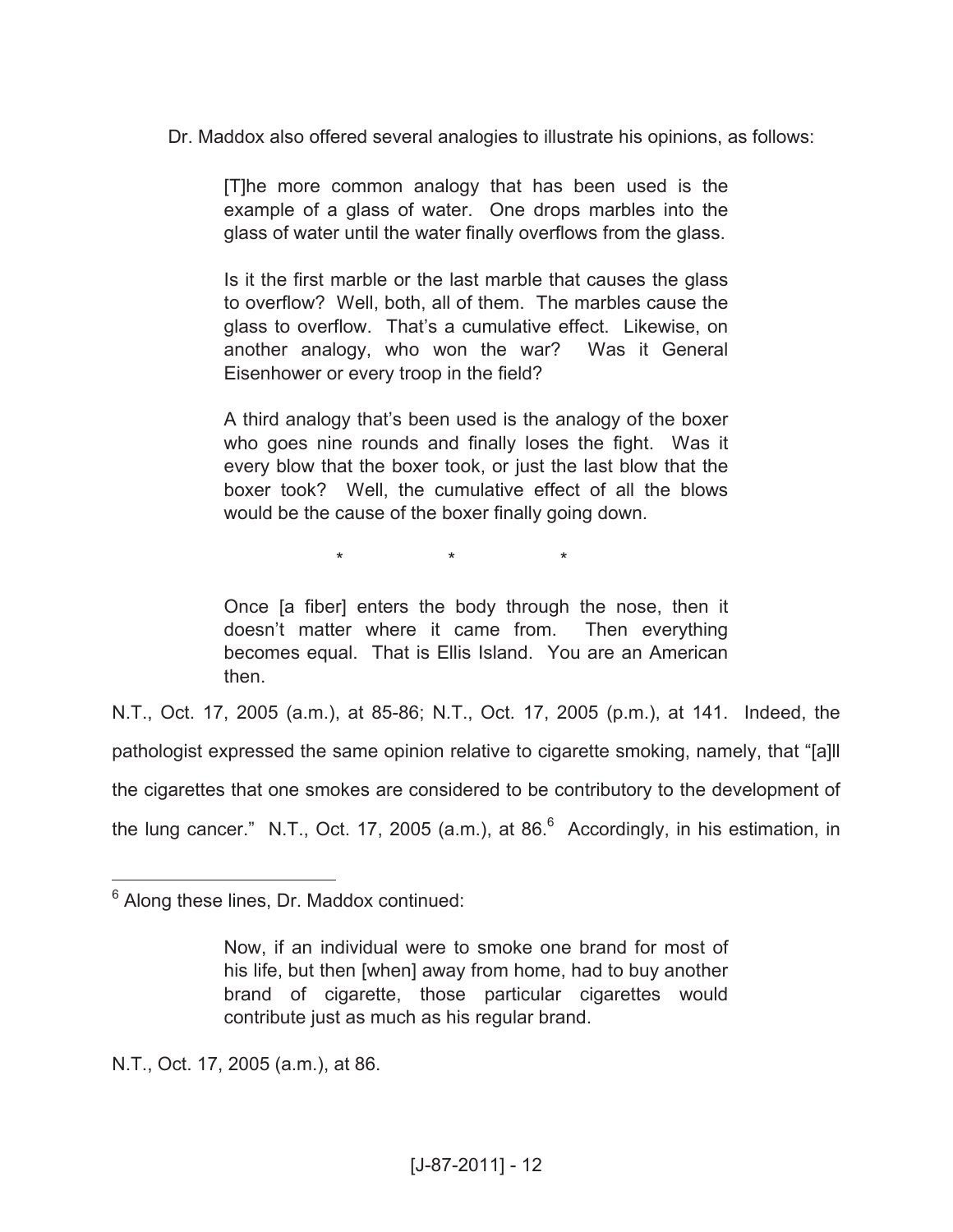terms of asbestos disease causation, it makes no difference if the plaintiff merely worked infrequently on a family vehicle or was a shipyard worker frequently exposed to friable asbestos of the most carcinogenic form. See N.T., Oct. 17, 2005 (p.m.), at 36.

In his testimony, Dr. Maddox frequently couched his role in general terms, namely, to render an opinion that chrysotile asbestos contributes to disease. See, e.g., N.T., Oct. 17, 2005 (p.m.), at 37. Indeed, with regard to the test cases, the pathologist's testimony reflected his unfamiliarity with the test-case plaintiffs' or decedents' history of exposure to asbestos. See id. at 51-52. The witness maintained, however, that exposure to a single asbestos fiber of any type was sufficient to establish causation. See id. at 154.

Nevertheless, Dr. Maddox also gave testimony which is in sharp tension with the any-exposure theory as applied to substantial-factor causation. Among other things, he said:

> Now, individual exposures differ in the potency of the fiber to which an individual is exposed, to the concentration or intensity of the fibers to which one is exposed, and to the duration of the exposure to that particular material. So those are the three factors that need to be considered in trying to estimate the relative effects of different exposures. But all exposures have some effect.

N.T., Oct. 17, 2005 (p.m.), at 37 (emphasis added).<sup>7</sup>

<sup>7</sup> See also id. at 61-62 (affirming that different risks of contracting asbestos-related disease attend different occupations and levels of exposure), 64 (indicating that the risk of developing mesothelioma from a single encounter with brake dust is "very, very low"), 83 (explaining that the risk of disease increases with higher exposures), 142 ("I would say there is a finite amount of risk that is imparted by even one or one additional exposure to asbestos."); accord N.T., Oct. 17, 2005 (a.m.), at 84 (relating that an indication from the Helsinki conference that "the likelihood that asbestos exposure has made a substantial contribution increases when the exposure increases"), 93 ("[A]dmittedly the amount of the increase [in the risk of disease] at low [exposure] levels is small").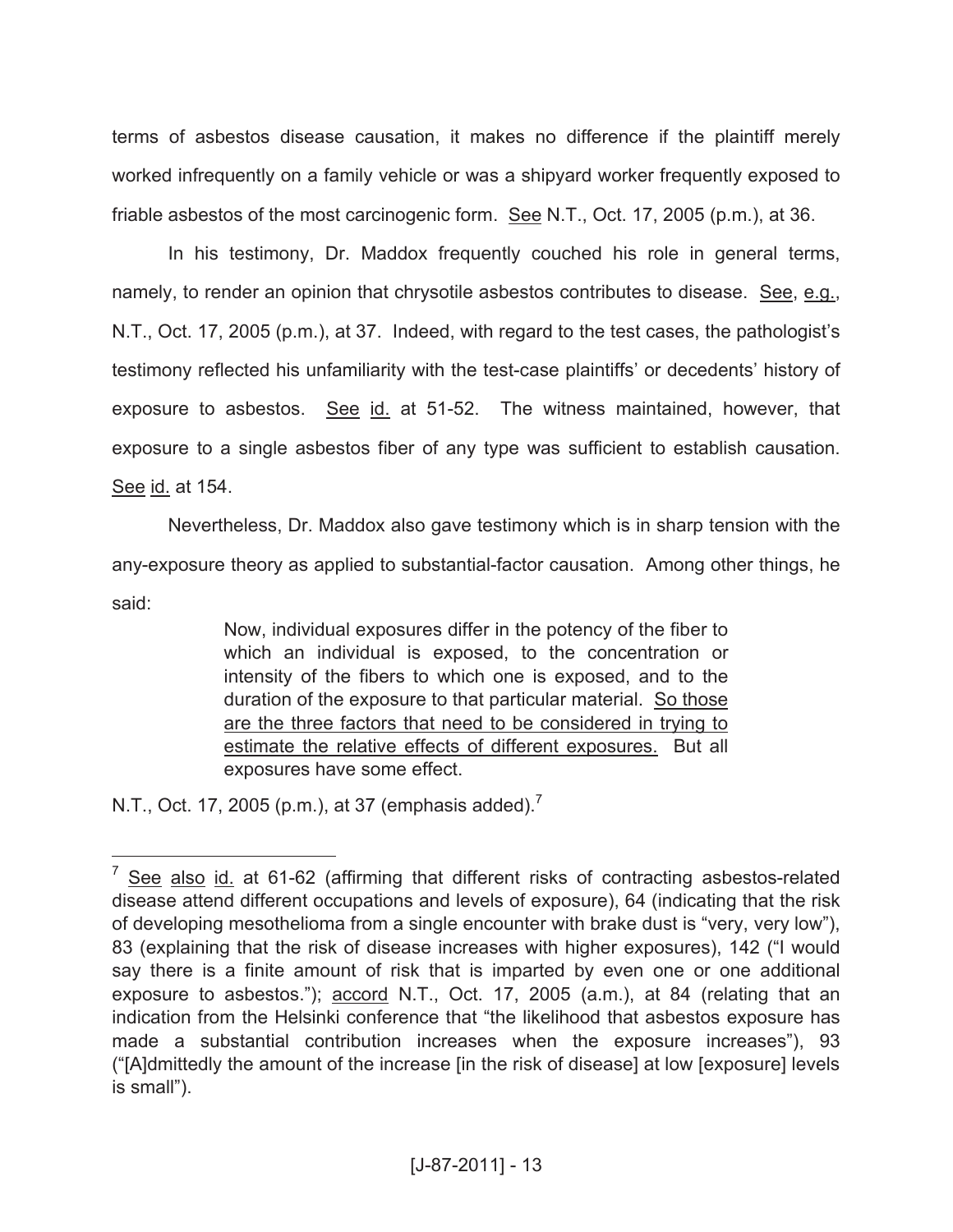Upon cross-examination, Dr. Maddox agreed that scientists presently do not know the mechanism by which asbestos causes mesothelioma. See N.T., Oct. 17, 2005 (p.m.), at 46, 81, 83 ("The hypothesis of individual mechanisms of mesothelioma formation remains uproven[.]"). Additionally, he recognized that his opinions were not based on any sort of direct attribution, but rather, were grounded entirely upon an assessment of risk. See, e.g., id. at 136-37 ("I believe that once an individual develops a mesothelioma, the risk becomes the cause."). The pathologist further conceded that he was unaware of the guidelines for health assessments offered by a regulatory agency upon which he relied. See id. at 120-21. He also did not wish to agree with the defendants' position that his methodology entailed extrapolation from scientific findings concerning high-dose asbestos exposure (relating to trades such as asbestos mining, insulating, and ship working) to a scenario entailing low-dose exposure (automotive maintenance). See, e.g., id. at 81-83. Instead, Dr. Maddox preferred the word "interpolation" to describe his manner of thinking. Id. at 82.

Judge Colville attempted to engage Dr. Maddox on the topic of specific causation in the following discussion:

> THE COURT: . . . [Y]our statement that you can generalize regarding the causation issues once the fiber enters the body is related to what I characterize as general causation issues, not specific causation issues? Not the specific causation of disease in a specific individual, but generally the general causation of positive properties of fiber in a human being generally?

Here is what I am drawing at. A fiber can enter my body and sit for a week, a month, a year and do nothing, or it may cause a disease process. You have no way of knowing what it may do with me?

THE WITNESS: There are some observations that you can't really make because they alter --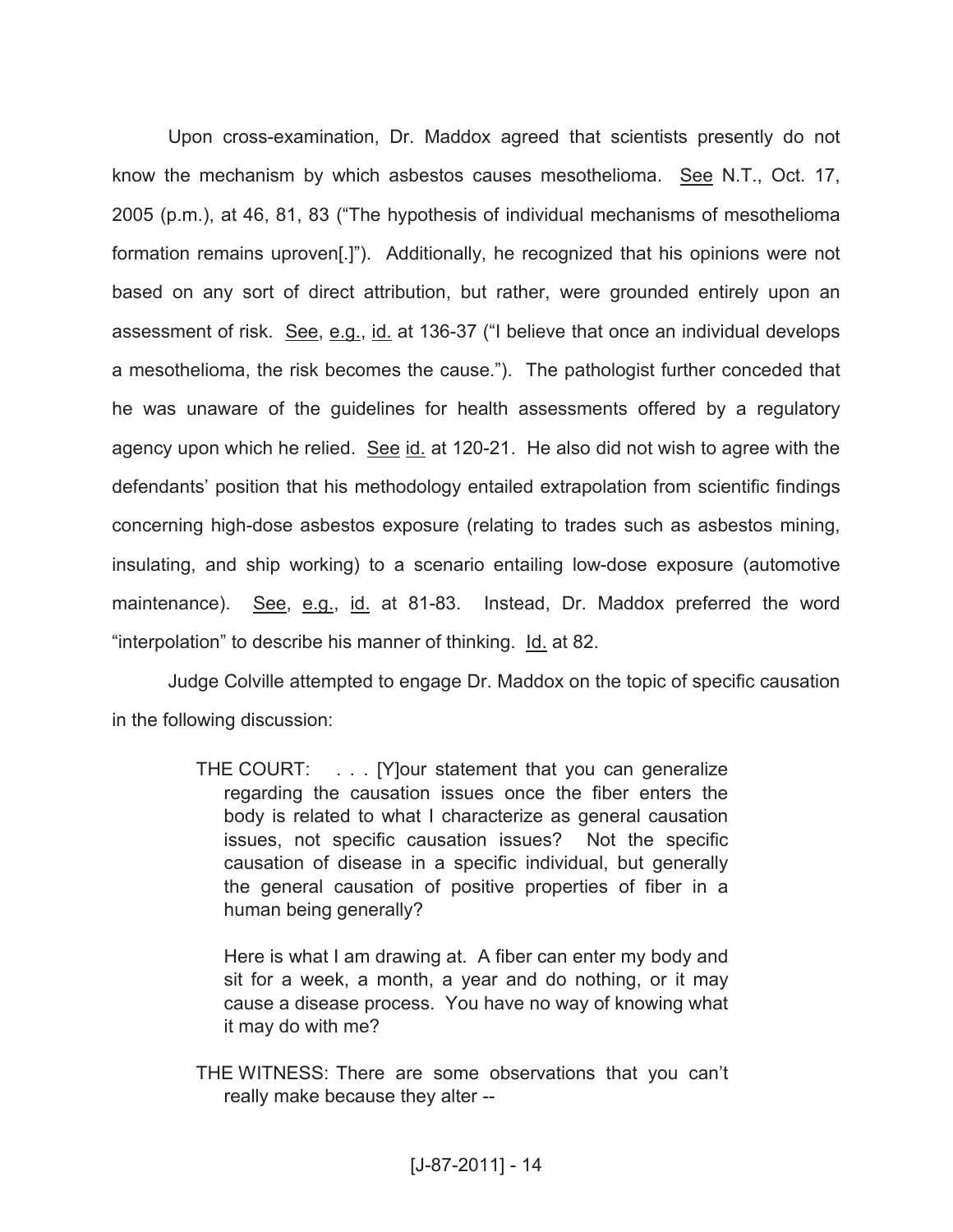- THE COURT: We can observe a fiber enter my lungs and see what happens?
- THE WITNESS: That is why we have to talk about risk. I would say there is a finite amount of risk that is imparted by even one or one additional exposure to asbestos.

\* \* \*

THE COURT: . . . Dr. Maddox, if [one of the plaintiffs] has asbestosis, and showed exposure to the defendants' products, would you agree that the exposures to the defendants' products contributed to his asbestosis?

THE WITNESS: And I would have to answer yes.

N.T., Oct. 17, 2005 (p.m.), at 141-43. After Dr. Maddox offered a similar opinion relative to mesothelioma and lung cancer, the following interchange ensued:

> THE COURT: . . . With regard to the mesothelioma and the lung cancer cases, because you don't know about the specific work history, I take it that you are relying on the stipulation that informs you that at a minimum each plaintiff inhaled at least a single fiber or had at least single exposure to each of the defendants' products; correct?

THE WITNESS: I am relying on that.

Id. at 145.

In reply to Dr. Maddox, the defendants presented, among other evidence, testimony from Dr. Teta and Dennis J. Paustenbach, PhD, DABT, a certified industrial hygienist and environmental toxicologist. Consistent with Dr. Teta's report, both witnesses couched the any-exposure opinion as a mere hypothesis or assumption. See, e.g., N.T., Oct. 18, 2005 (a.m.), at 52. Both described the scientific method and the general hierarchy of scientific evidence and indicated that Dr. Maddox followed neither. See, e.g., N.T., Oct. 17, 2005 (p.m.), at 169, 171-72, 175-176; N.T., Oct. 18,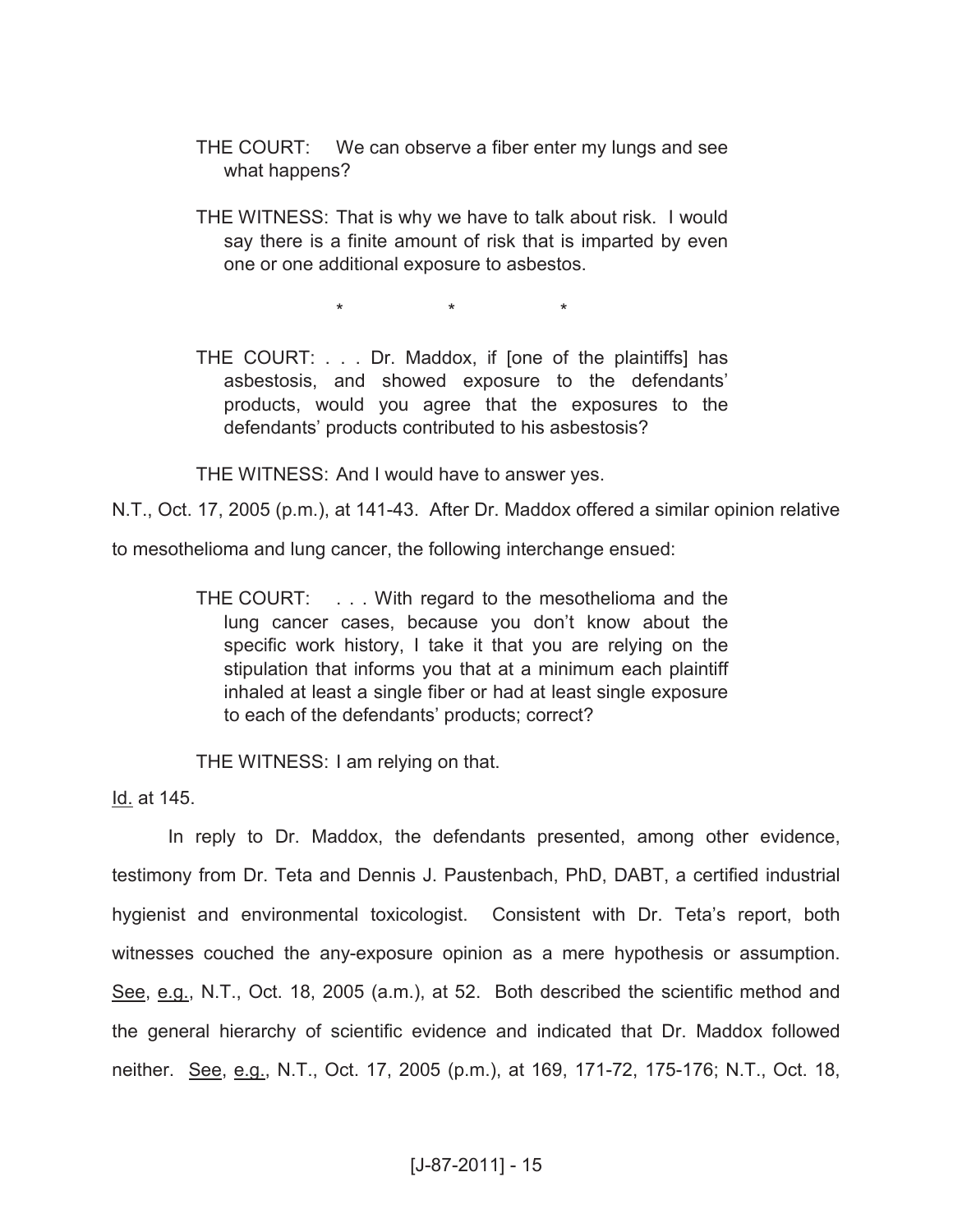2005 (p.m.), at 15-16, 23. Rather, both testified that Dr. Maddox merely selected supportive extracts from the literature, while disregarding the science evidence disfavorable to his position. The following explanation by Dr. Paustenbach is illustrative:

> One of the claims [Dr. Maddox] made is that every exposure contributes, and my view on this -- and I think the literature supports it -- is without knowledge of the mechanism and given no disease increase or increase in disease in these brake workers, I can't see how [he] can support the claim that every exposure contributed with respect to brake mechanics.

> > \* \* \*

I think they've selectively chosen things that support their argument. That's where I think Dr. Maddox and I would take issue.

The point was raised yesterday, well, isn't it true that all experts go through the literature, and then they choose the ones they believe in the most. No, that's not the way it's done. That's not the scientific method. I differ with Dr. Maddox in that regard.

The way it's done, you assemble all the information. Then you perform a weight of the evidence evaluation, and decide in the main, based on the most credible work, what story is being told.

N.T., Oct. 17, 2005 (p.m.), at 174; N.T., Oct. 18, 2005 (a.m.), at 9; see also N.T., Oct.

18, 2005 (a.m.), at 10 (reflecting Dr. Paustenbach's complaint that the plaintiffs' experts

"don't cite a single paper in the last 25 years that has to do with the science of

particles.").

Dr. Teta's similar perspective was as follows:

I saw no indication in [Dr. Maddox's] report, actually of any method, let alone the scientific method. I did not see any description of a complete review of the literature. I did not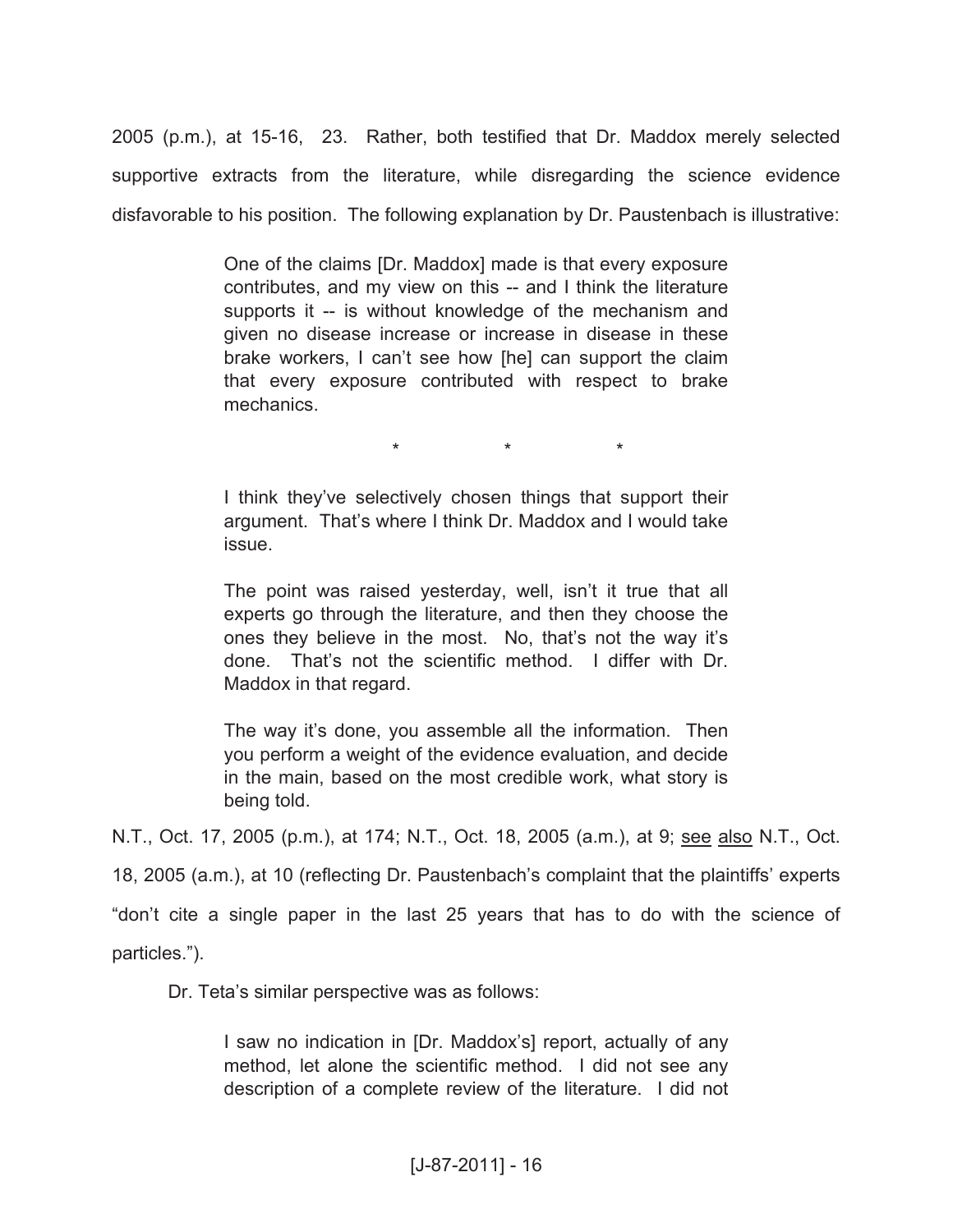see a discussion of whether the literature was adequate or not. I didn't see a discussion of the strengths and weaknesses of various studies that were relied on. I didn't see a summarization of the epidemiologic literature, which is the literature that is the one we prefer for relying on that does exist. No synthesis of that literature.

Actually, what I saw most was going from hypothesis to conclusion. I saw reliance on a lot of case reports with a conclusion that indicates increased risk which is incorrect methodology. I saw a lot of epidemiology studies listed of different occupations, not the ones of relevance. . . .

So I did not see the generally-accepted methodology or looking at disease causation, and I really couldn't even discern what the methodology was. It was a litany of irrelevant studies for the most part.

N.T., Oct. 18, 2005 (p.m.), at 56-57.

Both defense expert witnesses further explained that prophylactic government regulatory responses are not tantamount to proof of disease causation. See, e.g., N.T., Oct. 18, 2005 (a.m.), at 123 (reflecting Dr. Paustenbach's testimony that "[t]he no safe dose means, we have assumed as an agency that it's possible that there are some risks"). As to the criteria devolving from the Helsinki conference, Dr. Teta described these as one effort to establish a unified approach to compensation for workers suffering from asbestos disease. See N.T., Oct. 18, 2005 (p.m.), at 102. According to Dr. Teta, these criteria are not an endorsed methodology in the United States for risk assessment or cancer causation. See id. at 103. Additionally, she noted that two of the participants in the conference already had published a paper finding no increased risk of mesothelioma among brake workers. Based on this observation, Dr. Teta concluded that, "[o]bviously[,] they were not thinking about vehicle mechanics when they came to these criteria for compensation." Id. at 104.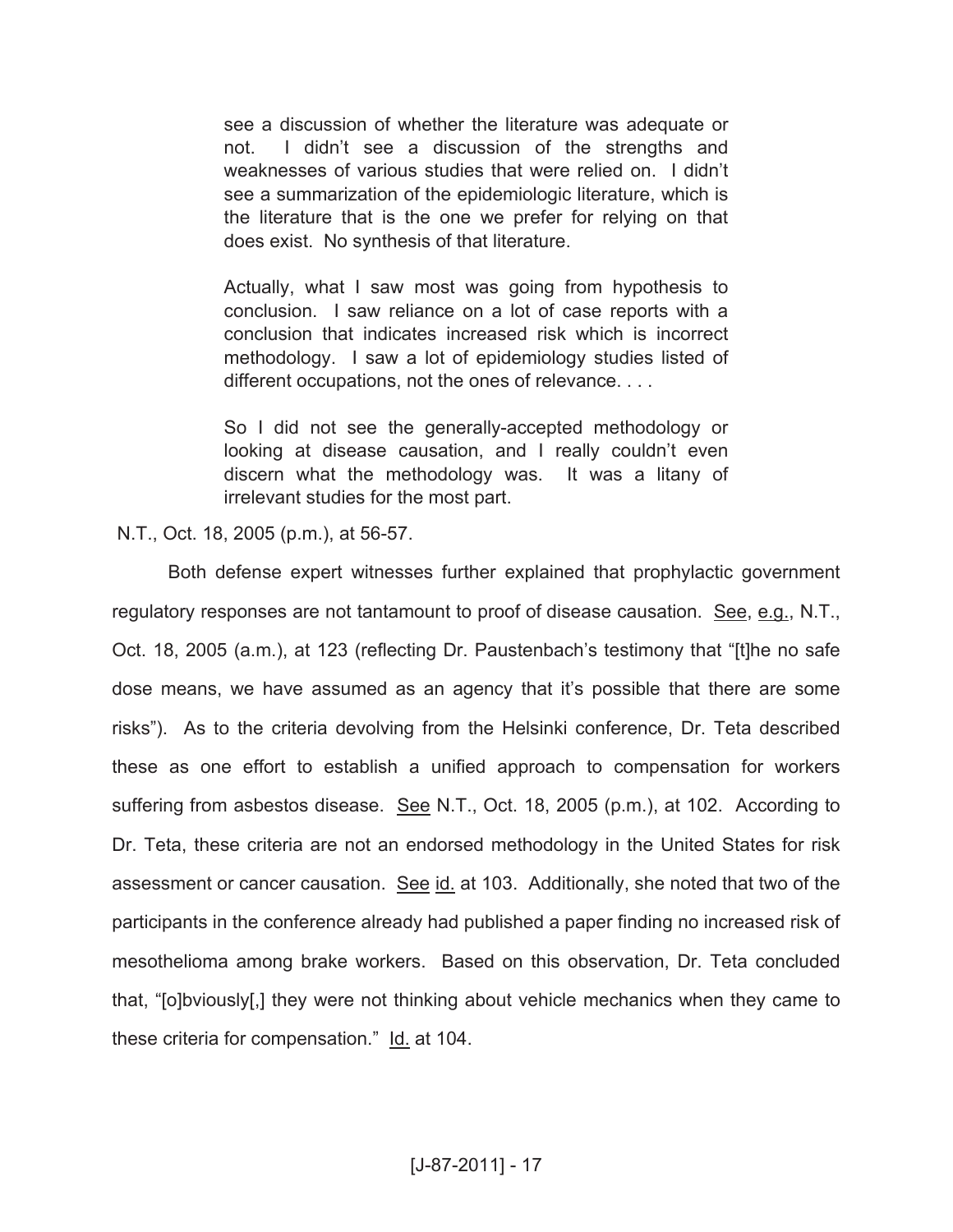In summary, both Drs. Paustenbach and Teta rejected the methodology underlying the any-exposure opinion as scientifically unsound and illogical. See, e.g., N.T., Oct. 18, 2005 (a.m.), at 124 (reflecting Dr. Paustenbach's perspective that, based on a prophylactic regulatory response, "some physicians take a -- take a leap of faith" to specific disease causation).<sup>8</sup> The parties also submitted prior testimony from witnesses in other court proceedings; scientific papers; government, industrial, commercial, and trade publications; and other documents referenced and relied upon by the witnesses.

# **B. Judge Colville's Opinion**

Upon his consideration of the evidence presented by both sides, Judge Colville sustained the **Frye** challenge and precluded the plaintiffs from adducing the anyexposure opinion. He described his review as follows:

> In resolving this Frye challenge I have considered the testimony of the witnesses, voluminous scientific literature, and numerous legal authorities proffered in support of the plaintiffs' and the defendants' respective positions. In the end, my decision ultimately rests upon whether the plaintiffs experts' opinions were based upon methodologies utilizing discrete and specific scientific principles logically applied in a manner that can be affirmatively articulated, referenced, reviewed, and tested, and empirically verified or whether the testimony was based upon the "best estimate," the "gut instinct," or the "educated guess" of the experts.

See In re Toxic Substance Cases, No. A.D. 03-319, slip op., 2006 WL 2404008, at \*2

(C.P. Allegheny, Aug. 17, 2006).

<sup>&</sup>lt;sup>8</sup> Both Drs. Paustenbach and Teta also discussed in detail the epidemiological evidence concerning the carcinogenicity of short chrysotile asbestos fibers which were found in friction products in the relevant time era. As noted, the scientific weight of this evidence is beyond the scope of Judge Colville's opinion and, therefore, our own. See supra note 1.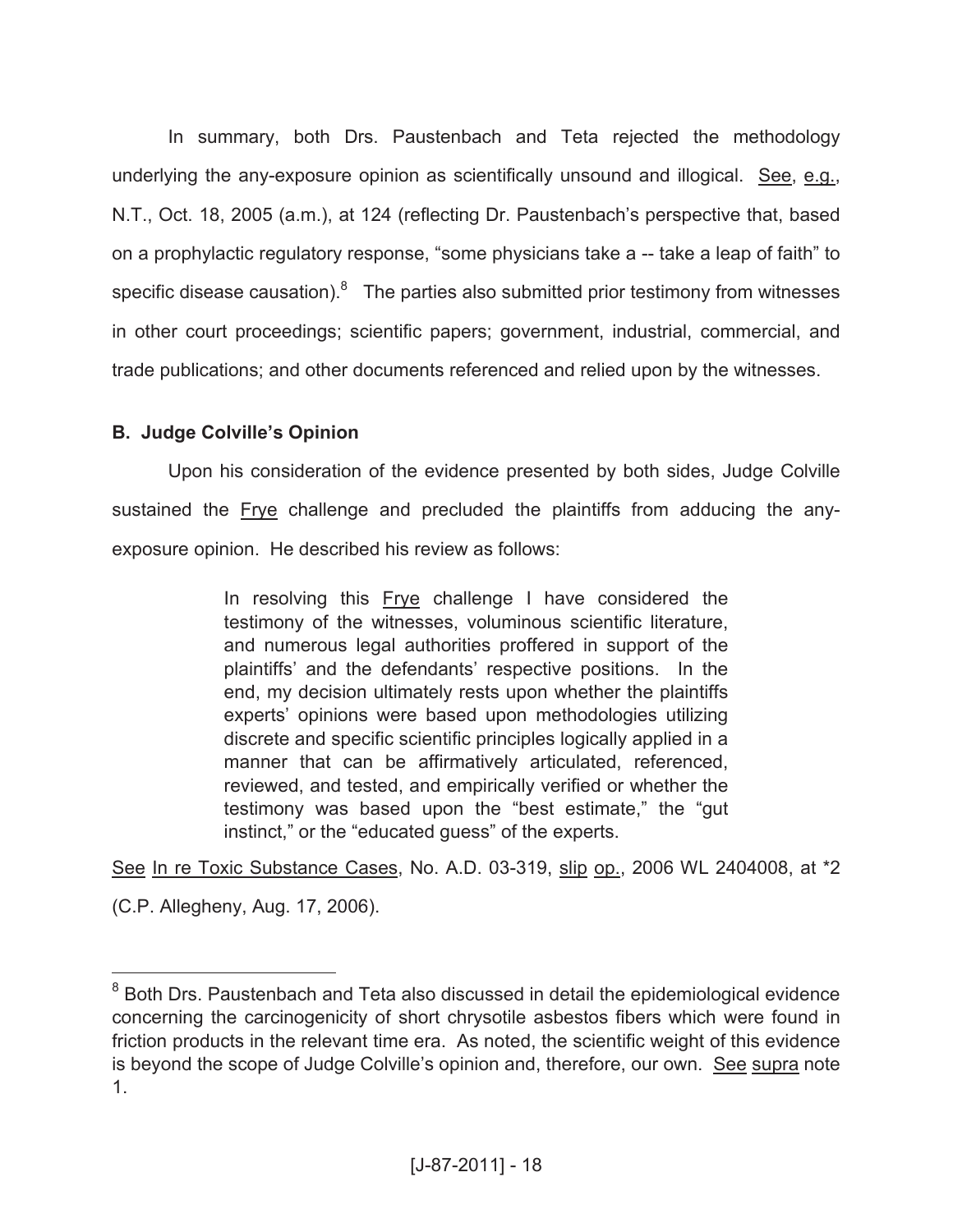Judge Colville opened his ensuing review with a general discussion of asbestos, noting its natural occurrence and background presence in ambient air. See, e.g., id. at \*3 ("[O]ne would expect to find, on average, one fiber of asbestos in every 10 liters of air on every street corner in Pittsburgh."). Further, he observed that no one contended that mere background or ambient air exposure was sufficient to cause asbestos-related disease. See id. ("The argument in this Frye challenge, in part, revolves around the question of how much greater quantity of exposure is necessary to permit the causal attribution of an asbestos-related disease to a particular asbestos exposure.").

Judge Colville recognized that no direct or observational evidence of causation plausibly could be expected of the plaintiffs. See id. at \*4. Nevertheless, he reasoned that reliable expert opinion evidence was required from which a jury could infer that each of the defendants' products was a substantial factor in causing the plaintiffs' or decedents' diseases. See id. (explaining that an opinion as to general causation is insufficient to establish a prima facie case for liability).

Focusing upon methodology, Judge Colville found no support for the anyexposure theory of specific causation in any of the sources upon which Dr. Maddox relied. For example, the court acknowledged the value of case reports, in that they assist scientists in developing hypotheses regarding the correlations and associations between disease and other known factors. See id. at \*4-5. Nevertheless, Judge Colville explained, "[c]ase reports are nothing more than reports by other physicians and professionals confirming the development of a disease in an individual patient with additional information about that patient." Id. at \*4. While he regarded such reports as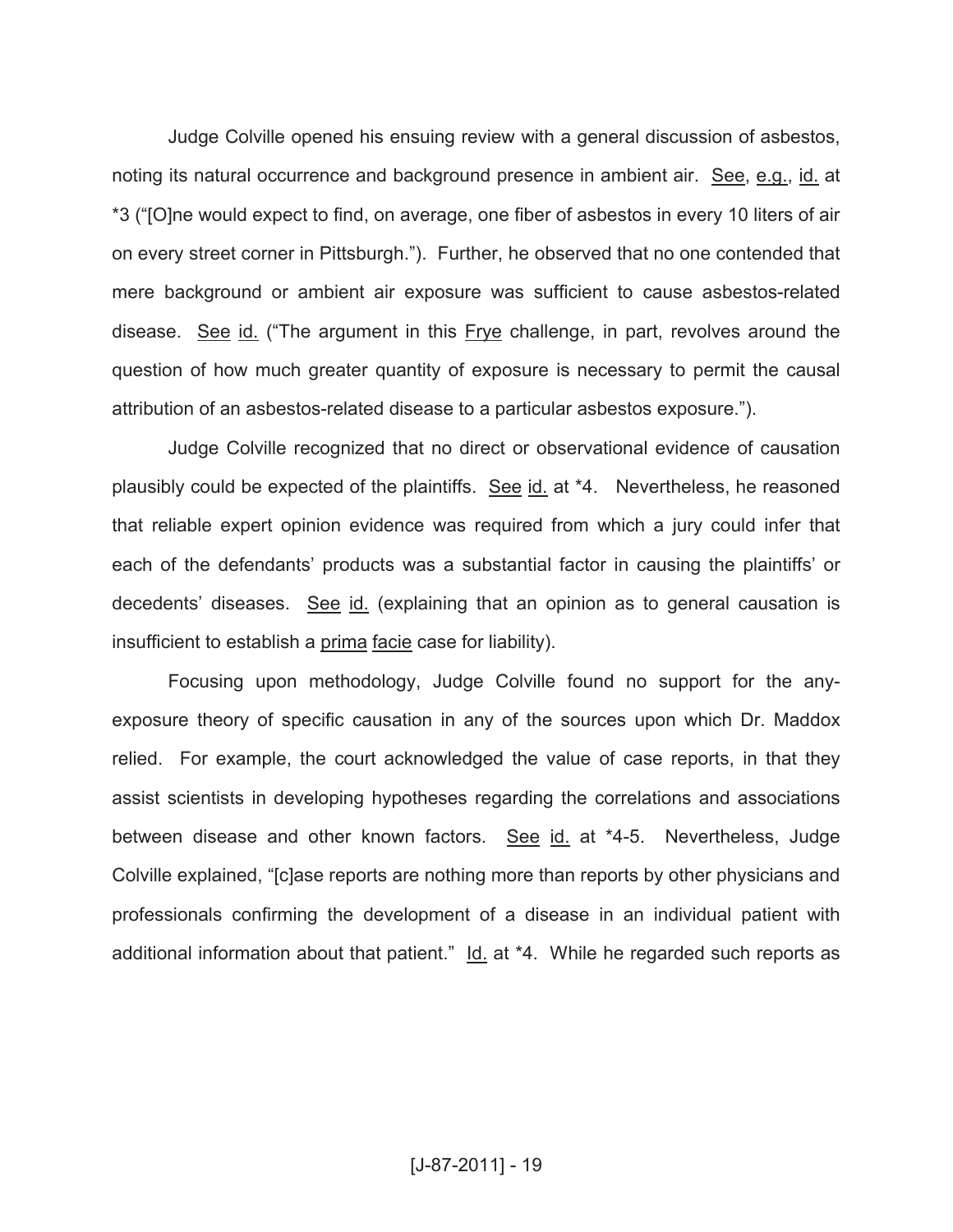an impetus toward inquiry and development of scientific proofs, he observed that they were not proofs of causation in and unto themselves. See id. at \*5.<sup>9</sup>

Overall, Judge Colville could find no credible explanation for how it was that Dr. Maddox was able to determine if it was exposure to a defendant's friction product that caused a plaintiff's mesothelioma, and not some other exposure to asbestos material. See id. at \*12. Rather, he agreed with the defendants' experts that Dr. Maddox's methodology was plagued by unwarranted liberties and logical errors. See, e.g., id. at \*7, \*13. Indeed, the court's reasoning suggests that Dr. Maddox's acknowledgement of the association between amount of exposure and risk of developing disease (couched as a dose-response curve) substantially undermines the any-exposure theory in terms of establishing legal causation. While the court did not discount that a single fiber may possibly increase the risk of developing disease, it did not accept that an unquantified (and potentially infinitesimal) increase in risk could serve as proof that a defendant's product was a substantial cause of a plaintiff's or decedent's disease. See id. at \*11 (stating that "the [plaintiffs'] experts do not offer support or methodology other than their subjective belief that each and every breath of asbestos causes or substantially contributes to the disease process suffered by the [plaintiffs].").

In terms of the extrapolation (or, as Dr. Maddox would have it, interpolation) methodology, Judge Colville explained:

> The fallacy of the "extrapolation down" argument is plainly illustrated by common sense and common experience.

See also id. at \*5 ("The reason case reports (even multiple case reports) cannot, alone, support a causal attribution opinion is because they only report associations - not causal correlations."); id. ("The scientific method's requirement of empirical verification saves us from the peril of confusing 'coincidental association' with 'causal correlation.' Case reports alone, or in conjunction with other methodology short of empirical verification, do not meaningfully support the plaintiff's expert's opinions.").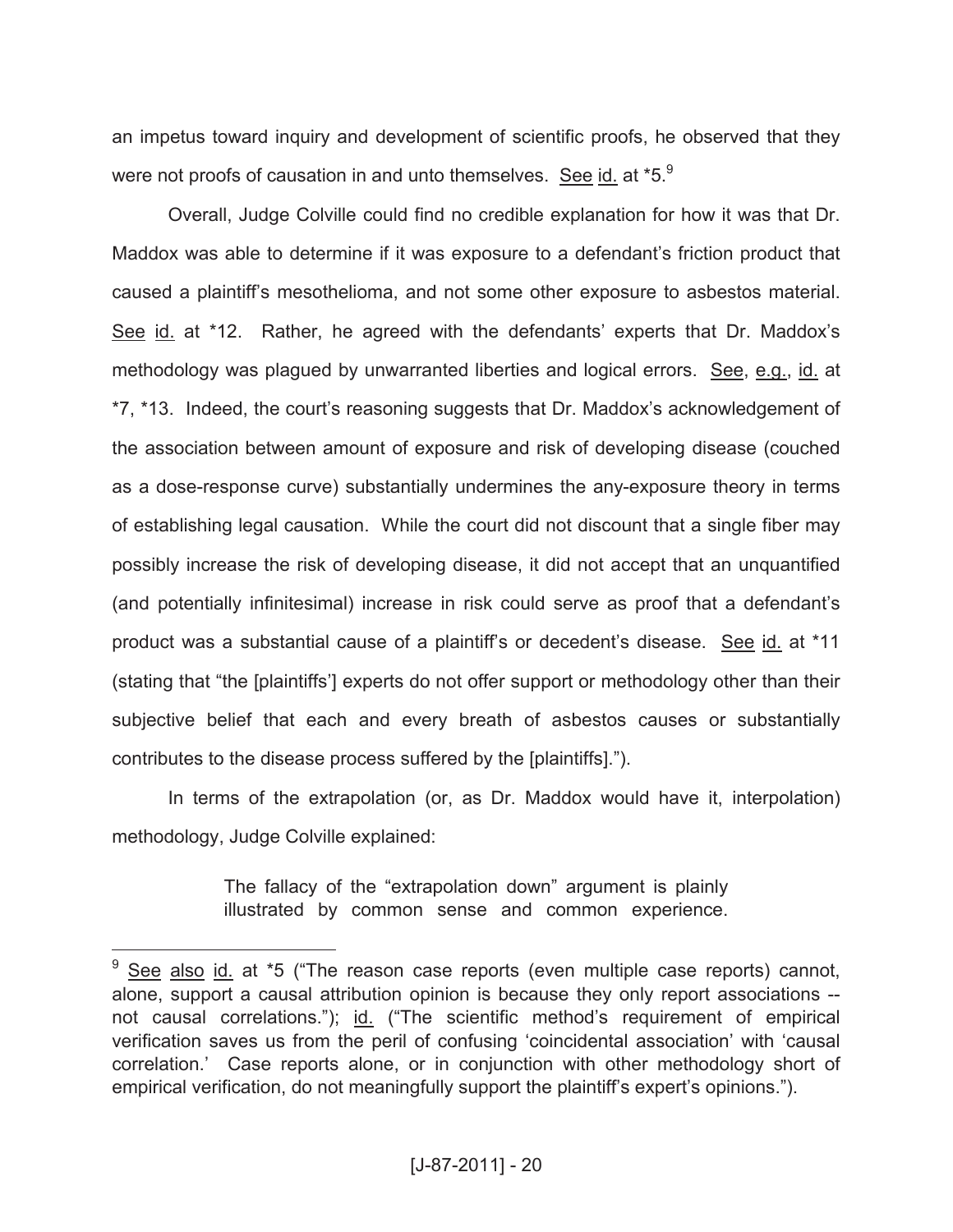Large amounts of alcohol can intoxicate, larger amounts can kill; a very small amount, however, can do neither. Large amounts of nitroglycerine or arsenic can injure, larger amounts can kill; small amounts, however, are medicinal. Great volumes of water may be harmful, greater volumes or an extended absence of water can be lethal; moderate amounts of water, however, are healthful. In short, the poison is in the dose.

\* \* \*

Generally accepted scientific methodology may well establish that certain "high dose" asbestos exposure causes, or contributes to, a specific hypothetical plaintiff's disease, but the plaintiffs have not proffered any generally accepted methodology to support the contention that a single exposure or an otherwise vanishingly small exposure has, in fact, in any case, ever caused or contributed to any specific individual's disease, or even less so, that in this case such a small exposure did, in fact, contribute to this specific plaintiff's disease.

In re Toxic Substance Cases, No. A.D. 03-319, slip op., 2006 WL 2404008, at \*7-8.

Judge Colville also drew support from the position articulated by Judge Klein in the evenly divided Summers v. Certainteed Corp., 886 A.2d 240 (Pa. Super. 2005) (equally divided court), rev'd, 606 Pa. 294, 997 A.2d 1152 (2010):

> Just because a hired expert makes a legal conclusion does not mean that a trial judge has to adopt it if it is not supported by the record and is devoid of common sense. For example, [the plaintiff's expert] used the phrase, "Each and every exposure to asbestos has been a substantial contributing factor to the abnormalities noted." However, suppose an expert said that if one took a bucket of water and dumped it in the ocean, that was a "substantial contributing factor" to the size of the ocean. [The expert's] statement saying every breath is a "substantial contributing factor" is not accurate. If someone walks past a mechanic changing brakes, he or she is exposed to asbestos. If that person worked for thirty years at an asbestos factory making lagging, it can hardly be said that the one whiff of the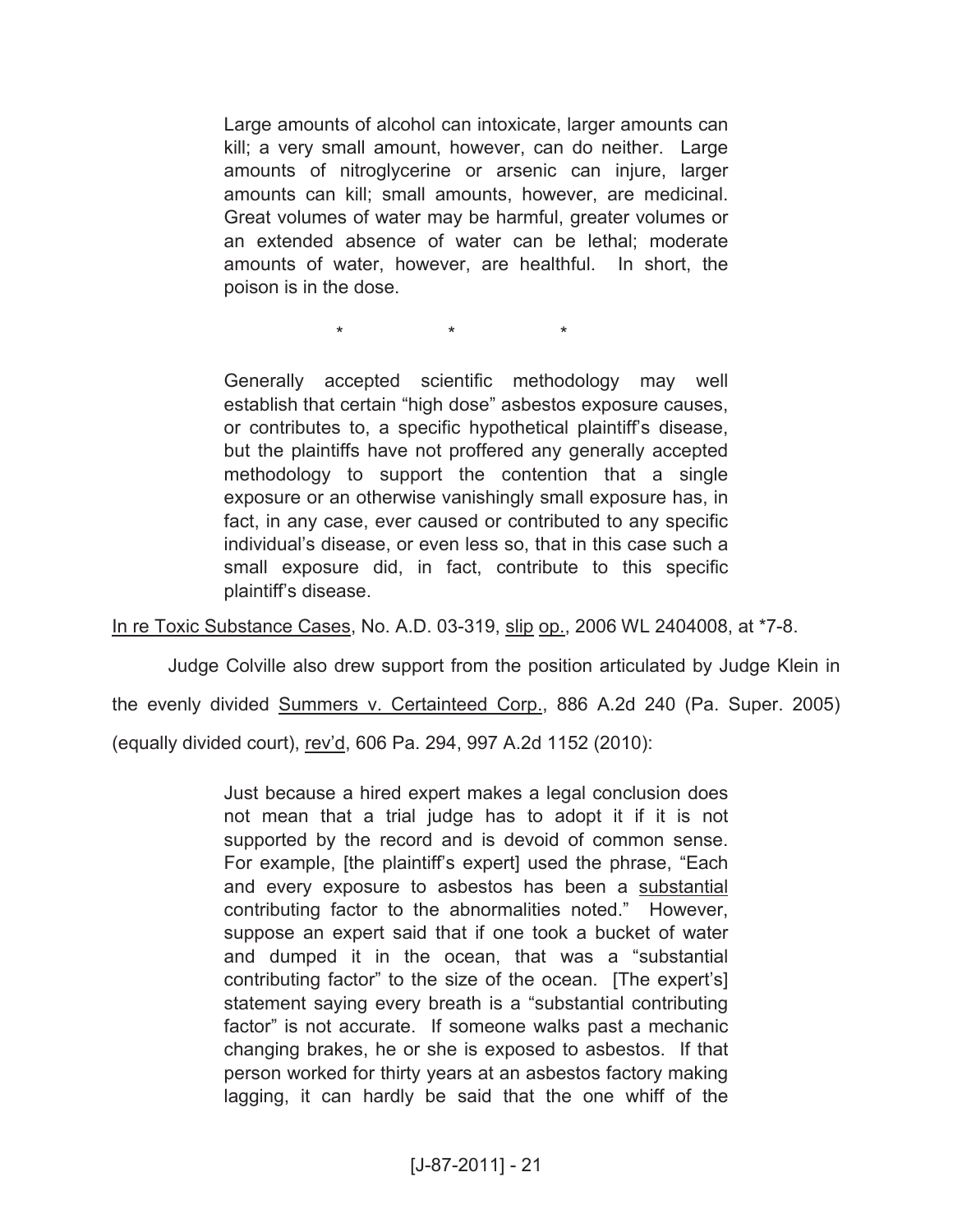asbestos from the brakes is a "substantial" factor in causing disease.

Id. at 244 (opinion in support of affirmance) (emphasis in original).

Judge Colville acknowledged the plaintiffs' position found some support in the Superior Court's decisions in Smalls and Andaloro v. Armstrong World Industries, Inc., 799 A.2d 71 (Pa. Super. 2002) (holding, inter alia, that the issue of whether a naval yard worker was exposed to a manufacturer's product was for the jury). Nevertheless, he reasoned that Smalls did not involve a Frye hearing, and, moreover, the Superior Court had not provided any analysis as to why the any-exposure theory is, in fact, generally accepted in the relevant scientific community. See In re Toxic Substance Cases, No. A.D. 03-319, slip op., 2006 WL 2404008, at \*16. With regard to Andaloro, Judge Colville believed that the only relevant analysis was dictum, which he read as merely reflecting the fact that, for asbestos fibers to cause disease processes within the human body, they must first be inhaled. The court found greater guidance in Rafter v. Raymark Industries, 632 A.2d 897 (Pa. Super. 1993), where the Superior Court stressed that a jury instruction did not equate the mere inhalation of asbestos with substantial-factor causation. See id. at 901-02.

Finally, Judge Colville declined to base his holding on the epidemiological evidence presented by the defendants in support of their Frye motion. See In re Toxic Substance Cases, No. A.D. 03-319, slip op., 2006 WL 2404008, at \*14. In this regard, the court found it appropriate to maintain a close focus on Dr. Maddox's particular methodology. See id. ("This ruling is based upon inadequacies in the [Plaintiffs'] experts' methodologies, not upon the proffered merit of Defendants' epidemiological studies, or other explanations for why 'friction products are different.'").

Subsequent to the issuance of the common pleas court's Frye decision, Appellants sought and were awarded summary judgment, premised on the court's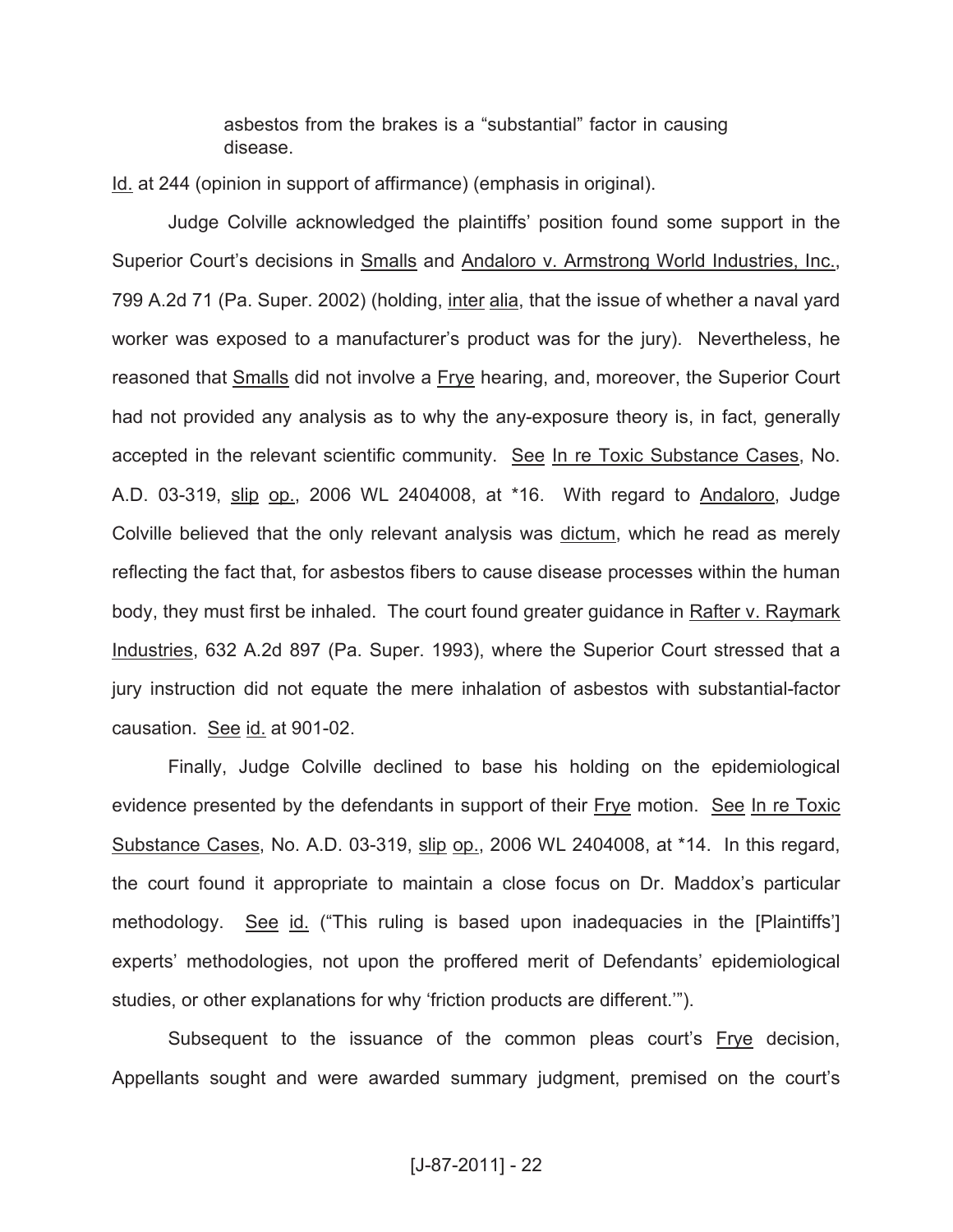disapproval of the any-exposure theory. Appellee lodged an appeal in the Superior Court, which reversed. See Betz v. Pneumo Abex LLC, 998 A.2d 962 (Pa. Super. 2010) (en banc). $10$ 

## **C. The Superior Court's Opinion**

 $\overline{a}$ 

The Superior Court majority was very critical of Judge Colville's treatment of the Frye challenge on several fronts. First, the majority rejected the court's threshold finding of novelty. According to the majority, the defendants' Frye motion and supporting proffers were premised entirely upon the favorable epidemiological studies they offered and had nothing to do with the mechanics of Dr. Maddox's methodology.<sup>11</sup> See Betz, 998 A.2d at 975. Thus, the majority regarded Judge Colville's review of such mechanics, and decision not to address the epidemiological studies, as inapt. See id. Further, the majority attributed to Judge Colville a "preconceived opinion" on the

<sup>&</sup>lt;sup>10</sup> The ordinary nine-member complement for the  $en$  banc panel was reduced due to attrition to six judges, as of the opinion's entry.

<sup>&</sup>lt;sup>11</sup> In this regard, the Superior Court majority offered an unduly cramped perspective concerning the amended Frye motion, which repeatedly challenged the methodology underlying the any-exposure opinion. See, e.g., Amended Global Frye Motion of June 3, 2005, In re Toxic Substance Cases, No. A.D. 03-319, at ¶7 (C.P. Allegheny) (indicating that "any methodology or analysis which could possibly be used to arrive at or support [the any-exposure opinion] is inconsistent with the scientific method and not generally accepted in the relevant scientific communities"). While certainly the defendants stressed the epidemiological evidence supporting their position, they simultaneously mounted a direct attack on the methodology underlying the anyexposure theory and sought to put the plaintiffs to their proofs in establishing general acceptance of the underlying methodology. Notably, this understanding dovetails with Dr. Teta's report, which, as developed above, was submitted in response to Judge Colville's pre-hearing directive and provided an extensive critique of Dr. Maddox's methods. The defendants' position also is reflected in extensive argumentation and evidence they offered throughout the record. See, e.g., N.T., Aug. 17, 2005, at 21-22, 25-41; N.T., Oct. 17, 2005 (a.m.), at 25-43.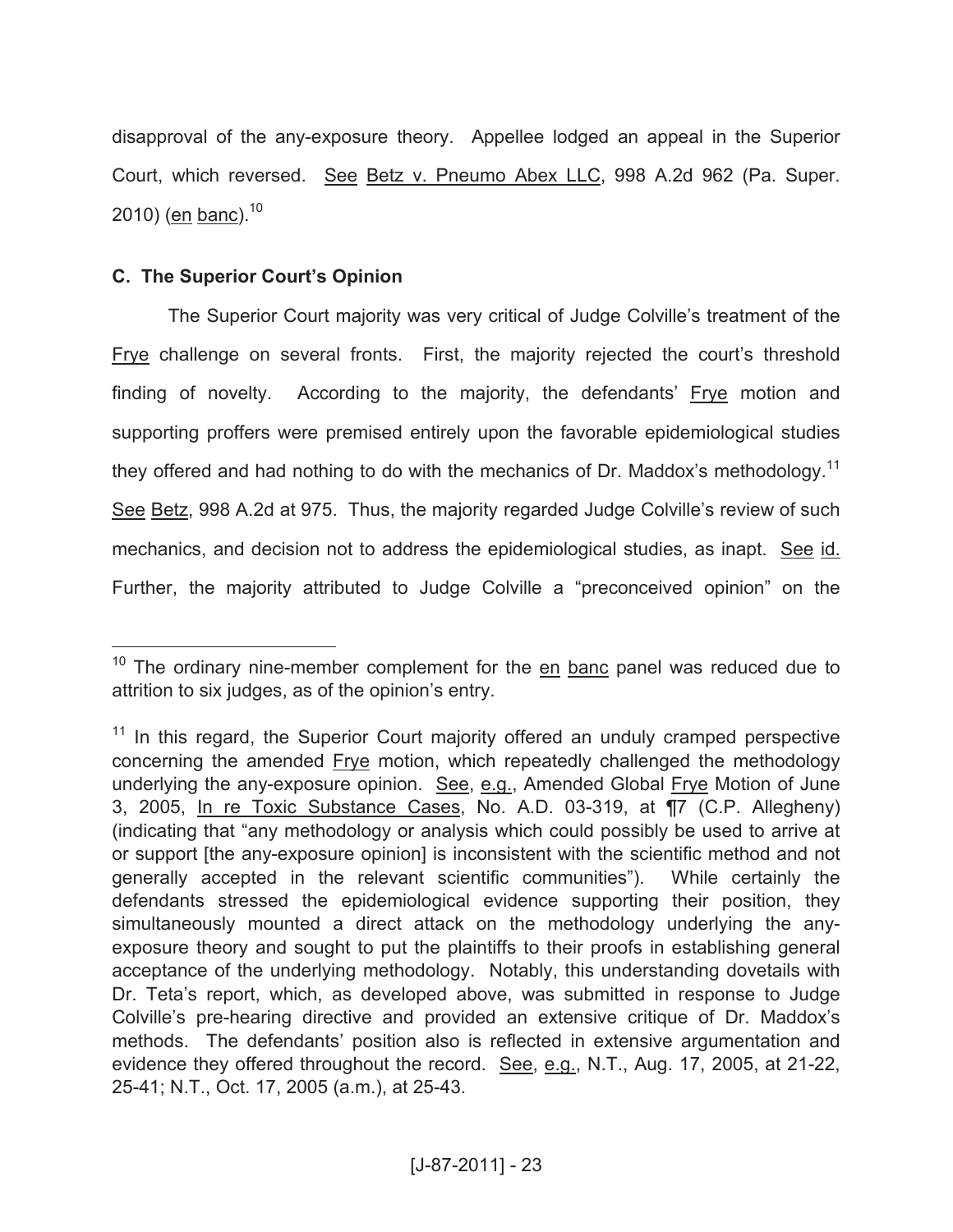ultimate issue of general acceptance, which was grounded in his own personal concerns with the extrapolation-down methodology. See id.

While finding error in the threshold determination, the Superior Court nevertheless proceeded to review Judge Colville's finding as to general acceptance, concluding that he had abused his discretion. See id. at 976. Initially, the majority recognized that the burden of proof in a Frye hearing is on the proponent of the scientific evidence, in this case, Appellee. See Grady, 576 Pa. at 558, 839 A.2d at 1045. The majority then summarized Dr. Maddox's testimony, referencing his reliance on scientific literature, case reports, the Helsinki criteria, in-vitro studies, and government publications. See Betz, 998 A.2d at 976. The majority also noted Dr. Maddox's rejection of the epidemiological evidence concerning brake mechanics, as well as similar testimony by other expert witnesses in asbestos litigation. See id. According to the majority, "[t]he Friction Product Defendants did not respond with any expert testimony that Dr. Maddox's methodology . . . is not a generally accepted method for evaluating the causes of asbestos-related disease." Id. Indeed, the majority regarded various testimony presented by the defendants' experts as being consistent with the pathologist's statements. See id. at 976-77.<sup>12</sup> With regard to the Helsinki criteria, the court observed that an expert relied upon by the defendants had testified in other litigation that these are generally accepted. See id. at 977. The court also suggested that the only medical doctor upon whom the defendants relied could not testify, in other litigation at least, that the methodology upon which Dr. Maddox relied was not generally accepted. See id. at 977-78.

 $12$  In developing this point, the Superior Court majority did not make any distinction between the bulk of Dr. Maddox's testimony – which pertained to general causation – and the specific opinion at issue, namely, that any asbestos fiber inhaled by a plaintiff is a substantial cause of that plaintiff's asbestos-related diseases.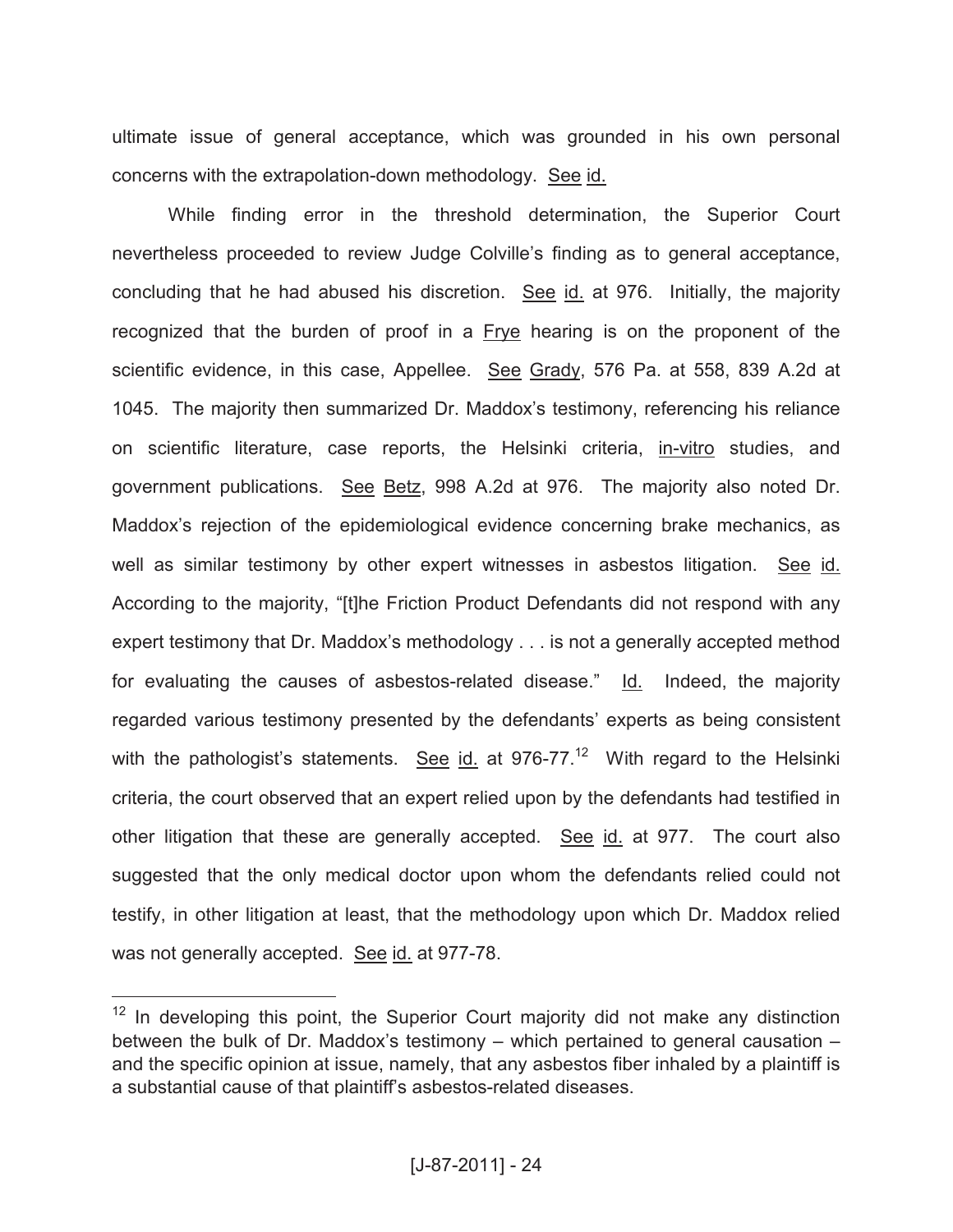As a centerpiece of its opinion, the majority returned to the idea that Judge Colville had sua sponte questioned the validity of extrapolation from scientific findings pertaining to high-dose exposures to low-dose scenarios. See Betz, 998 A.2d at 978- 79. According to the majority, the common pleas court's approach violated the tenet that judges are to be guided by the scientists in assessing the reliability of a scientific method, not the reverse. See id. at 979 (citing Grady, 576 Pa. at 557, 839 A.2d at 1044-45). Moreover, on the record discussed above, the majority stated "we have been unsuccessful in finding any record support for the trial court's analysis or conclusions." Id. at 980.

Additionally, the Superior Court relied on **Trach** as approving methodologies incorporating extrapolation. See id. at 980-81 ("[I]n Trach this Court concluded that scientists may extrapolate from a 'sound scientific basis' when formulating opinions about the etiology of disease, and that in these circumstances the use of extrapolation is 'not novel'" (quoting Trach, 817 A.2d at 1118-19)). The majority recognized that Trach involved extrapolation from the effects resulting from a smaller dose to a larger one, rather than the converse, but it found such distinction to be irrelevant, as the Trach court made no such distinction. See id. Furthermore, the majority found support in Ferebee v. Chevron Chemical Co., 736 F.2d 1529 (D.C. Cir. 1984), which the majority believed involved an "extrapolation down" scenario. Moreover, the majority quoted Ferebee for the proposition that:

> Judges, both trial and appellate, have no special competence to resolve the complex and refractory causal issues raised by the attempt to link low-level exposure to toxic chemicals with human disease. On questions such as these, which stand at the frontier of current medical and epidemiological inquiry, if experts are willing to testify that such a link exists, it is for the jury to decide whether to credit such testimony.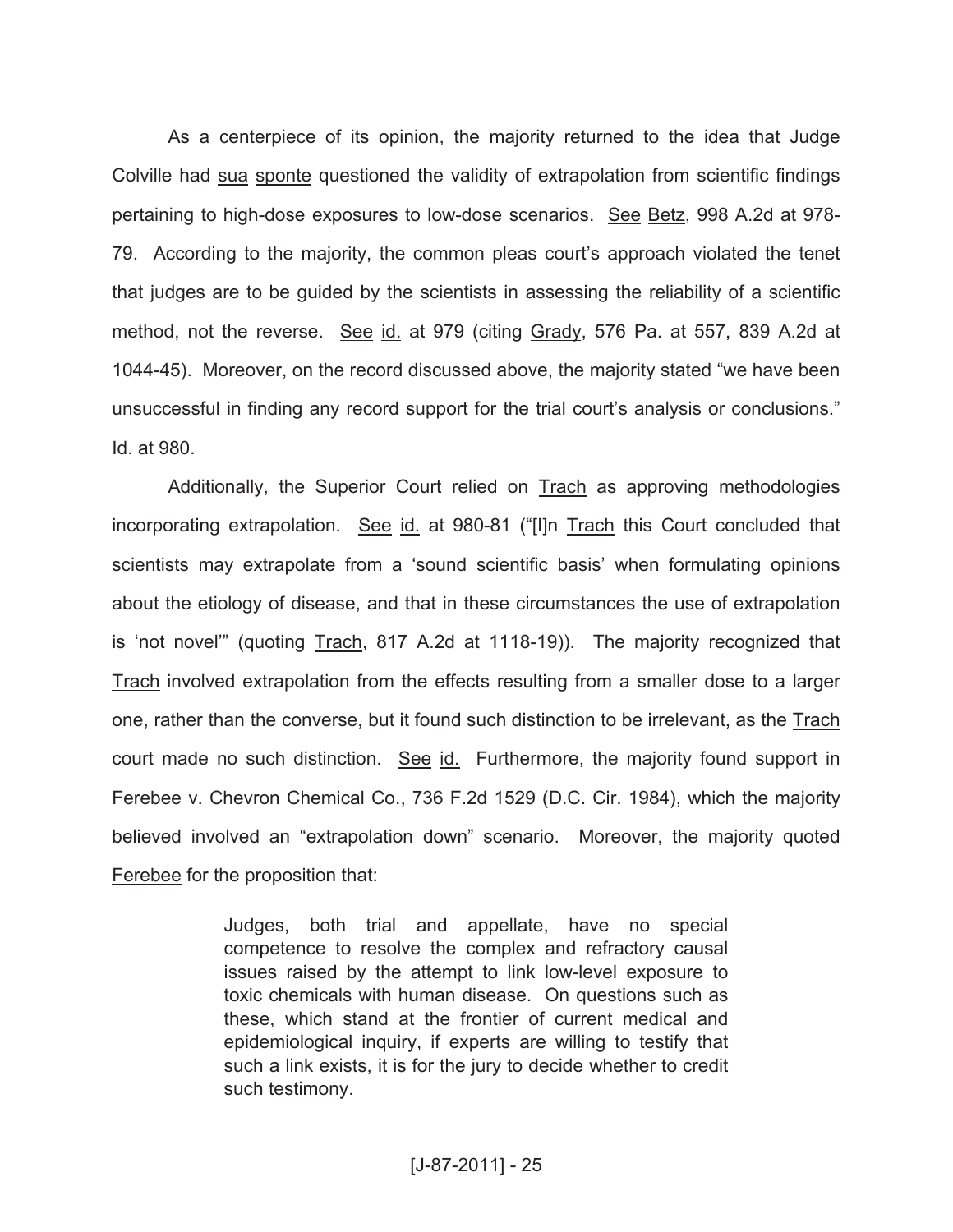Betz, 998 A.2d at 982 (quoting Ferebee, 736 F.2d at 1534).

Finally, the Superior Court acknowledged that, in Gregg v. V-J Auto Parts Co., 596 Pa. 274, 943 A.2d 216 (2007), this Court rejected the any-exposure opinion, as baldly stated in an expert report, as sufficient to overcome a plaintiff's threshold burden of product identification. See Betz, 998 A.2d at 982. Given the context of Gregg, however, the majority deemed it to be of limited relevance to the matter at hand. See id. Indeed, the majority observed, another en banc Superior Court panel recently had rejected a similar Frye challenge. See Estate of Hicks v. Dana Cos., 984 A.2d 943 (Pa. Super. 2009) (en banc).

In her concurring opinion, Judge Shogan agreed that Trach was instructive. Presumably in light of the tone set by the majority, however, she offered a defense of Judge Colville, highlighting the difficulty of his task and crediting him for his wellintentioned and conscientious efforts to address a confusing area of the law arising in a mass tort setting. See Betz, 998 A.2d at 984 (Shogan, J., concurring).

## **II. Arguments**

The briefs of Appellants, as well as their **amici**,<sup>13</sup> provide a vigorous defense of Judge Colville's approach to the any-exposure opinion. In terms of his decision to

 $13$  The amici supporting Appellants' position include: Pennsylvania Chamber of Business and Industry, Pennsylvania Business Council, NFIB/Pennsylvania, Pennsylvania Manufacturers' Association, Insurance Federation of Pennsylvania, Inc., Chamber of Commerce of the United States of America, Coalition for Litigation Justice, Inc., American Insurance Association, American Chemistry Council, NFIB Small Business Legal Center, National Association of Manufacturers, and National Association of Mutual Insurance Companies (collectively, "Pennsylvania Chamber, et al."); Product Liability Advisory Council, Inc. ("PLAC"); Crane Company; and a group of the following scientists: Richard Wilson, Patricia Buffler, John Henderson Duffus, Kenneth R. Foster, Ronald E. Gots, Thomas A. Kubic, Steven Lamm, A. Alan Moghissi, Robert Nolan, Malcom Ross, Emanuel Rubin, and James D. Watson (collectively, "Scientists").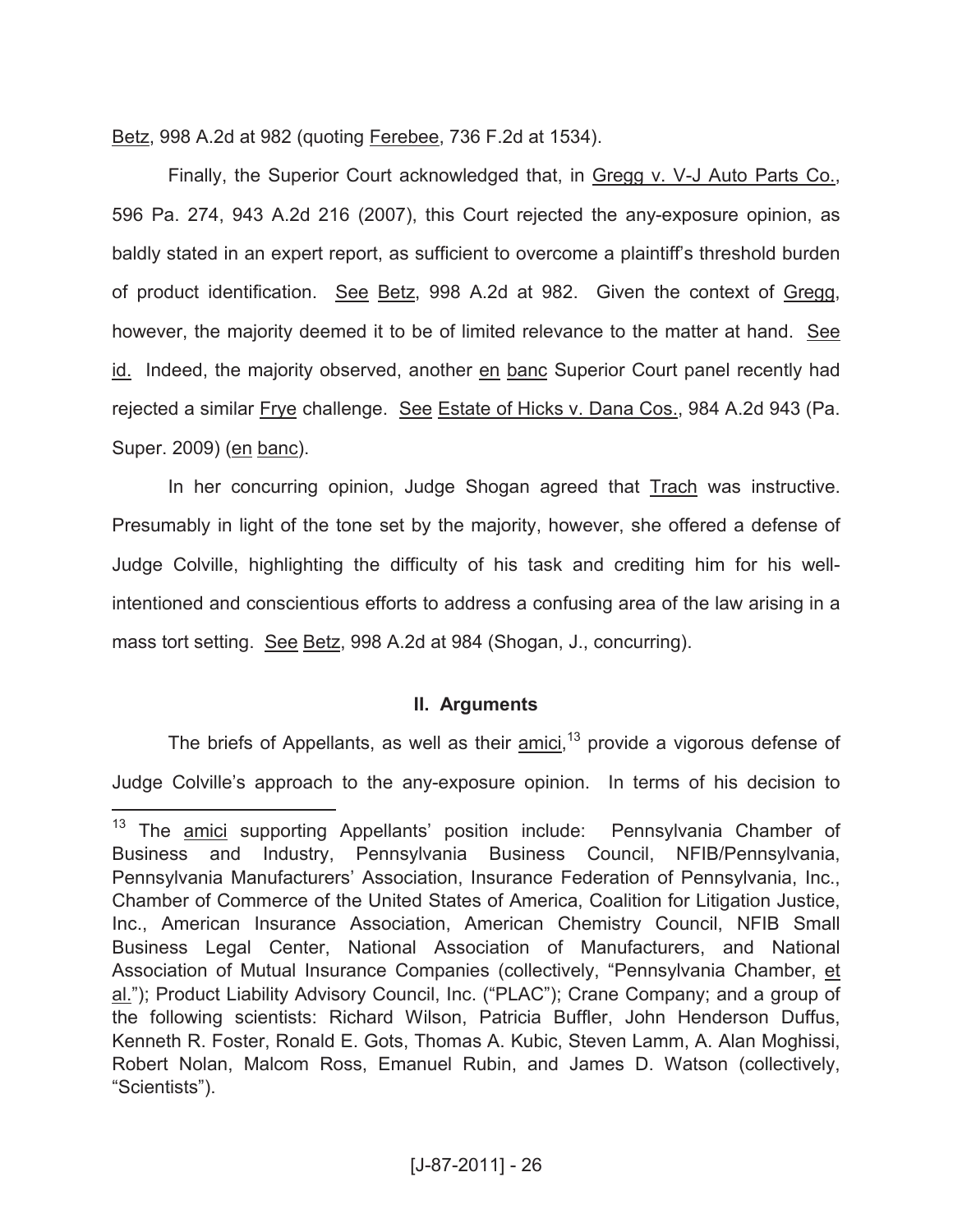conduct of a Frye hearing, Appellants maintain that such a hearing is appropriate where a colorable challenge is presented concerning general acceptance of an expert's methodology. They believe this was accomplished, at the very least, via the defendants' proffer that Dr. Maddox failed to follow the scientific method in forming the any-exposure opinion. In particular, while acknowledging that Dr. Maddox ostensibly accepted the applicability of the dose-response principle relative to asbestos-related diseases including mesothelioma, Appellants contend that his any-exposure opinion, in substance, nevertheless disregards this elemental precept in its entirety.<sup>14</sup>

Amici Scientists find it particularly troubling that the Superior Court quoted the decision of the United States Court of Appeals for the District of Columbia Circuit in Ferebee for the proposition that, so long as an expert is willing to testify to an extrapolation, courts should permit its admission. See Betz, 998 A.2d at 982. In their view, the notion that courts have no screening function "is at odds with the last 17 years of federal court evidence law, just as it was at odds with most federal circuits at the time it was written, and with states that have adopted Daubert[ v. Merrell Dow Pharmaceuticals, Inc., 509 U.S. 579, 113 S. Ct. 2786 (1993),] and those that adhere to Frye." Brief for Amici Scientists at 50.

Furthermore, Appellants and their amici contend, Judge Colville cannot have been wrong to be circumspect about permitting such an opinion to be put before a jury

<sup>&</sup>lt;sup>14</sup> Accord McClain v. Metabolife Int'l, Inc., 401 F.3d 1233, 1241-42 (11th Cir. 2005) (characterizing dose as "the single most important factor to consider in evaluating whether an alleged exposure caused a specific adverse effect," (quoting Science for Judges I: Papers on Toxicology and Epidemiology, 12 J.L. & Pol'y 1, 11 (2003)), and explaining that an expert's failure to lay a reliable groundwork for assessing the doseresponse relationship in a toxic tort scenario "signals a methodology problem" (emphasis added)); see also id. at 1242 ("The expert who avoids or neglects this principle of toxic torts without justification casts suspicion on the reliability of his methodology.").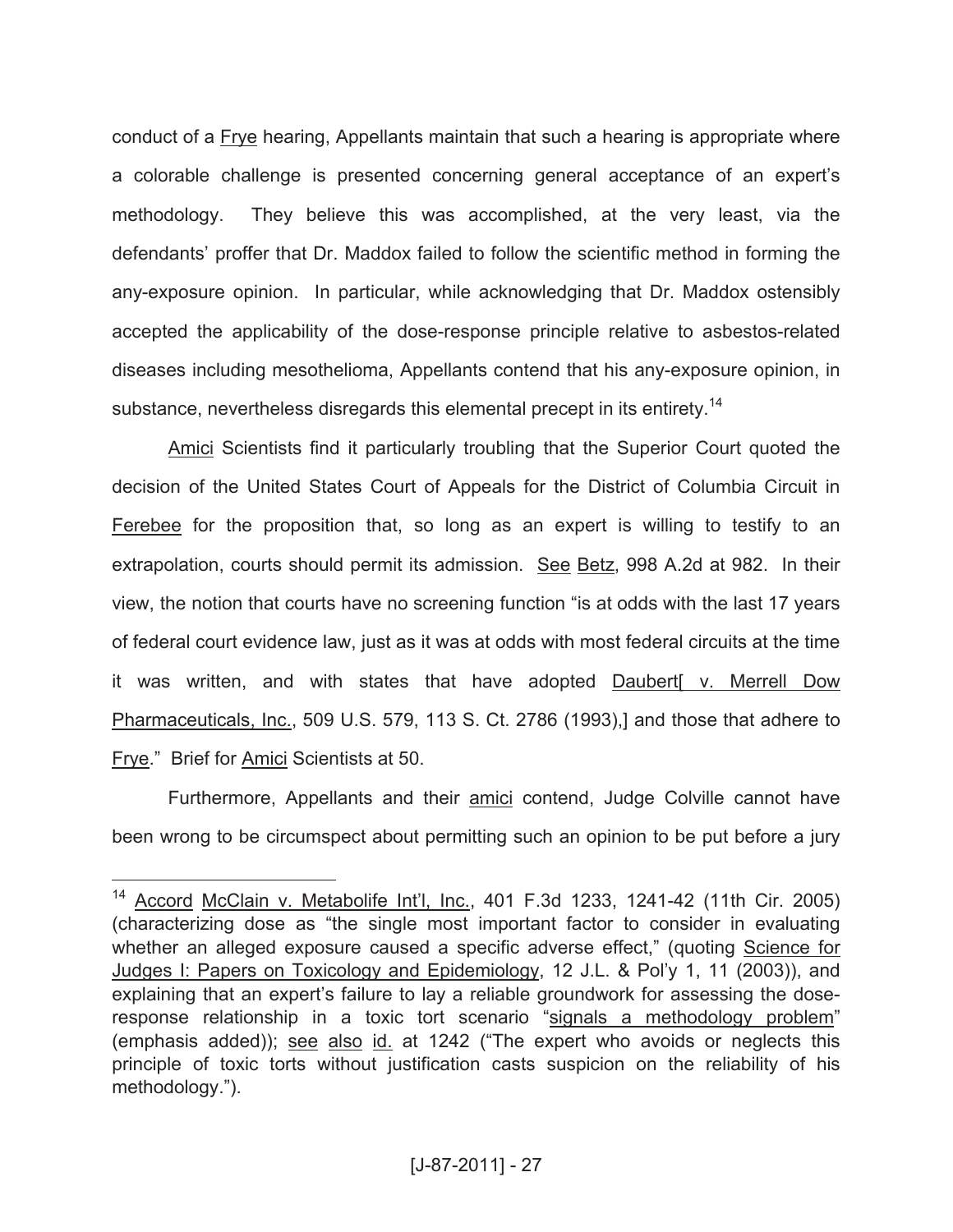of lay persons without testing. In this regard, Appellants highlight this Court's continuing concern with ensuring sufficient reliability of scientific evidence brought into the courtroom, see, e.g., Grady, 576 Pa. at 557, 839 A.2d at 1044; Topa, 471 Pa. at 232, 369 A.2d at 1282,<sup>15</sup> which, they add, scientists share. See, e.g., Brief for Appellant Allied Signal, Inc. at 15 n.25 (citing Alberto M. Marchevsky & Mark R. Wick, Current Controversies Regarding the Role of Asbestos Exposure in the Causation of Malignant Mesothelioma: The Need for an Evidence Based Approach to Develop Medicolegal Guidelines, 7 ANN. DIAGN. PATH. 321, 321-22 (2003) (characterizing the opinion

 $\overline{a}$ 

It is true that effective cross-examination is a powerful tool, and suffices to reveal the weaknesses in a witness's testimony where the lay jury is faced with common-sense questions of credibility or abilities of observation. However, the complex, confusing and possibly misleading details of scientific testimony do not so readily lend themselves to accurate assessment by even the most discerning jury. Much of such testimony is sophisticated and difficult to comprehend, and an analysis of the scientific validity of the methodologies underlying the testimony is simply beyond the capabilities of most lay persons. Therefore, the gatekeeping role of the court, far from detracting from the jury's function, is in fact essential to it: scientific methodology and conclusions must initially be scrutinized by the court to ensure that what might appear to the jury to be science is not in fact speculation in disguise. Properly supported scientific evidence, however complex, can then reach the jury for its consideration, while material whose complexity merely hides its unreliability is winnowed out. This is, in essence, the teaching of Frye, and that teaching remains valid.

Brief for Appellant Ford Motor Co. at 52-53 (quoting Blum v. Merrell Dow Pharms., Inc., 705 A.2d 1314, 1325 (Pa. Super. 1997), aff'd, 564 Pa. 3, 764 A.2d 1 (2000)).

 $15$  Appellant Ford Motor Company also points to the more developed explanation by the Honorable Phyllis W. Beck: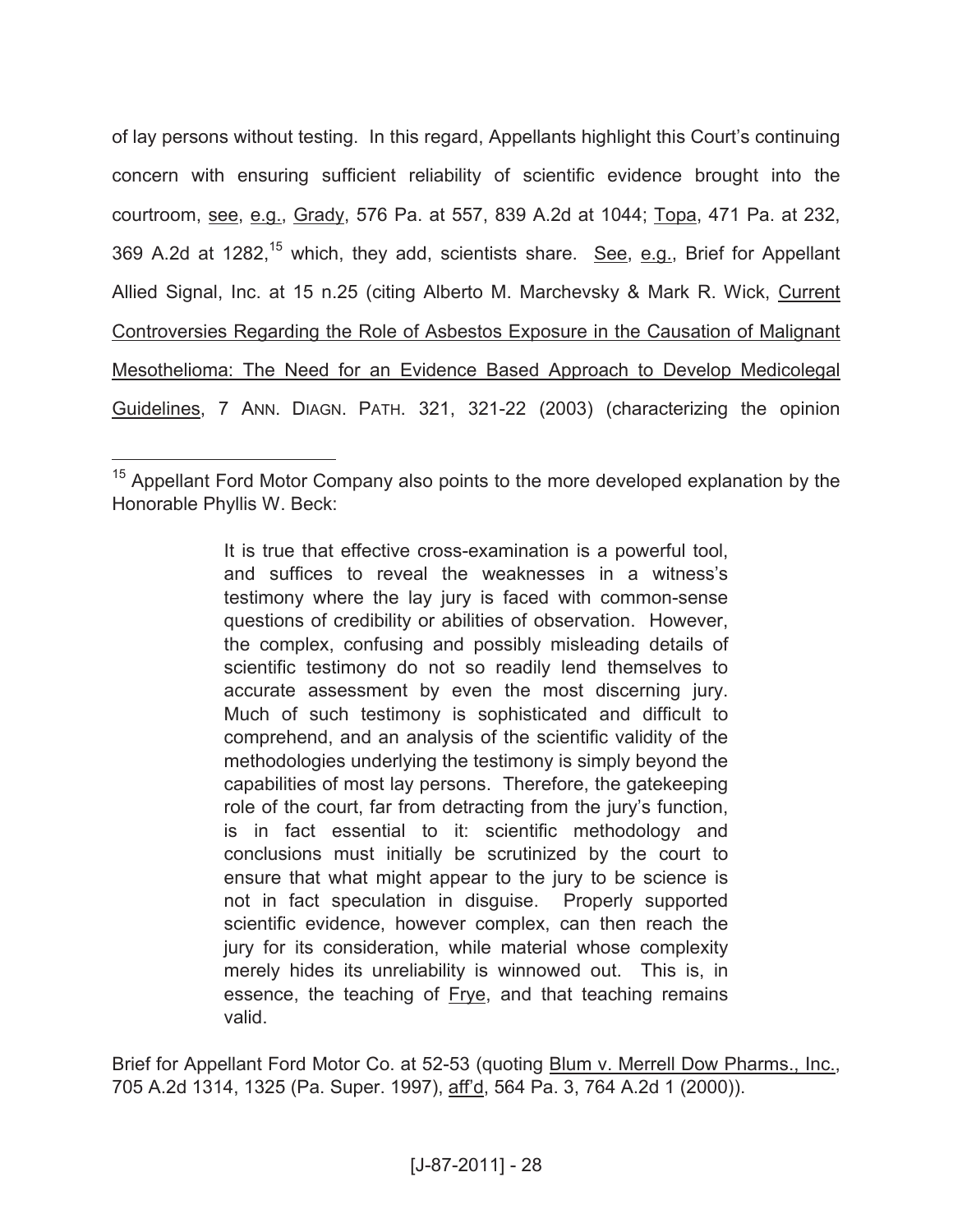"attribut[ing] the causation of [malignant mesothelioma] to virtually any amount and any type of alleged asbestos exposure" as "clearly an extreme one")). Further, they argue, trial judges cannot meaningfully screen against "junk science" if they must take claims of reliance on scientific evidence and methods merely at face value. Brief for Appellant Allied Signal, Inc. at 14.<sup>16</sup>

Appellants and various amici also explain that the traditional and appropriate method of establishing disease etiology requires a case-specific investigation of the relevant exposure history.<sup>17</sup> They believe the any-exposure theory is also novel in that

 $\overline{a}$ 

<sup>17</sup> This observation finds support, *inter alia*, in the Federal Judicial Center's Reference Manual on Scientific Evidence, as follows:

> An expert who opines that exposure to a compound caused a person's disease engages in deductive clinical reasoning. . . . The opinion is based on an assessment of the individual's exposure, including the amount, the temporal relationship between the exposure and disease, and other disease-causing factors. This information is then compared with scientific data on the relationship between exposure and disease. The certainty of the expert's opinion depends on the strength of the research data demonstrating a relationship between exposure and the disease at the dose in question and the presence or absence of other diseasecausing factors (also known as confounding factors).

Bernard D. Goldstein & Mary Sue Henifin, Reference Guide on Toxicology, REFERENCE MANUAL ON SCIENTIFIC EVIDENCE 665 (3d ed. 2011).

<sup>&</sup>lt;sup>16</sup> Accord Brief for Amici Pennsylvania Chamber, et al. at 39-40 (indicating that Dr. Maddox "may be using a 'tool' of science (case reports) but he is using it in an entirely improper way. It is the gatekeeper's job to make sure experts are not using screwdrivers to pound nails and hammers to saw lumber, and that is what Judge Colville did here."); Brief for Amicus PLAC at 7 ("Magic words and anecdotal evidence are no substitute for scientifically reliable data in resolving issues properly within the realm of science."); cf. Bert Black, A Unified Theory of Scientific Evidence, 56 FORDHAM L. REV. 595, 633 (1988) ("[A]n uncritical approach to acceptance allows a group that advocates a technique or method to self-validate it simply by declaring acceptance.").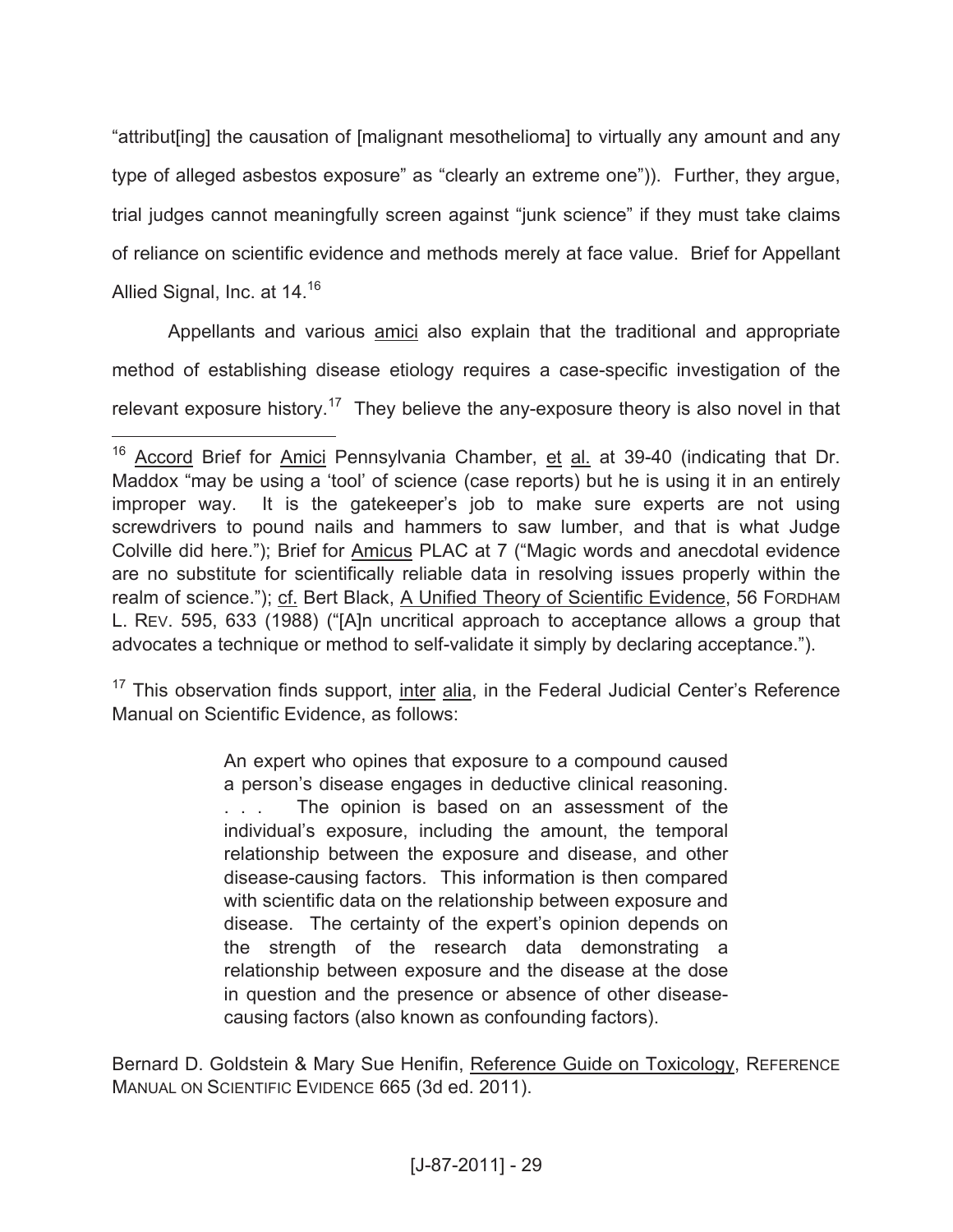it obviates such inquiry. See, e.g., Brief for Amicus PLAC at 6 ("Neither the relevant scientific community nor the courts recognize 'evidence-free' causation opinions as scientifically valid. With precisely zero information concerning the decedent's exposure, plaintiff's expert could not possibly opine upon 'cumulative' or 'dose-related' grounds."). Indeed, Appellant Ford Motor Company reads the responsive expressions of members of this Court in two recent decisions as recognizing that the any-exposure opinion facially implicates the Frye test. See Summers, 606 Pa. at 318-24, 997 A.2d at 1166-69 (Saylor, J., concurring); Gregg, 596 Pa. at 296-97, 943 A.2d at 229-30 (Baer, J., dissenting, joined by Baldwin, J.).

Next, Appellants criticize the Superior Court's application of the appellate review standard applicable to a Frye ruling. They argue that the intermediate court's approach fails to reflect the necessary deference inherent in the applicable abuse-of-discretion standard. See Grady, 576 Pa. at 559, 839 A.2d at 1046 (explaining that the abuse of discretion standard applies in the context of a Frye ruling, and "[a]n abuse of discretion may not be found merely because an appellate court might have reached a different conclusion, but requires a result of manifest unreasonableness, or partiality, prejudice, bias, or ill-will, or such lack of support so as to be clearly erroneous" (citing Paden v. Baker Concrete Constr. Inc., 540 Pa. 409, 412, 658 A.2d 341, 343 (1995))). Rather, they assert, the Superior Court simply ignored the extensive evidence as well as the strong logic supporting Judge Colville's disposition and improperly substituted its judgment for his.<sup>18</sup> In particular, Appellants argue that the Superior Court's decision

<sup>&</sup>lt;sup>18</sup> As a component of this analysis, Appellants and their **amici** point out that some of the Superior Court's explanations are flatly contradicted by the record. For example, the intermediate court indicated that Dr. Maddox testified that the dose-response curve pertaining to asbestos disease is linear, see Betz, 998 A.2d at 982; whereas, Dr. Maddox's actual testimony was that he could not say whether the dose-response relationship was linear. See N.T., Oct. 17, 2005 (a.m.), at 83. As another example, (continued…)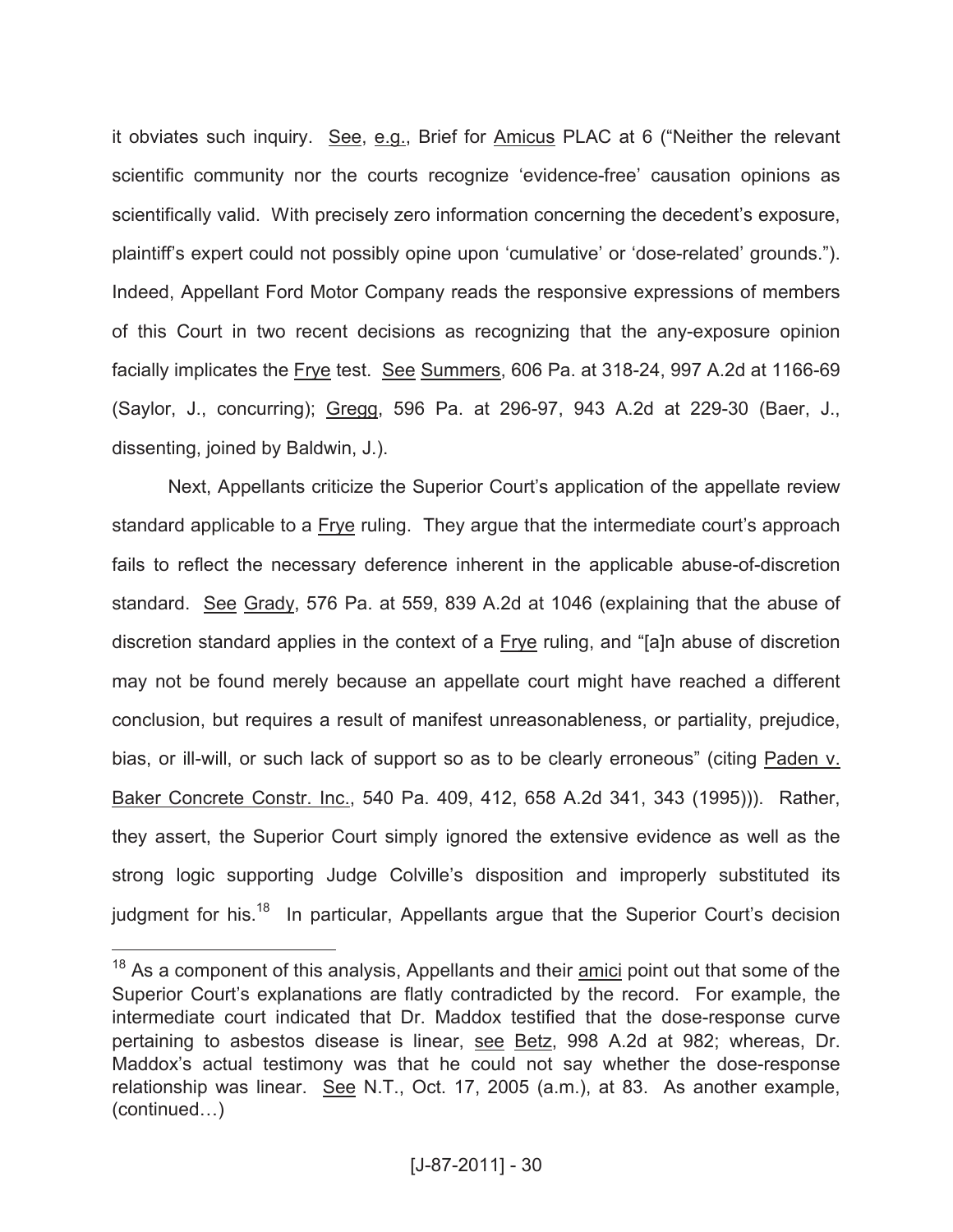hinges, in large part, upon its crediting of Dr. Maddox's own assertions that his methods were generally accepted. Additionally, the briefs of Appellants and their amici generally convey incredulity as concerns the understanding of the Superior Court that Judge Colville's finding of a lack of general acceptance takes no support from the record. See, e.g., Brief for Appellant Ford Motor Company at 54 ("[I]t is a bit of a mystery how, after its 'exhaustive search,' the Superior Court could be 'unsuccessful in finding any record support for the trial court's analysis or conclusions.'" (quoting Betz, 998 A.2d at 980)). In their view, Judge Colville's position finds overwhelming support both in the record of the Frye hearing -- to which they provide extensive citation -- and otherwise. See, e.g., Brief for Appellant Allied Signal, Inc. at 41 ("[T]he trial court's rejection of the 'every breath' mantra, while logical in its analysis, is also firmly rooted in the common law, as well as in the current science and medicine regarding toxic exposures in the workplace.").

On this topic, Appellants and their amici offer extensive critiques of Dr. Maddox's methodology from both scientific and logical perspectives, with myriad cross-references to the testimony of Drs. Maddox, Paustenbach, and Teta. In general, consistent with the testimony of Drs. Paustenbach and Teta, Appellants maintain that the any-exposure opinion remains a hypothesis or assumption, accord, e.g., Whiting v. Boston Edison Co., 891 F. Supp. 12, 24 (D. Mass. 1995) (rejecting expert's "non-threshold" theory as an unverifiable hypothesis which was incapable of assisting a jury in resolving the ultimate issue of disease causation), while stressing Dr. Maddox's inability to identify any peer-reviewed scientific support undergirding the opinion. According to Appellants,

<sup>(…</sup>continued)

amici Scientists regard the Superior Court's assertion that the testimony of the defendants' experts demonstrated the general acceptance of Dr. Maddox's methodology as a "misreading of the record." Brief for Amici Scientists at 22 n.5.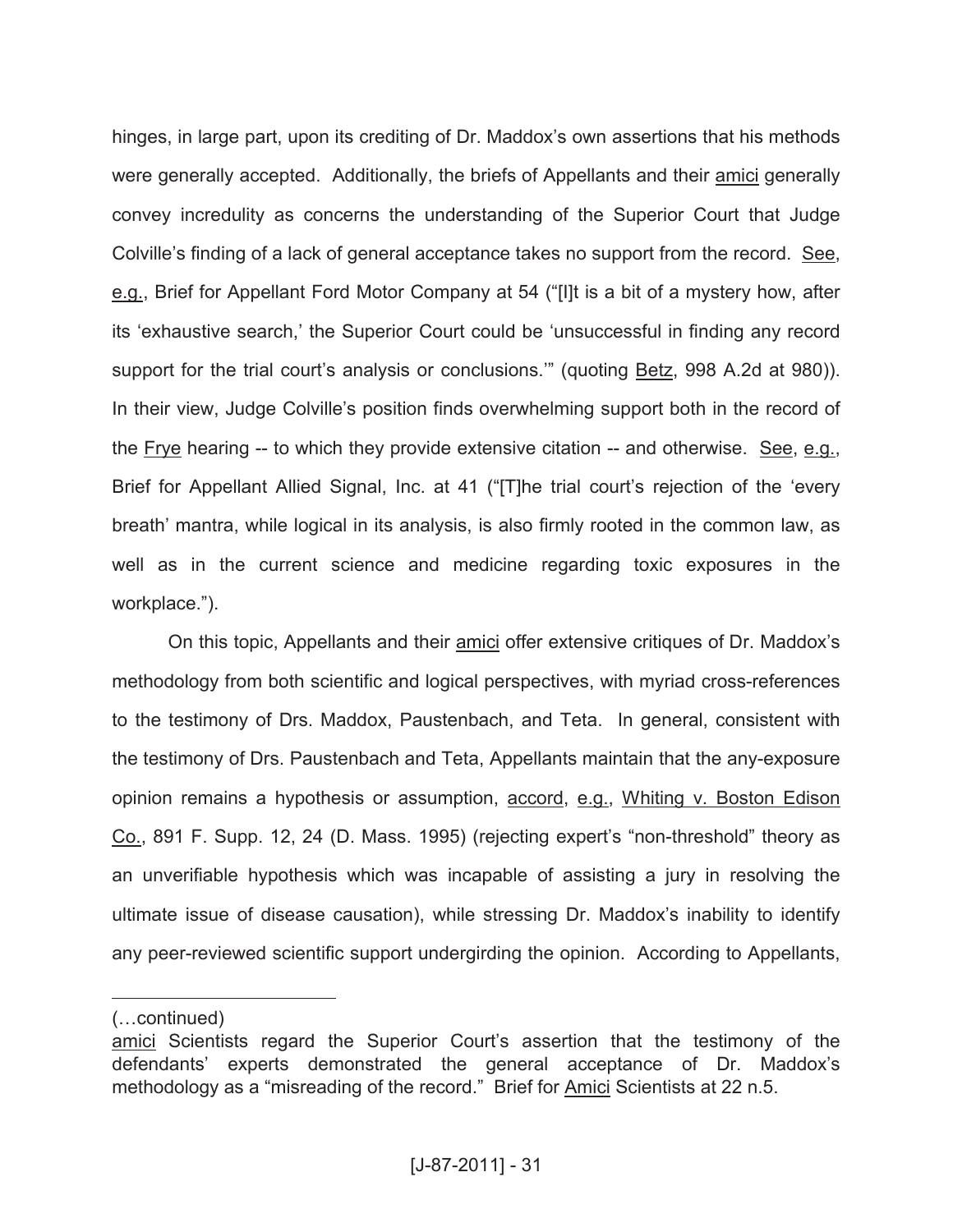moreover, the pathologist's self-admitted selectivity in his approach to the literature is decidedly inconsistent with the scientific method. Accord Brief for Amici Scientists at 17 n.2 ("'Cherry picking' the literature is also a departure from 'accepted procedure.'").

The briefs develop the limited role which should be accorded to anecdotal reports in legitimate scientific methodology, on account of the possibility of false associations. See generally David H. Kaye & David A. Freedman, Reference Guide on Statistics, REFERENCE MANUAL ON SCIENTIFIC EVIDENCE 217-19 (3rd ed. 2011); cf. Hall v. Baxter Healthcare Corp., 947 F. Supp. 1387, 1411 (D. Or. 1996) ("[C]ase reports and case studies are universally regarded as an insufficient basis for a conclusion regarding causation because case reports lack controls."). As to Dr. Maddox's reliance on animal studies, Appellants point out the need to demonstrate reasonable similarity in effect. See, e.g., General Elec. Co. v. Joiner, 522 U.S. 136, 143-45, 118 S. Ct. 512, 518 (1997) (holding that a district court did not abuse its discretion in excluding an opinion relying, in part, on extrapolation from high-dose animal studies to low-dose human disease scenarios, where there was no attempt to explain how the animal subjects and humans have similar physiological makeup and rate of chemical absorption).

With regard to regulatory standards and thresholds, Appellants and their amici reference many sources -- including the United States Supreme Court -- for the proposition that these do not establish legal causation given their cautionary, prophylactic nature.<sup>19</sup> See, e.g., Brief for Appellant Allied Signal, Inc. at 26-27 ("[T]o

<sup>&</sup>lt;sup>19</sup> Accord Matrixx Initiatives, Inc. v. Siracusano, \_\_\_ U.S. \_\_\_, 131 S. Ct. 1309, 1320 (2011) (indicating that administrative agencies "may make regulatory decisions . . . based on postmarketing evidence that gives rise to only a suspicion of causation"); McClain, 401 F.3d at 1250 (explaining that administrative risk-utility analysis does not focus on the question of causation in individuals, and, therefore, it "is unreliable proof of medical causation in the present [tort] case"); Rider v. Sandoz Pharms. Corp., 295 F.3d 1194, 1201 (11th Cir. 2002) (explaining that a regulatory "risk-utility analysis involves a much lower standard that that which is demanded by a court of law"); Sutera v. Perrier (continued…)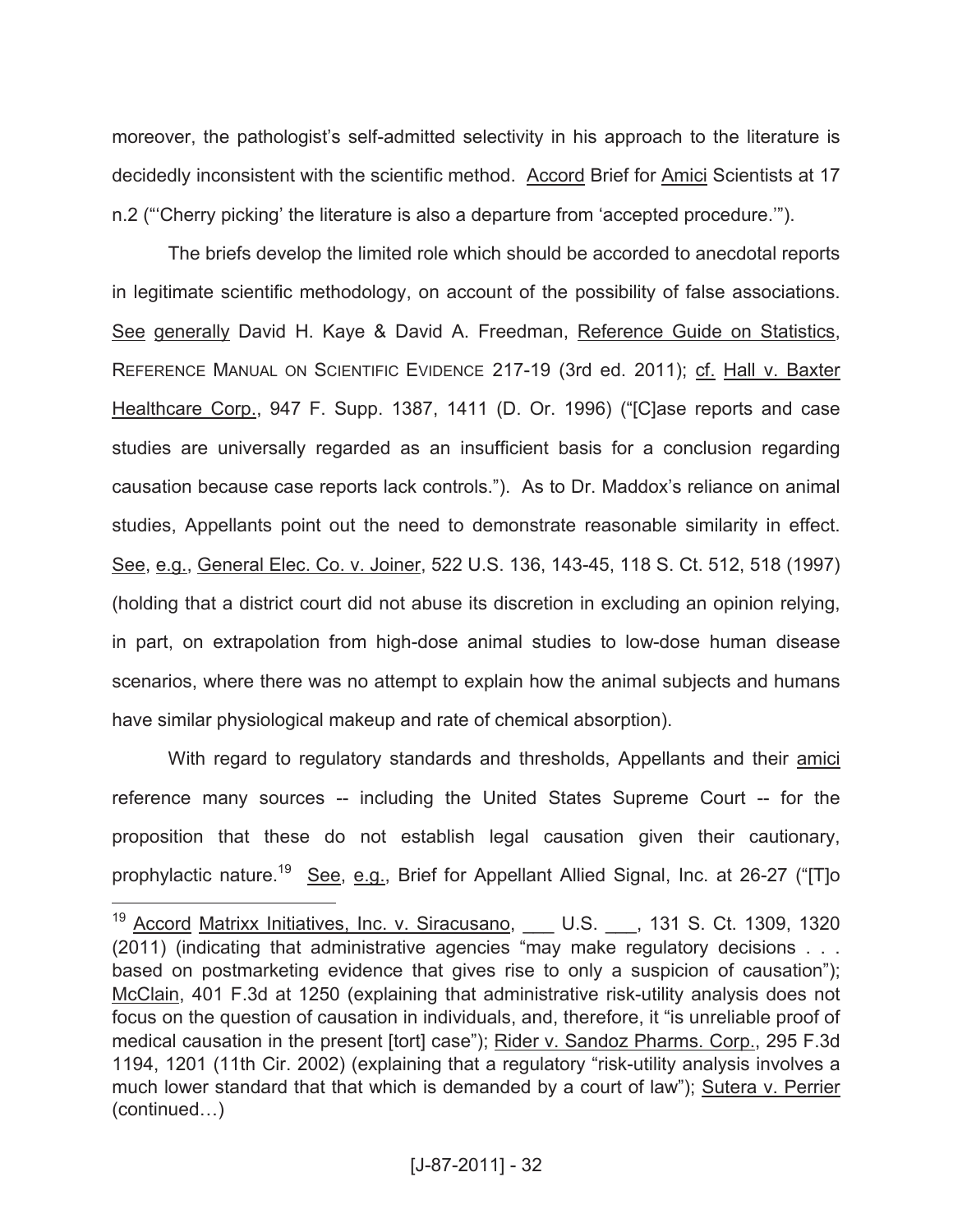take a highly protective precautionary governmental policy on risk assessment and bootstrap it into causation opinions in court, is not only scientifically improper, but also nonsensical because it bastardizes a social and political policy, which was unproven scientifically, by attempting to make it scientific fact." (footnote omitted)). In terms of the Helsinki criteria, created under the auspices of the Finish Ministry of Social Affairs and Health, Appellants observe that participation in the conference was selective; the purpose was to fashion a recommended compensation scheme unto itself, not to provide a measure of legal causation appropriate to longstanding requirements of Pennsylvania tort law; and, in any event, the conference reports do not state anywhere that every exposure to asbestos, regardless of dose, is causative. See generally Asbestos, Asbestosis, and Cancer: the Helsinki Criteria for Diagnosis and Attribution, 23 SCAN. J. WORK, ENV'T. & HEALTH 311, 313 (1997). More broadly, Appellants stress that the scientific method is grounded in testing, see, e.g., Daubert, 509 U.S. at 593, 113 S. Ct. at 2796; accord Brief for Amici Scientists at 28 (explaining that "empirical testing is the hallmark of scientific methodology"), and that Dr. Maddox's opinion remains wholly untested.

<sup>(…</sup>continued)

Group of Am. Inc., 986 F. Supp. 655, 666 (D. Mass. 1997) (explaining that a regulatory standard or pronouncement, "rather than being a measure of causation is a public health exposure level that an agency determines pursuant to statutory standards set by Congress") (citing Indus. Union Dep't, AFL-CIO v. Am. Petrolium Inst., 448 U.S. 607, 632, 100 S. Ct. 2844, 2859 (1980))); Parker v. Mobil Oil Corp., 857 N.E.2d 1114, 1122 (N.Y. 2006) ("[S]tandards promulgated by regulatory agencies as protective measures are inadequate to demonstrate legal causation."). See generally Edward J. Schwartzbauer and Sidney Shindell, Cancer and the Adjudicative Process: The Interface of Environmental Protection and Toxic Tort Law, 14 AM. J.L. & MED. 1, 12 (1988) ("[T]he no-threshold, or linear assumption, can be better understood if it is clearly recognized as a bit of regulatory science policy, and not a principle of science subject to proof through the scientific method.").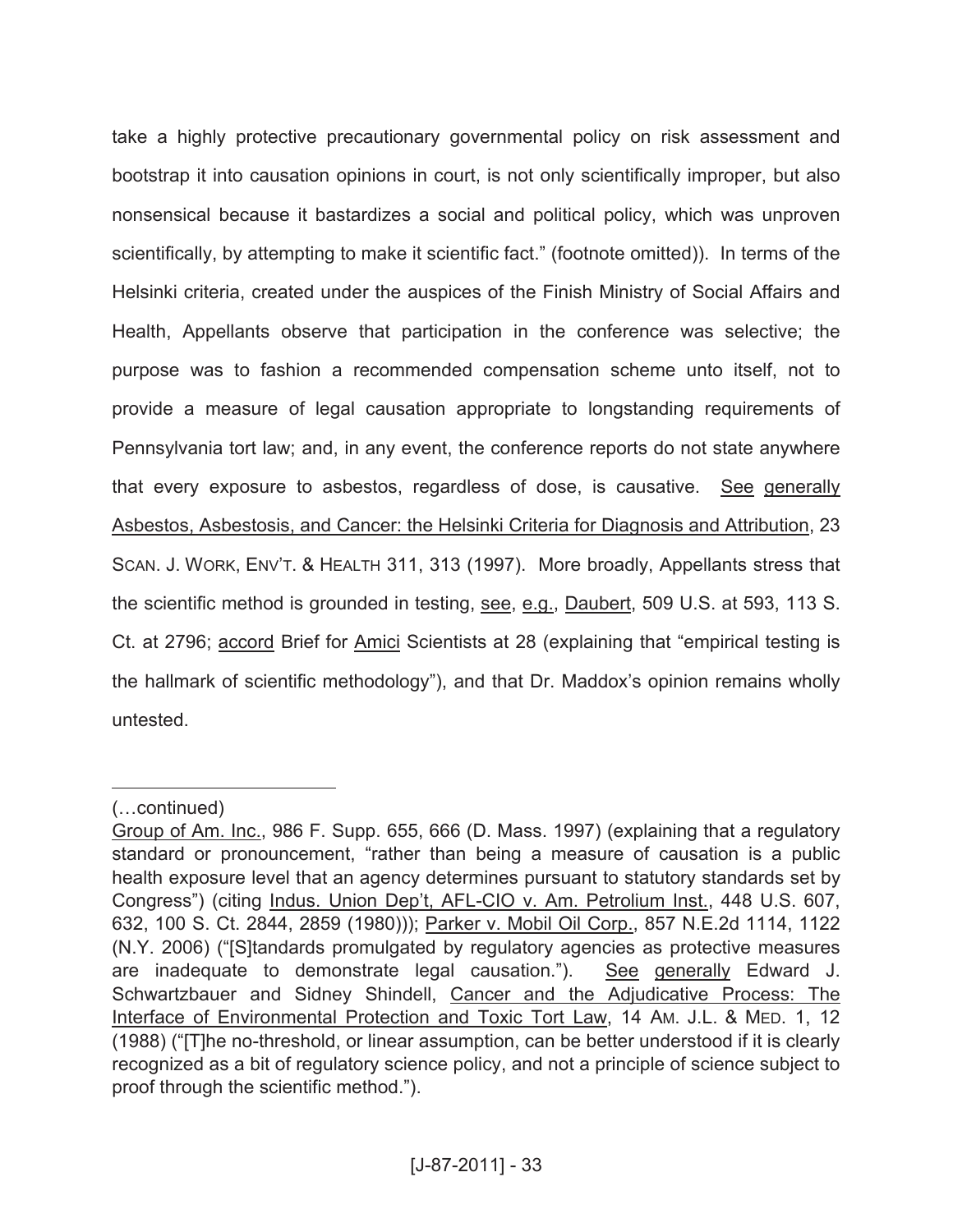In terms of extrapolation, Appellants dismiss the pathologist's protestations as to whether he employed it, while highlighting the Superior Court's acceptance of as much in any event. See Betz, 998 A.2d at 983 (observing that, in order to reach his conclusion regarding causation, Dr. Maddox "utilized the method of logic known as extrapolation").<sup>20</sup> Appellants do not discount that the approach may validly be employed as a component of generally accepted scientific methodology, but they contend that an opinion based on extrapolation can be sound only to the degree that it is supported by a sufficiently strong logical inference. See, e.g., Brief for Amici Pennsylvania Chamber, et al. at 37 ("The extrapolation at issue is only as good as the reasoning behind it[.]").<sup>21</sup> While no one disputes that long-term, direct, high-dose exposure to the more potent forms of friable asbestos fibers causes disease, $^{22}$  Appellants and their amici point to various sources in the scientific literature as confirming that no rational inference

<sup>&</sup>lt;sup>20</sup> Although Dr. Maddox preferred the term "interpolation," Appellants point out that interpolation entails placement on a continuum between known quantities; whereas, Dr. Maddox's methodology extrapolating from a single known (high-dose exposure causes asbestos disease) all the way down to zero. In either event, the principles derived from Trach -- namely, the requirement of sufficiently strong logic supporting the inference, see infra -- would apply either to extrapolation or interpolation.

<sup>&</sup>lt;sup>21</sup> Accord Blackwell v. Wyeth, 971 A.2d 235, 253 (Md. 2009) (explaining that "extrapolation requires more than mere conjecture to pass reliability scrutiny" under Frye); cf. Moore v. Ashland Chem. Inc., 151 F.3d 269, 279 (5th Cir. 1998) (commenting that "[s]everal post-Daubert cases have cautioned about leaping from an accepted scientific premise to an unsupported one").

 $22$  See, e.g., Brief for Appellant Allied Signal, Inc. at 7 ("The asbestos epidemiological studies regarding the health hazards of asbestos insulators and shipyard workers of Dr. Irving Selikoff and his associates at the Mount Sinai School of Medicine in the mid-1960's revealed the risks of long-term, high intensity occupational exposure to asbestos.").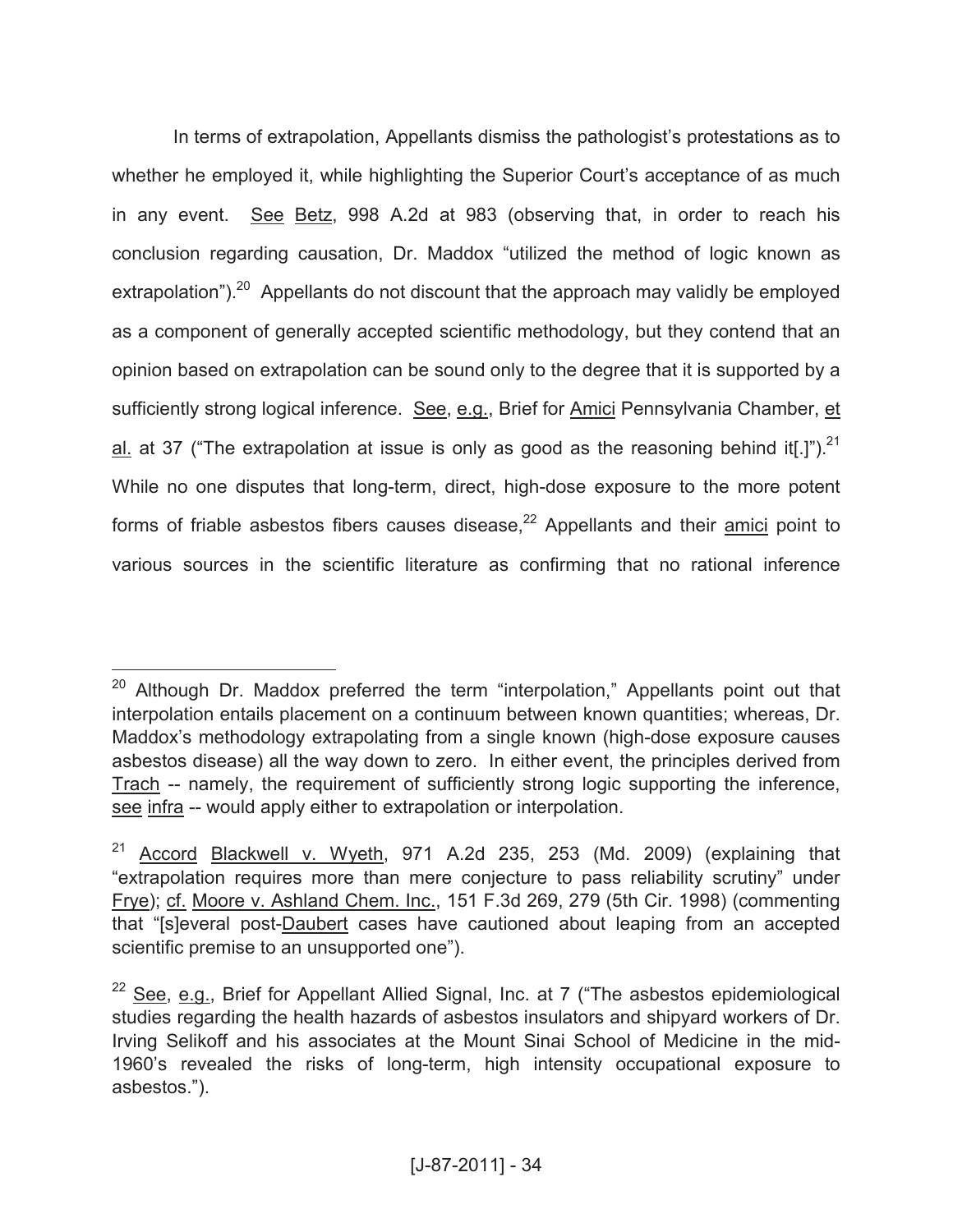justifies large-scale downward toxicological extrapolations from such proposition.<sup>23</sup> Brief for Amici Pennsylvania Chamber, et al. at 7-8 (contending that the Superior Court erred in "concluding that Dr. Maddox could cross the Mississippi River on nothing but small bridges"). They also reference decisional law from other jurisdictions as supportive of their position. See, e.g., In re Bextra & Celebrex Mktg. Sales Practices & Prod. Liab. Litig., 524 F. Supp. 2d 1166, 1180 (N.D. Cal. 2007) ("The justification for extrapolating drug effects between biologically similar demographic groups . . . does not logically extend to the argument that all doses of a compound are harmful; accordingly, plaintiffs' experts could not cite to a single piece of evidence that suggests that their experts' extrapolation is scientifically valid.").

Furthermore, it is Appellants' position that the any-breath opinion is fundamentally inconsistent with substantial-factor causation, since the former obviates the latter by converting proof of the very smallest exposure into causation.<sup>24</sup> In this

<sup>&</sup>lt;sup>23</sup> Accord ANDREW CHURG & F.H.Y. GREEN, PATHOLOGY OF OCCUPATIONAL LUNG DISEASE 342 (2d ed. 1998) (characterizing the scientific validity of extrapolating from high- to lowdose exposures as "at best dubious"); W. RAYMOND PARKES, OCCUPATIONAL LUNG DISORDERS 480-81 (Butterworth-Heinemann 1994) ("Extrapolation without any supporting data to very low doses followed, first as a convenience, but then as a popular article of faith, despite the acknowledged statistical illegitimacy of this procedure and despite the biological absurdity of the assumption that the body has no defense against inhaled fibers at any level, however low."); cf. Burleson v. Tex. Dep't of Crim. Justice, 393 F.3d 577, 587 (5th Cir. 2004) (observing that, under the Daubert regime at least, "[a] court may rightfully exclude expert testimony where a court finds that an expert has extrapolated data, and there is 'too great an analytical gap between the data and the opinion proffered.'" (quoting Joiner, 522 U.S. at 146, 118 S. Ct. at 519)).

 $24$  See, e.g., Brief for Appellant Allied Signal, Inc. at 44 ("No threshold for risk means no threshold for causation. If permitted to stand, such a legal proposition effectively eliminates the common law axiom that the legal cause for harm be a 'substantial contributing factor' in the cause of that harm."); accord Martin v. Cincinnati Gas and Elec. Co., 561 F.3d 439, 443 (6th Cir. 2009) (explaining that "an expert's opinion that 'every exposure to asbestos, however, slight, was a substantial factor' . . . would render (continued…)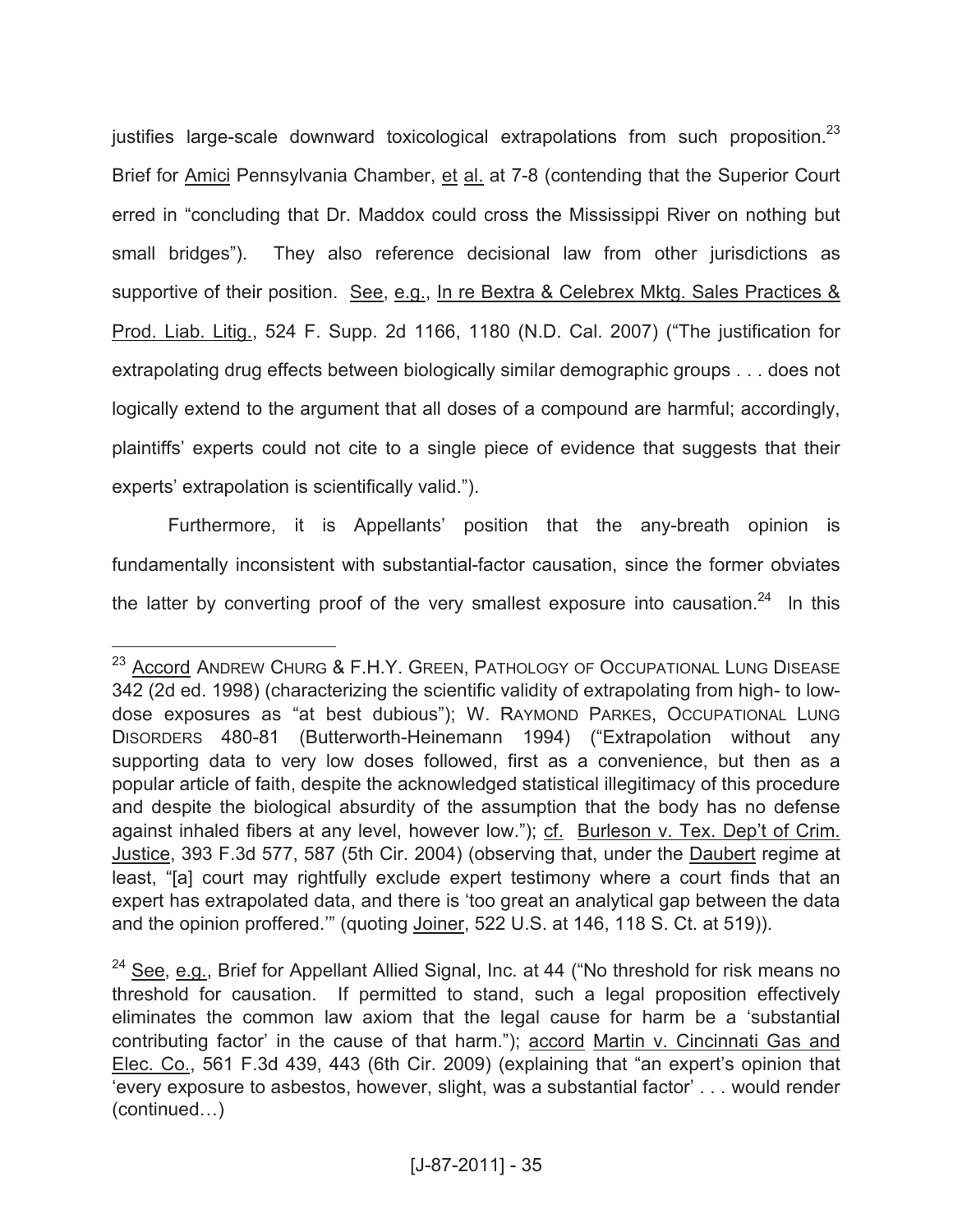regard and others, Appellants draw support from Gregg, 596 Pa. at 291-92, 943 A.2d at 226-27 (rejecting the any-exposure opinion as a means to circumvent the frequencyregularity-proximity threshold pertaining to product identification).

Finally, Appellants and their amici highlight that Judge Colville's approach to the any-exposure opinion finds strong support in various decisions of other Pennsylvania tribunals and courts of other jurisdictions. The following Pennsylvania decisions are cited: Summers, 606 Pa. at 310 n.14, 997 A.2d at 1161 n.14 ("[T]his Court recently rejected the viability of the 'each and every exposure' or 'any breath' theory."); Gregg, 596 Pa. at 291-92, 943 A.2d at 226-27; In re Asbestos Litig., No. 0001, 2008 Phila. Ct. Com. Pl. LEXIS 229 (C.P. Philadelphia, Sept. 24, 2008) (Tereshko, J.); Basile v. Am. Honda Motor Co., No. 11484 CD 2005, 2007 Pa. Dist. & Cnty. Dec. LEXIS 444 (C.P. Indiana, Mar. 1, 2007) (Olson, J.). The many cases cited from other jurisdictions include those referenced above.<sup>25</sup>

(…continued)

the substantial factor test 'meaningless'" (citing Lindstrom v. A-C Prod. Liab. Trust, 424 F.3d 488, 493 (6th Cir. 2005))). See generally Brief for Amici Pennsylvania Chamber, et al. at 6-7 ("Other courts have noted that the theory makes a mockery of the substantial factor standard since every exposure becomes substantial and nothing is insubstantial.").

<sup>&</sup>lt;sup>25</sup> See also Wills v. Amerada Hess Corp., 379 F.3d 32, 49-50 (2d Cir. 2004) (rejecting an any-exposure opinion as a means to obviate the need to address other potential causes); Nat'l Bank of Commerce v. Associated Milk Producers, Inc., 191 F.3d 858, 860-61 (8th Cir. 1999) (outlining the proposition that the only conclusion properly drawn from the methodology underlying an any-exposure opinion is that the risk of disease "is not zero," but this "does not provide a scientific basis for a jury to find that it was more likely than not that [a plaintiff's] cancer was caused by [a defendant's product]"); Henricksen v. ConocoPhillips Co., 605 F. Supp. 2d 1142, 1165-66 (E.D. Wash. 2009) ("The use of the no safe level or linear 'no threshold' model for showing unreasonable risk 'flies in the face of the toxicological law of dose-response, that is, that "the dose makes the poison," which refers to the general tendency for a greater dose of a toxin to cause greater severity of responses in individuals, as well as greater frequency of (continued…)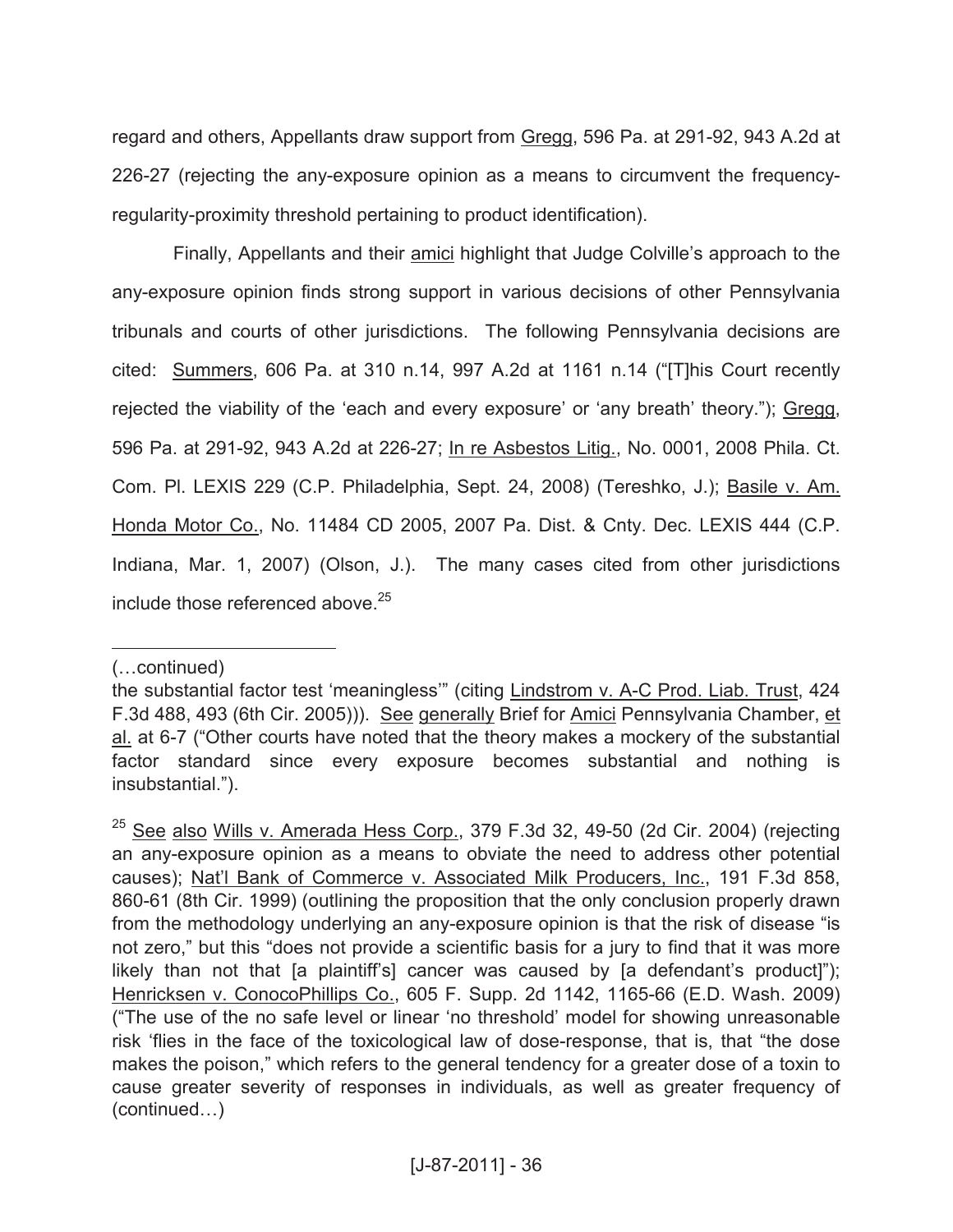In her responses to the above arguments by the Appellants, Appellee maintains that Dr. Maddox's methodology is "utterly mainstream" and has been utilized in a similar context before the Pennsylvania courts by numerous well qualified experts over many years. Brief for Appellee at 9. In support, Appellee provides pages of citations to trial and deposition transcripts, see id. at 6-8, as well as references to several Superior Court opinions, including **Smalls.<sup>26</sup> Appellee submits that application of a theory that for** 

 $\overline{a}$ 

<sup>26</sup> See also Cauthorn v. Owens Corning Fiberglas Corp., 840 A.2d 1028, 1038-39 (Pa. Super. 2004) (approving expert testimony to the effect that "[e]ach breath of air that contained asbestos fibers substantially contributed to the development of [the plaintiff's] diseases," explaining that "[b]ecause any asbestos fiber will cause some degree of injury . . . each fiber will have some small effect and it's the cumulative effect of all the different fibers."); Lonasco v. A-Best Prods. Co., 757 A.2d 367, 275 (Pa. Super. 2000) (approving the opinion that "each exposure to asbestos . . . before the latency period . . . has . . . been a substantial, contributing cause").

<sup>(…</sup>continued)

response in populations.'" (citation omitted)); Bartel v. John Crane, Inc., 316 F. Supp. 2d 603, 611 (N.D. Ohio 2004) (rejecting the any-exposure theory as unsupported by medical literature), aff'd Lindstrom, 424 F.3d at 488; Sutera, 986 F. Supp. at 666 ("[T]here is no scientific evidence that the linear no-safe threshold analysis is an acceptable scientific technique used by experts in determining causation in an individual instance."); In re W.R. Grace & Co., 355 B.R. 462, 476 (Bankr. D. Del. 2006); Borg-Warner Corp. v. Flores, 232 S.W.3d 765, 773 (Tex. 2007) (rejecting the any-exposure opinion, in favor of "[d]efendant-specific evidence relating to the approximate dose to which the plaintiff was exposed, coupled with evidence that the dose was a substantial factor in causing the asbestos-related disease"); Butler v. Union Carbide Corp., 712 S.E.2d 537, 552 (Ga. Ct. App. 2011) ("Dr. Maddox's 'any exposure' theory is, at most, scientifically-grounded speculation: an untested and potentially untestable hypothesis."); Smith v. Kelly-Moore Paint Co., 307 S.W.3d 829, 839 (Tex. App. 2010) ("[W]ithout . . . scientific evidence of the minimum exposure level leading to an increased risk of development of mesothelioma' . . . Dr. Maddox's opinion lacks [] factual and scientific foundation . . . and, thus, is insufficient to raise a fact issue."). See generally Michael A. Behrens & William L. Anderson, The "Any Exposure" Theory: An Unsound Basis for Asbestos Causation and Expert Testimony, 37 SW.U.L. REV. 479 (2008) (discussing, with approval, the case law rejecting any exposure theory). As an appendix to their brief, amici Pennsylvania Chamber, et al., have included a compendium of cases which includes additional intermediate and trial court decisions from other jurisdictions.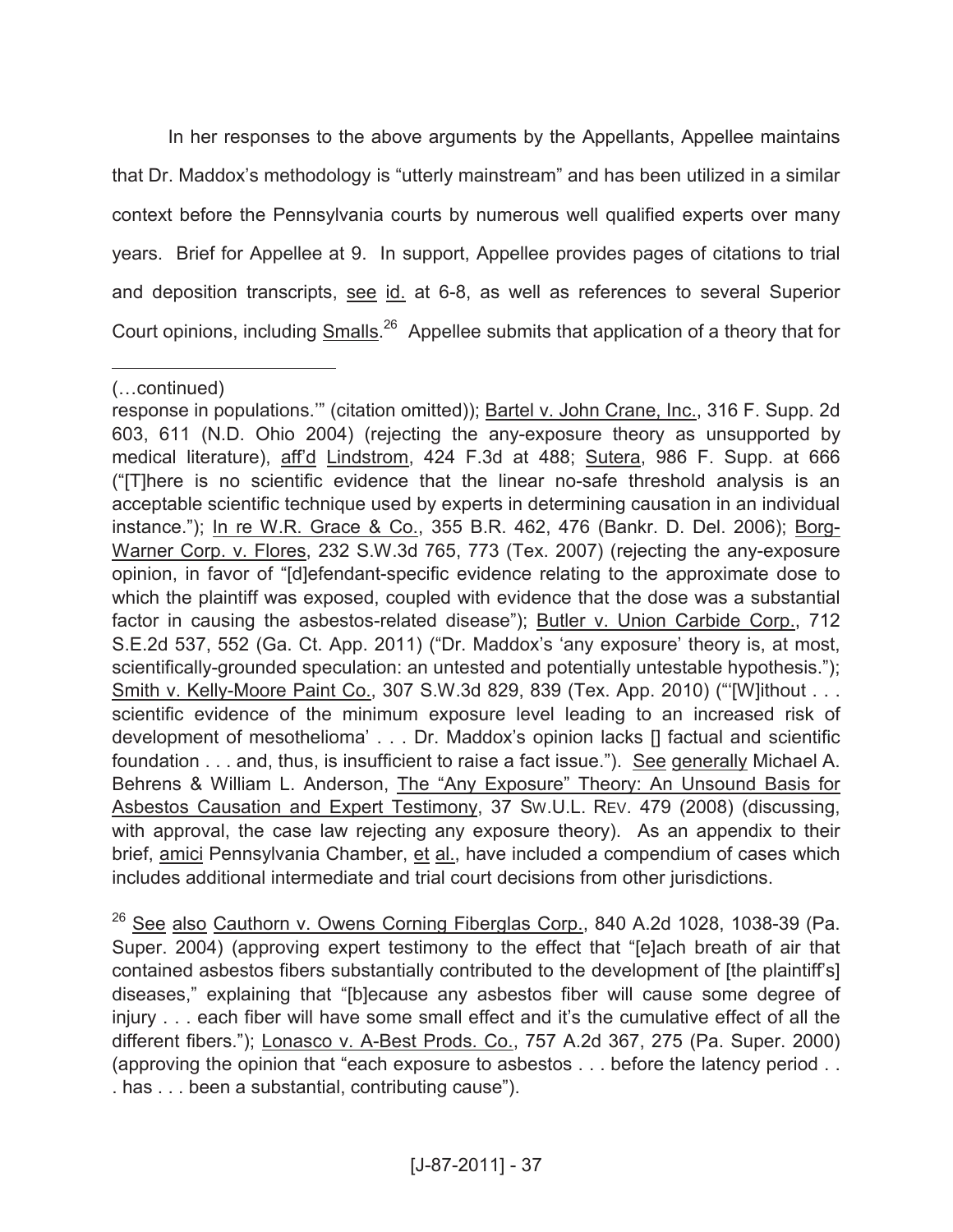years has routinely been espoused by experts in the field and admitted by courts cannot fairly be termed "novel." According to Appellee, the general acceptance of the attribution of mesothelioma to any occupational history of asbestos exposure is widely recognized by the courts, and has been embodied in the Helsinki criteria, which Appellee characterizes as a consensus statement of experts in the relevant field. Thus, she sees no justification for conducting a Frye hearing in the first instance.<sup>27</sup>

Appellee also argues that, as a matter of law, epidemiologists are not competent to render an opinion concerning the method by which a medical doctor should determine the etiology of a disease. See Brief for Appellee at 17 (quoting Toogood v. Rogal, 573 Pa. 245, 262, 824 A.2d 1140, 1149 (2003) ("The cause and effect of a physical condition lies in a field of knowledge in which only a medical expert can give a competent opinion.")). In this regard, Appellee labels Appellants' challenge as "generic" and, thus, inconsistent with the particularized nature of the Frye inquiry. See id. at 18 (citing Grady, 576 Pa. at 554, 839 A.2d at 1044 (explaining that the Frye inquiry is focused on "the field to which the evidence belongs")).

Like the Superior Court, Appellee regards Appellants' primary substantive line of attack as being bound up inextricably with the epidemiological evidence they presented.

 $27$  See, e.g., Brief for Appellee at 10 ("This case does not involve an expert trying to break new ground with a novel, not-yet accepted methodology; rather, it concerns an effort by the Friction Product Defendants to enlist the aid of the courts in erecting/imposing a limitation on a universally accepted scientific principle that has not been so limited by medical experts in the field."); id. at 13 ("By eschewing any argument concerning the novelty or general acceptance of Dr. Maddox's methodology in his particular field of expertise, and urging instead that the methodology is unreliable based on purported principles from outside of that field, Appellants are in effect inviting this Court to abandon the Frye test in favor of a more activist judicial role as arbiter of scientific orthodoxy.").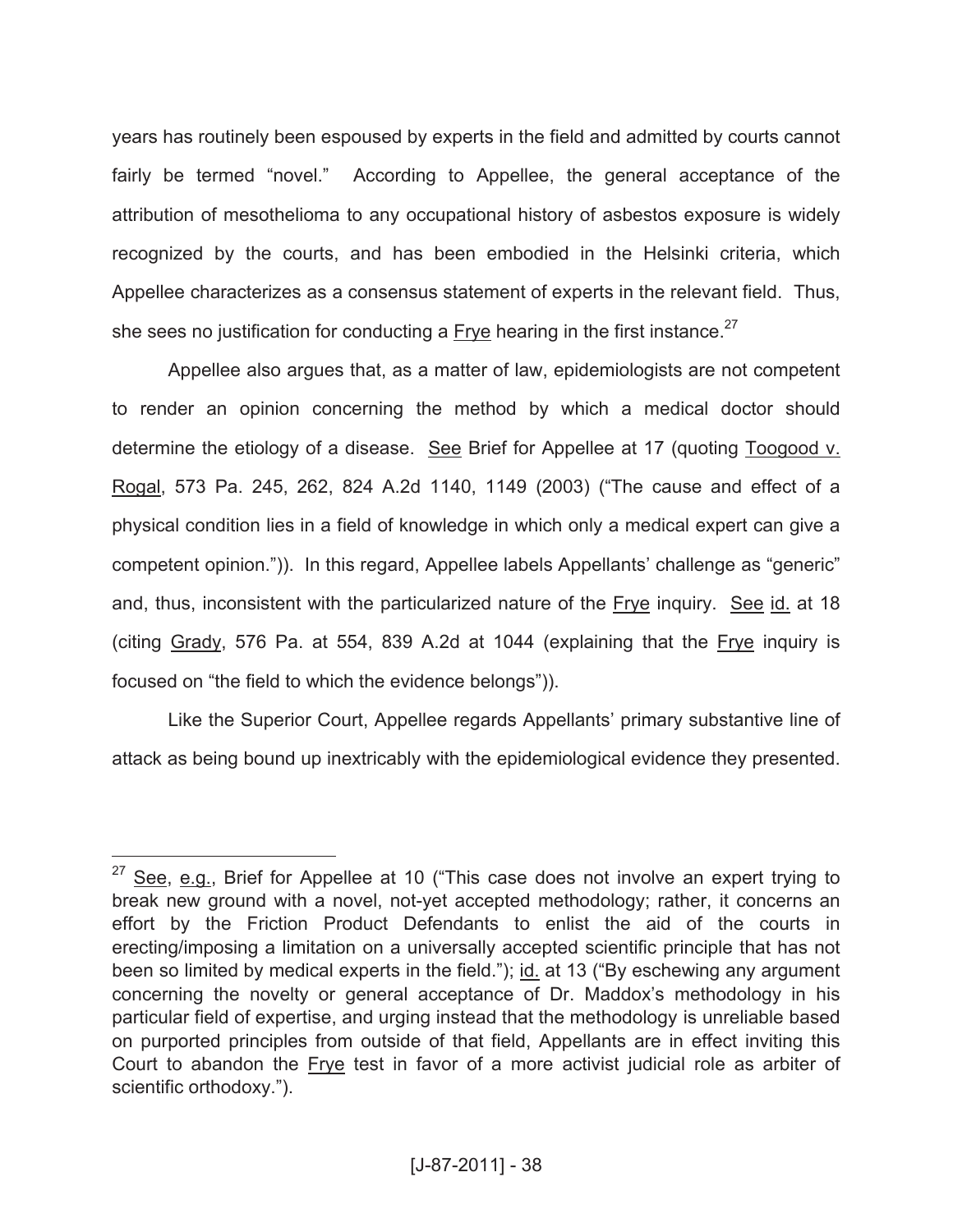She stresses, however, that the trial court refused to address that evidence. $^{28}$ Moreover, she questions its relevance in relation to the position of a practicing pathologist.

Appellee does not squarely address Appellants' arguments concerning differences in potency among asbestos fibers, or the potential that exposure to asbestos from a defendant's product might be minimal in comparison to others. Rather, she focuses, more broadly, on the uniquely strong relationship between asbestos and mesothelioma.<sup>29</sup> Based on this relationship, Appellee asserts, "the accepted method for

 $29$  For instance, Appellee supplies the following quotation:

 $\overline{a}$ 

Mesothelioma is a classic example of a signature disease. A signature disease is one which is "extremely rare in the general population but far more prevalent among those exposed to a particular substance; the disease in a sense bears the signature of the substance." . . .

The causal link between asbestos exposure and mesothelioma contraction has been demonstrated to such a high degree of probability, while at the same time few if any other possible causes have been identified, that a universal causal relationship had been recognized; to wit: if A is diagnosed as having mesothelioma and A was exposed to asbestos, A's exposure to asbestos is recognized to be the cause of A's mesothelioma.

Torregon v. Mobil Oil Corp., 876 So.2d 877, 892-93 (La. Ct. App. 2004) (quoting Daniel A. Farber, Toxic Causation, 71 MINN. L. REV. 1219, 1251-52 (1987)).

 $28$  Additionally, citing to concerns raised by Mr. Chief Justice Castille in his dissenting opinion in Blum, 564 Pa. at 25, 764 A.2d at 14 (Castille, J., dissenting), Appellee suggests that friction-product defendants commissioned the epidemiological studies upon which Appellants rely, and that such involvement impairs their reliability. See, e.g., Brief for Appellee at 22. In reply, Appellants indicate that defendants' involvement was limited to only a few of the relevant studies. See, e.g., Brief for Appellant Ford Motor Company at 19 n.8.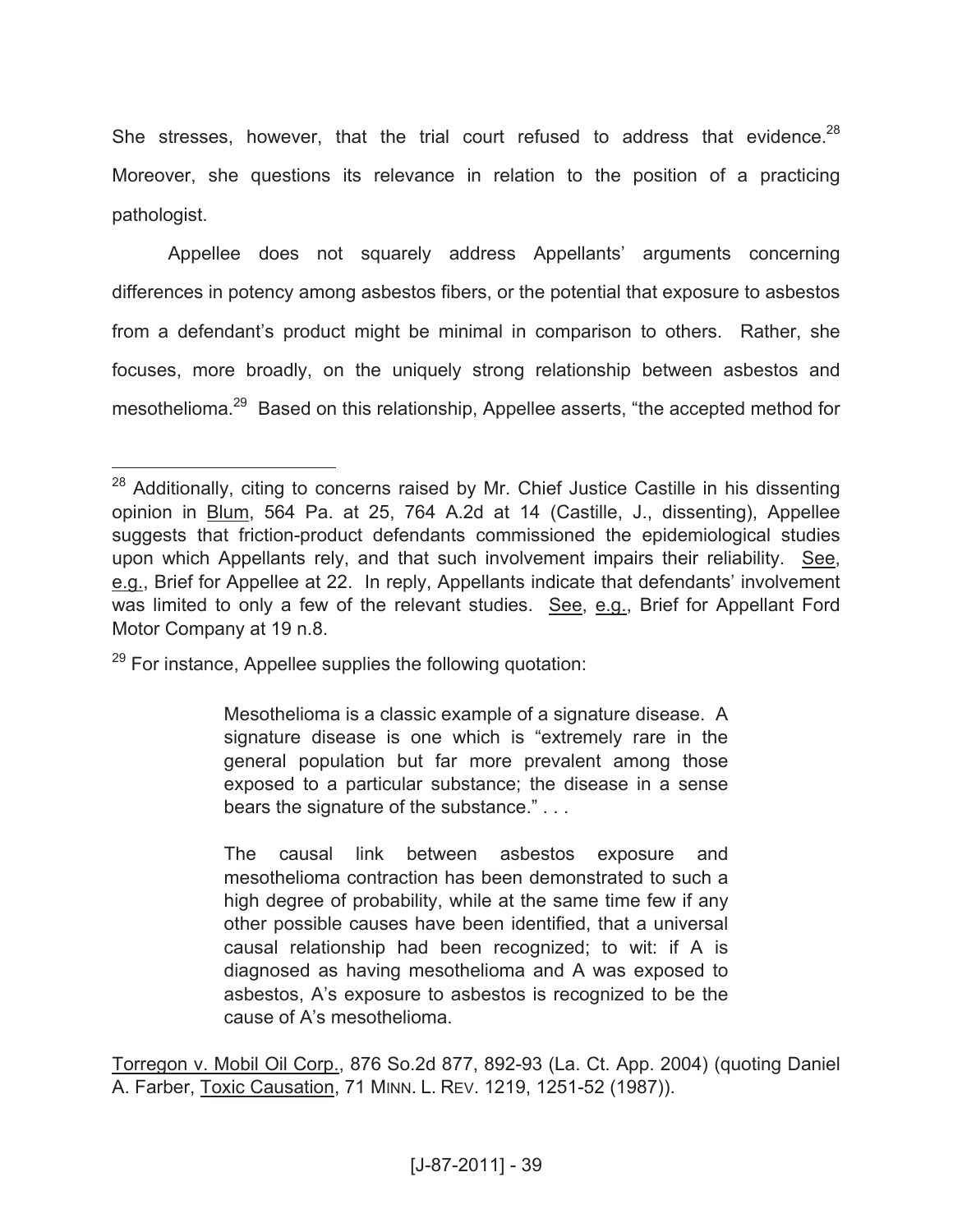causal attribution of mesothelioma is simple: If a subject with mesothelioma has a history of exposure to asbestos, pathologists and other experts in the field of asbestos disease etiology deem the mesothelioma to be caused by the asbestos exposure." Brief for Appellee at 11. According to Appellee, "this principle does not distinguish among types of asbestos, or types of asbestos-containing products, and does not require extensive high-level exposure." Id. at 12. Moreover, because, Appellee contends, the present case involves substantial occupational exposure to asbestoscontaining products over a decades-long career, it is not an appropriate vehicle for addressing issues concerning attribution of disease to de minimus exposure, which Appellee believes is solely the concern of the frequency-regularity-proximity test addressed in Gregg.<sup>30</sup>

According to Appellee, the trial court's conclusion that the methodology underlying the any-exposure opinion lacks general acceptance is not founded upon expert opinion in the relevant field, but, rather, rests entirely on the court's own view of the applicable science. She regards such an approach as being fundamentally inconsistent with the Frye rule, which requires that judges be guided by the scientists, and not the converse. See Grady, 576 Pa. at 557, 839 A.2d at 1044-45; cf. Kennedy v. Collagen Corp., 161 F.3d 1226, 1230 (9th Cir. 1998) ("Judges in jury trials should not exclude expert testimony simply because they disagree with the conclusions of the expert."). See generally Brief for Appellee at 20 ("The reasoning of the Trial Court in the present case illustrates the perils of unguided judicial forays into the realm of science.").

 $30$  In their reply brief, Appellants take issue with Appellee's assertion that Dr. Maddox relied on Mr. Simikian's occupational history, since he testified that he was unfamiliar with it and had no need for it given his any-exposure opinion. See Joint Reply Brief for Appellants at 3 ("Ms. Betz's assertion that Dr. Maddox's opinion was in any manner based on Mr. Simikian's occupational history of exposures is simply a misrepresentation of fact.").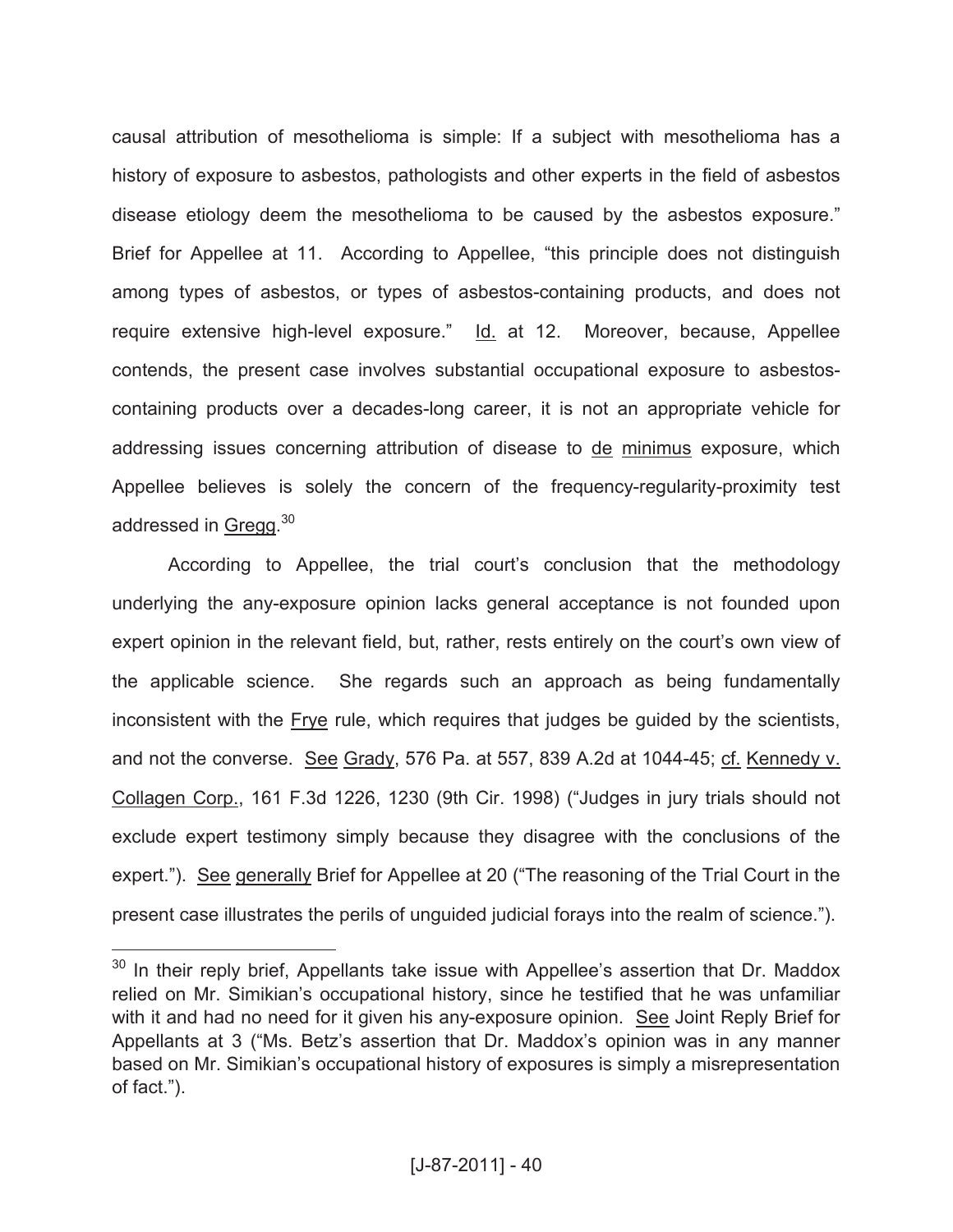With regard to extrapolation, it is Appellee's position that Dr. Maddox did not use this technique as part of his methodology. Appellee sets out her position on this point as follows:

> [T]he Trial Court simply presumed that Dr. Maddox's endorsement of the proposition that every exposure contributes to causation of mesothelioma must have been based upon downward extrapolation. But that presumption was manifestly mistaken. Dr. Maddox did not opine that each exposure was sufficient unto itself to cause mesothelioma, and he did not attempt to attribute Mr. Simikian's disease to a minimal dose. Rather, he testified that every exposure contributes "in a cumulative and doserelated manner." Dr. Maddox's recognition that the cumulative exposure (which is deemed causal under generally accepted principles) is made up of the aggregate of individual exposures does not in any way depend on any method involving downward extrapolation.

Brief for Appellee at 25-26 (citations omitted).<sup>31</sup>

 $\overline{a}$ 

Like Appellants, Appellee also claims the weight of authority from the decisional law is on her side. Cases from other jurisdictions she references include: Berger v. Amchem Prods., 818 N.Y.S.2d 754, 761-62 (Sup. Ct. N.Y. Cnty. 2006) (refusing to conduct a Frye hearing relative to testimony similar to that of Dr. Maddox in an action against defendants including friction-product manufacturers); Chapin v. A&L Parts, Inc., 732 N.W.2d at 587, 587 (Mich. Ct. App. 2007) (approving the admission of the plaintiffs' expert testimony in a similar scenario); see also In re Asbestos Prods. Liab. Litig., No. 10-cv-61118, 2011 WL 605801, at \*7 (E.D. Pa. Feb. 16, 2011) (citing the Superior

 $31$  In this way, like Dr. Maddox, Appellee appears to prefer to address general rather than substantial-factor causation. However, there should be no mistake, based on this record, that Judge Colville's primary concern from the outset was with the use of the any-exposure theory to prove substantial-factor causation.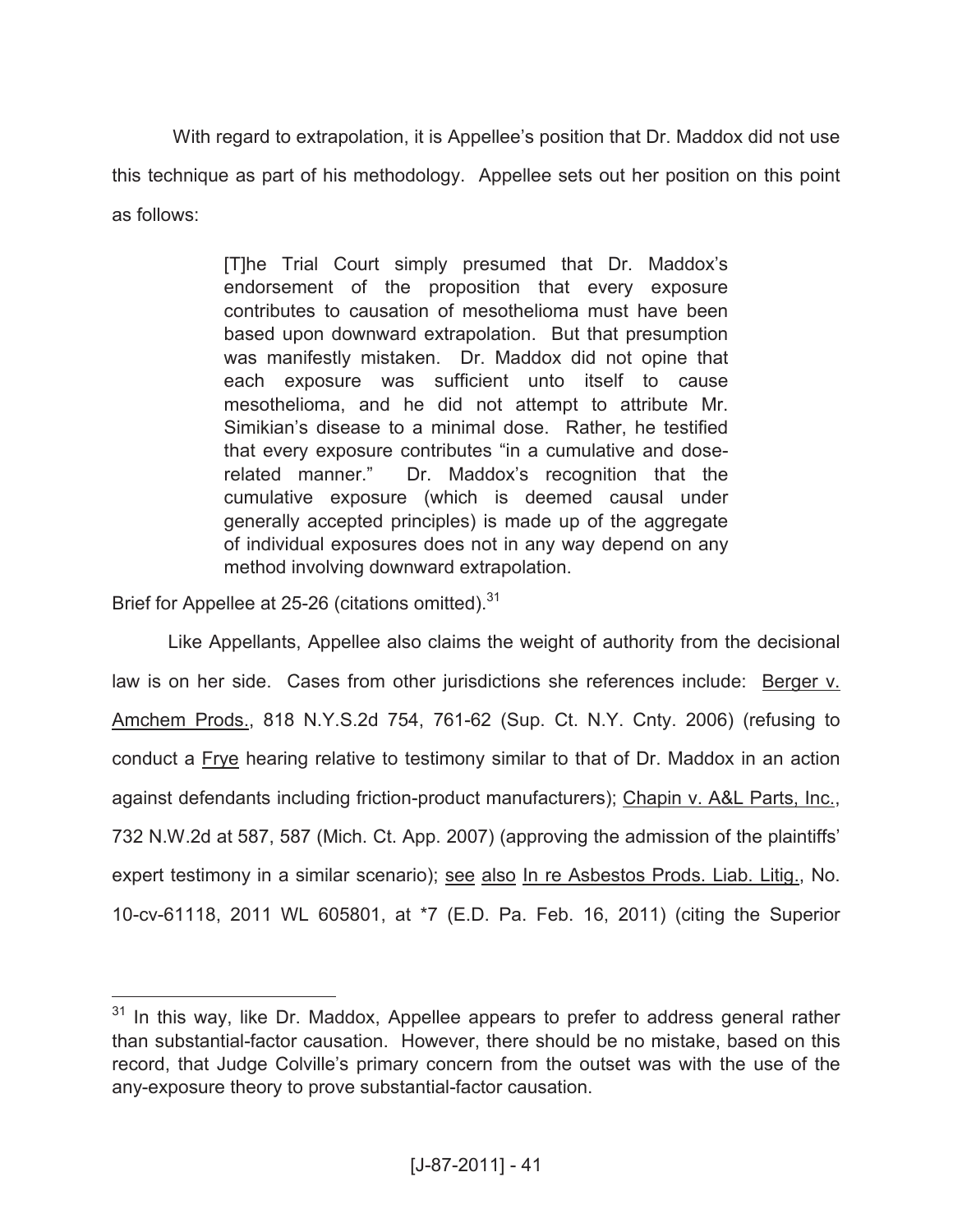Court's Betz decision with approval and finding the any-exposure opinion "sufficiently reliable to meet the admissibility standard" of Federal Rule of Evidence 702).

Appellee finds it to be the consensus view of experts in the field of asbestos disease etiology, that, where a mesothelioma subject has a history of exposure, the disease is attributable to that exposure, with every instance in the pre-latency time period contributing. Under Frye, she maintains, an expert should be permitted to testify consistently with such asserted consensus view. It is her position that any assessment concerning the substantiality of any particular subset of the exposure history is solely for the jury. See Brief for Appellee at 28; accord N.T., Aug. 17, 2005, at 120 (reflecting the argument of a plaintiff's counsel that "[w]e just have to say he breathed some fibers").

#### **III. Discussion**

#### **A. The Decision to Conduct a Frye Hearing**

At the outset, we find Judge Colville's decision to conduct a Frye hearing concerning the any-exposure opinion to be appropriate.

There is inherent tension among the various measures for admissibility of expert testimony. The threshold common law test requires merely some reasonable pretension to specialized knowledge. See, e.g., Miller v. Brass Rail Tavern, Inc., 541 Pa. 474, 480, 664 A.2d 525, 528 (1995). Our evidentiary rules, on the other hand, suggest trial courts may take a greater role in assessing whether the testimony will assist the trier of fact to understand the evidence or determine a fact in issue, see Pa.R.E. 702, and in screening evidence to avoid unfair prejudice, confusion of the issues, or misleading of the jury, see Pa.R.E. 403. For better or for worse, however, in the context of the more conventional realms of science, the Pennsylvania decisions tend to downplay the courts' screening function. See, e,g, Commonwealth v. Nazarovitch, 496 Pa. 97, 101, 436 A.2d 170, 172 (1981) ("'[C]ourts will go a long way in

## [J-87-2011] - 42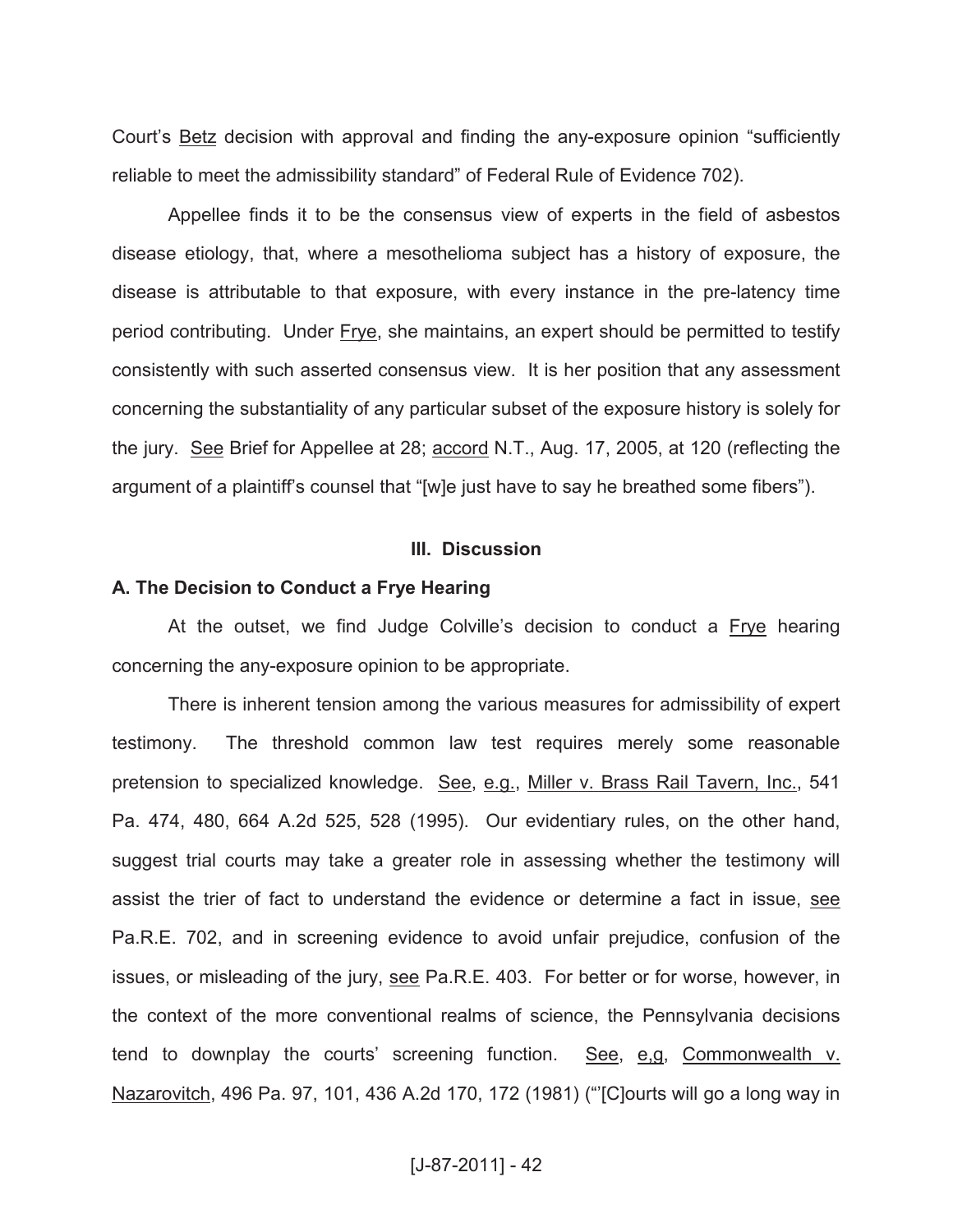admitting expert testimony deduced from a well-recognized scientific principle or discovery[.]" (quoting Frye, 293 F. at 1014)). A manifestation of this trend is that challenges generally are vetted through the Frye litmus, which winnows the field of the attacks by application of the threshold requirement of novelty. See Grady, 576 Pa. at 555, 839 A.2d at 1043-44. 32

Various reasons underlie the preference to limit the courts' involvement in determining the admissibility of scientific evidence. There is the concern that liberality in allowing challenges would substantially increase the number of challenges (and cases in which lengthy pre-trial proceedings would ensue). The competency of trial judges to accept or reject scientific theories remains a legitimate subject of controversy. Additionally, a claim or defense in many cases may rise or fall based upon expert testimony and, therefore, there is some reluctance on the part of courts to deprive litigants of their day in court.

On the other hand, this Court has recognized the influential nature of expert testimony on complex subjects, and the potential that distortions have to mislead laypersons. See id. at 558, 839 A.2d at 1045; Topa, 471 Pa. at 231-33, 369 A.2d at 1281-82. It would be naïve, in this regard, to assume that the possibility for distortion is limited to the very newest realms of science. Cf. Grady, 576 Pa. at 557, 839 A.2d at 1045 (explaining that Frye applies not only to novel science, but also where scientific methods are utilized in a novel way).

We therefore agree with Appellants that a reasonably broad meaning should be ascribed to the term "novel." Furthermore, we conclude that a Frye hearing is warranted when a trial judge has articulable grounds to believe that an expert witness

 $32$  This case was not selected as a vehicle to assess what force Rules 702 and 403 have, in the arena of scientific evidence, apart from Frye. Our only point here is that many of the challenges currently are being channeled through Frye.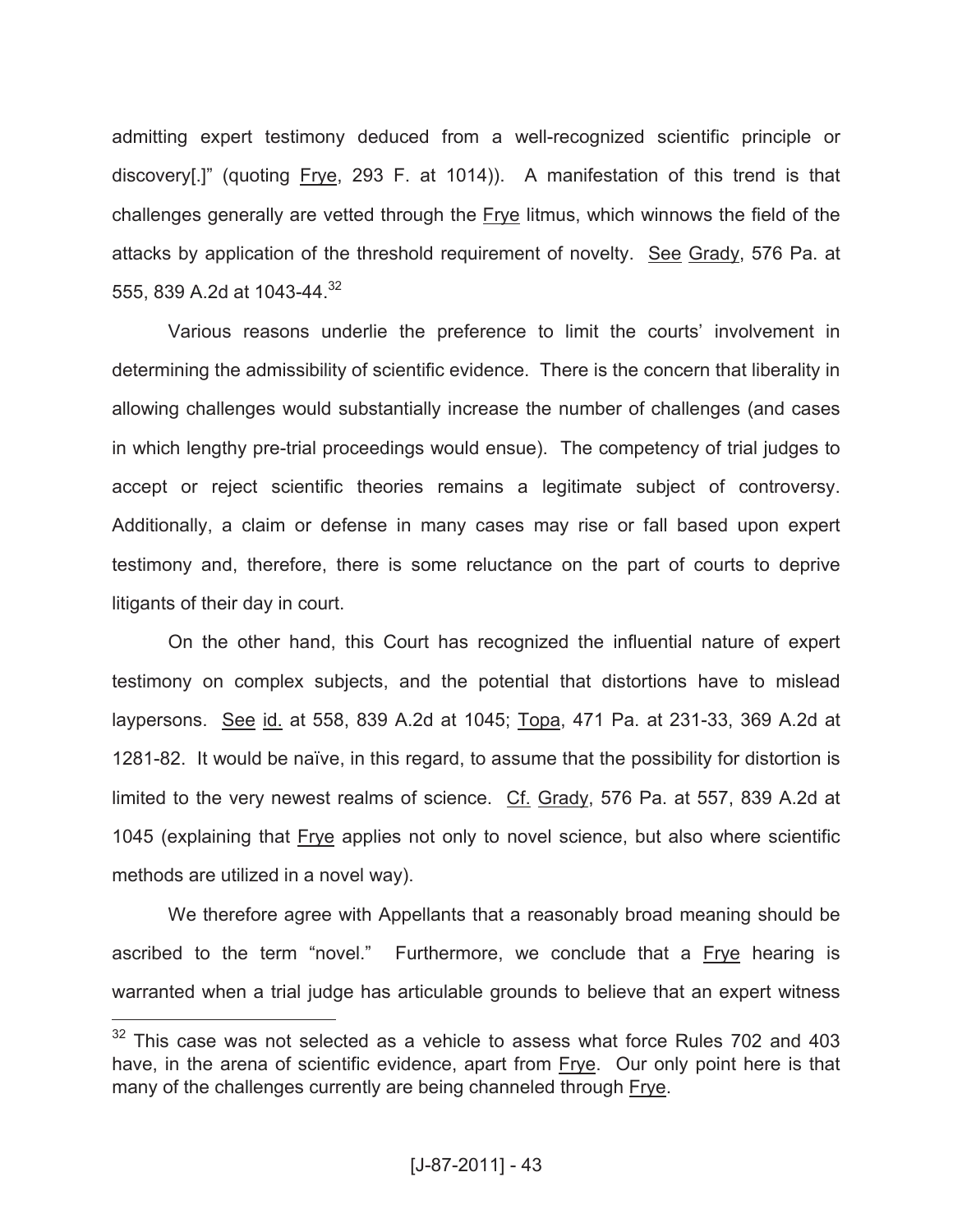has not applied accepted scientific methodology in a conventional fashion in reaching his or her conclusions. Accord id. We believe a narrower approach would unduly constrain trial courts in the appropriate exercise of their discretion in determining the admissibility of evidence. See id. at 559, 839 A.2d at 1046.

In the present case, Judge Colville was right to be circumspect about the scientific methodology underlying the any-exposure opinion. He spent considerable time listening to the attorneys' arguments but was unable to discern a coherent methodology supporting the notion that every single fiber from among, potentially, millions is substantially causative of disease. Moreover, he appreciated the considerable tension between the any-exposure opinion and the axiom (manifested in myriad ways both in science and daily human experience) that the dose makes the poison. Contrary to the perspective of the Superior Court majority, Judge Colville was not misguided in his desire to probe how Dr. Maddox could simultaneously maintain that mesothelioma is dose-responsive and that each and every fiber among millions is substantially causative. $33$ 

As is also reflected above, the any-exposure opinion is also very significant, in that it obviates the necessity for plaintiffs to purse the more conventional route of establishing specific causation (for example, by presenting a reasonably complete

 $\overline{a}$ 

Indus. Union Dep't, AFL-CIO, 448 U.S. at 632 n.33, 100 S. Ct. at 2859 n.33 (quoting Am. Petrolium Inst. v. OSHA, 581 F.2d 493, 504 n.24 (5th Cir. 1978)).

 $33$  As the United States Supreme Court has explained:

A dose-response curve shows the relationship between different exposure levels and the risk of cancer [or any other disease] associated with those exposure levels. Generally, exposure to higher levels carries with it a higher risk, and exposure to lower levels is accompanied by a reduced risk.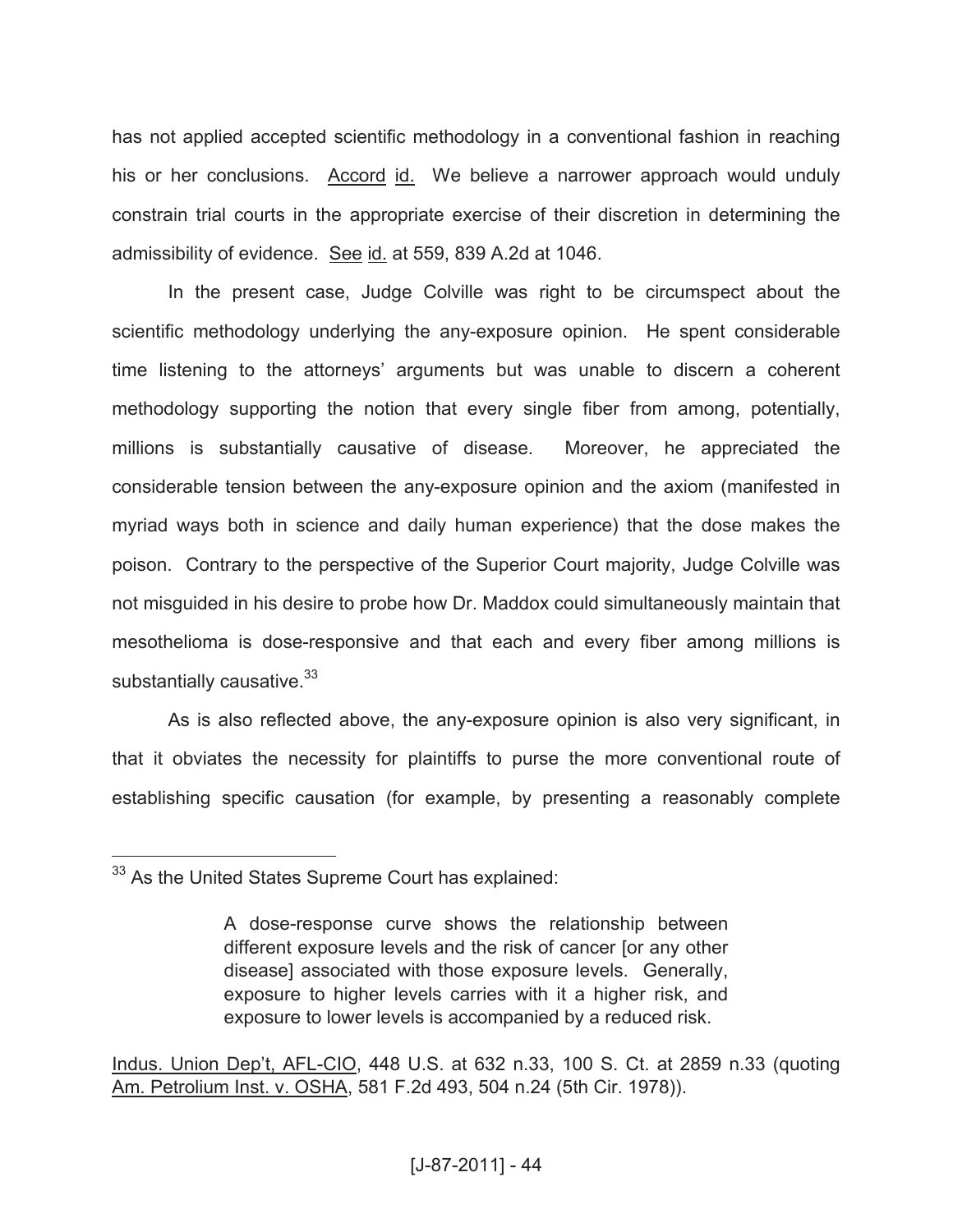occupational history and providing some reasonable address of potential sources of exposure other than a particular defendant's product). Given both the controversial nature of the any-exposure opinion and its potency in asbestos litigation, Judge Colville pursued the sensible course of permitting evidentiary development so that he could make an informed assessment. Indeed, the Superior Court majority appeared to recognize that "the attempt to link low-level exposure to toxic [substances] with human disease . . . stand at the frontier of current medical and epidemiological inquiry." Betz, 998 A.2d at 982 (quoting Ferebee, 736 F.2d at 1534). It also should have appreciated, then, that the any-exposure opinion is precisely the sort of evidence that merits thoughtful inquiry, as undertaken by Judge Colville.

## **B. The Appellate Standard of Review**

While the orders before the Superior Court awarded summary judgment, an appeal of a final order subsumes challenges to previous interlocutory decisions such as Judge Colville's Frye ruling. See K.H. v. J.R., 573 Pa. 481, 493-94, 826 A.2d 863, 870- 71 (2003). Generally, the appropriate appellate standard of review is the one pertaining to the underlying ruling. See Gallagher v. PLCB, 584 Pa. 362, 377 n.11, 883 A.2d 550, 559 n.11 (2005). In the context of Judge Colville's Frye ruling, therefore, the abuse of discretion standard applies. See Grady, 576 Pa. at 559, 839 A.2d at 1046. We also observe that the plaintiffs, as the proponents of expert scientific evidence, bore the burden of establishing all of the elements supporting its admission. See id. at 558, 839 A.2d at 1045.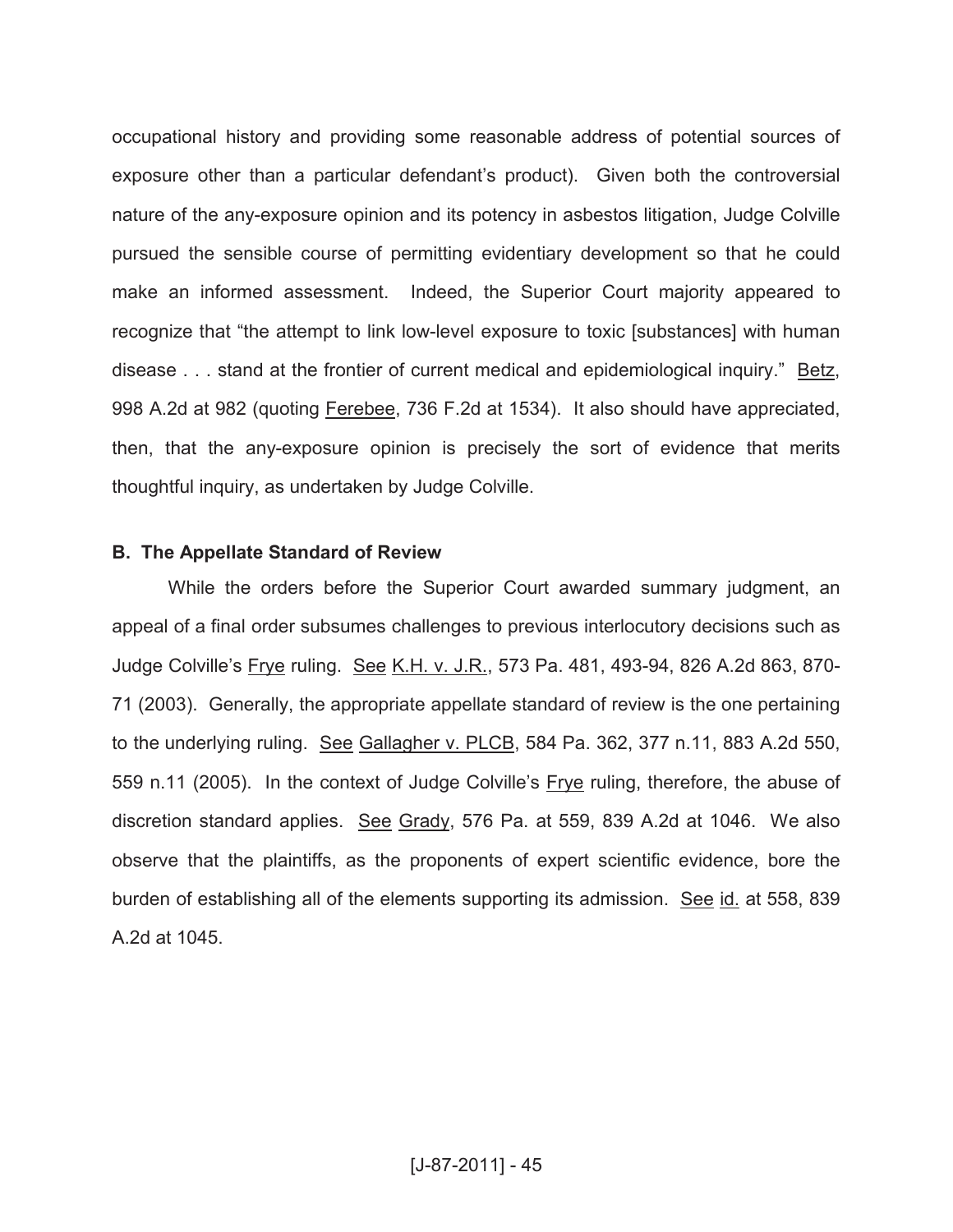## **C. The Relevant Field of Science**

As discussed previously, Appellee takes the position that the defendants could not address the methodology of a pathologist, Dr. Maddox, through the testimony of risk assessors, toxicologists, and epidemiologists. We disagree.

Dr. Maddox identified himself as a community hospital pathologist "try[ing] to present the medical literature as I understand it." N.T., Oct. 17, 2005 (p.m.), at 89-90. He did not indicate, however, that his opinion was based on a particular clinical diagnosis; indeed, he expressed no familiarity whatsoever with Mr. Simikian's individual circumstances. Instead, Dr. Maddox offered a broad-scale opinion on causation applicable to anyone inhaling a single asbestos fiber above background exposure levels. In doing so, he took it upon himself to address (and discount) the range of the scientific literature, including pertinent epidemiological studies.

Dr. Maddox's any-exposure opinion simply was not couched in terms of a methodology or standard peculiar to the field of pathology. Accord Brief for Amici Scientists at 47 ("Physicians do not assign causation every day. That is not part of clinical practice."). Rather, he explained that it was based on the interpretation of "dose response curves in terms of pharmacology and toxicology." N.T., Oct. 17, 2005 (p.m.), at 90; see also id. at 153 (articulating the pathologist's risk-related perspective as "a standard principle with toxic exposures to tobacco, to asbestos, any of these materials."). Indeed, the pathologist acknowledged that the rendition of a broad and generally applicable opinion concerning specific causation was outside the range of his usual professional activities. See id. at 79-80 ("[M]ost of my day-to-day work deals with individual patients, not with groups of patients that epidemiologic concepts will be used upon. So, . . . most of the time the material on the patient is brought to me with a question of do you see a mesothelioma in this shipyard worker.").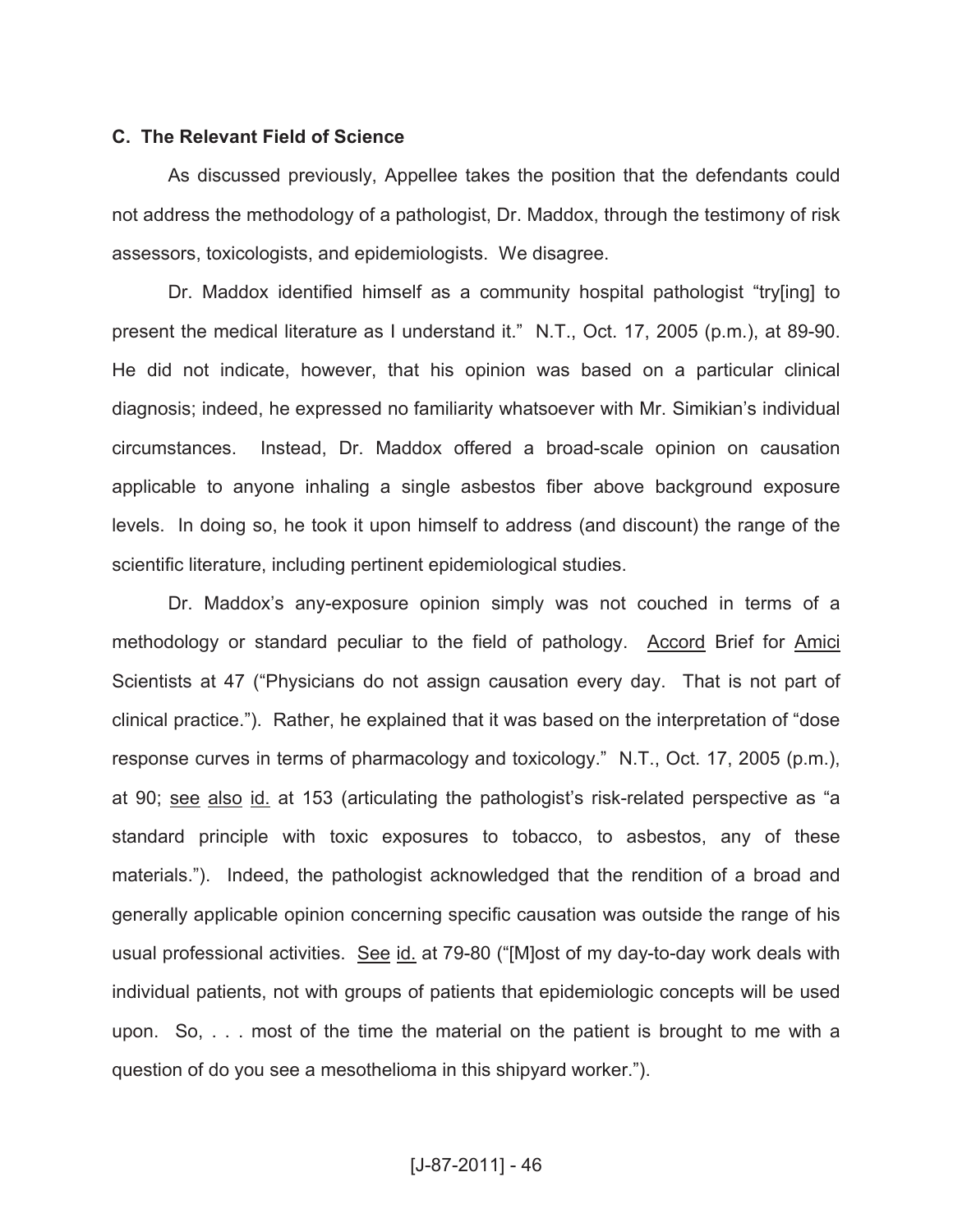Moreover, as is clear from various passages of Dr. Maddox's testimony set forth in our discussion of the background, his opinion was plainly grounded on risk assessment. In this regard, the following comment of Dr. Paustenbach's carries a fair amount of resonance:

> I don't think [risk assessment] is in the realm of pathologists anyway. I think it is in the realm of toxicologists and risk assessors. Our training is in that.

N.T., Oct. 17, 2005 (p.m.), at 179. Dr. Teta also testified that scientific methodology with respect to disease causation is her core discipline as an epidemiologist. See N.T., Oct. 18, 2005 (p.m.), at 11. Judge Colville did not err in entertaining the testimony of these witnesses on subjects which are not within the particular expertise of a pathologist, but, rather, are interdisciplinary in character.

#### **D. The Any-Exposure Opinion**

The understanding that Dr. Maddox's any-exposure opinion is fundamentally riskbased undergirds the primary conceptual concern of the common pleas court. Judge Colville reasonably questioned how it was -- if all Dr. Maddox could say is that a risk attaches to a single asbestos fiber -- that he could also say that such risk is substantial when the test plaintiffs may have been (and likely were) exposed to millions of other fibers from other sources including background exposure.

Appellee attempts to answer this question by shifting the focus back to Mr. Simikian's particular instance, arguing that -- in light of his more than four-decade history as an automotive mechanic -- his is not a case of de minimus occupational exposure. The difficulty, however, is that this case was selected among test cases for the any-exposure opinion as a means, in and of itself, to establish substantial-factor causation. In this regard, the plaintiffs repeatedly advised Judge Colville that there was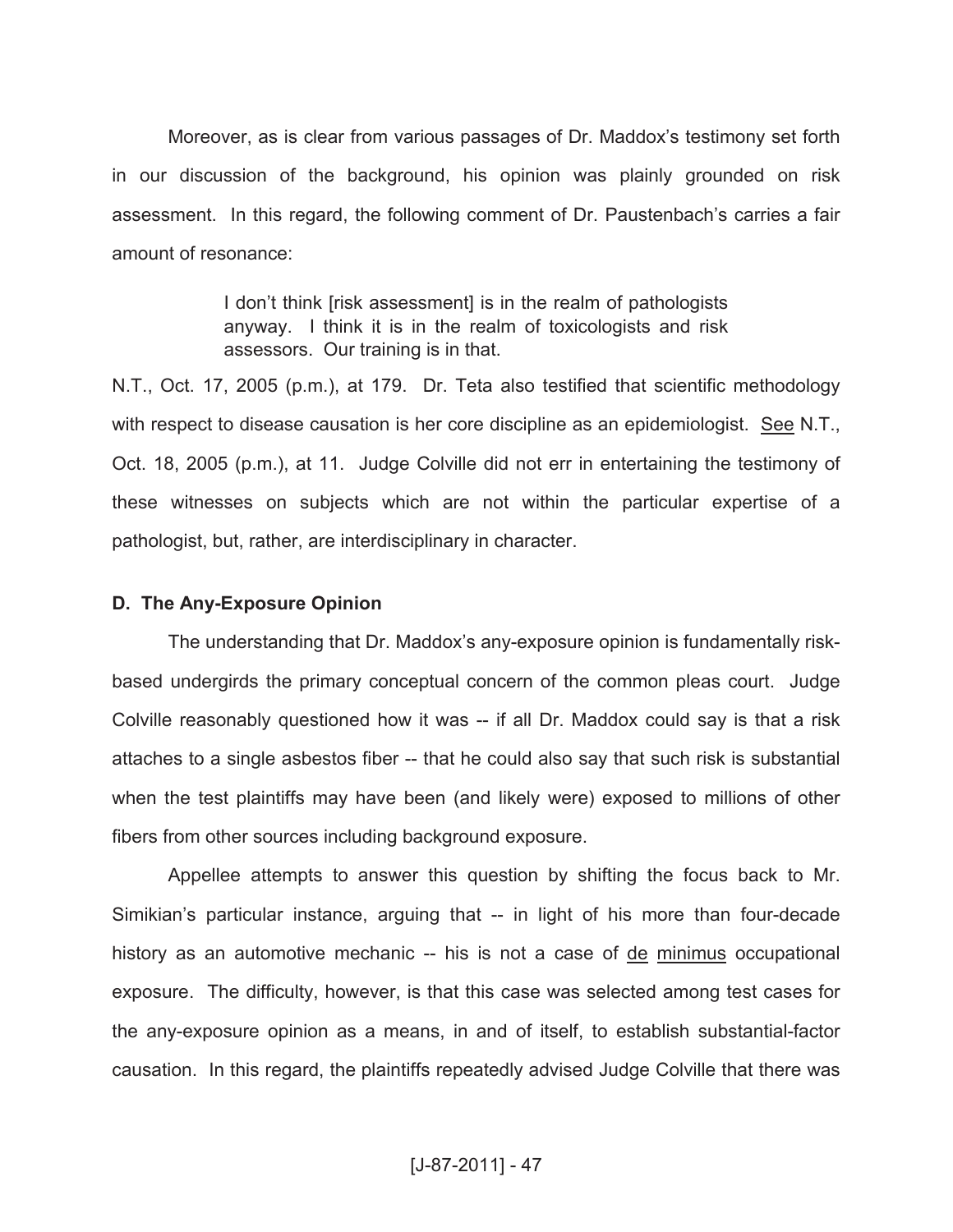no need for them to discuss individual exposure histories, so long as they could establish exposure to at least a single fiber from each defendant's product. See N.T., Aug. 17, 2005, at 76 ("As a matter of law, you just say, hey, you breathed asbestos from a product, oh, you are going to the jury."); id. at 120 ("We don't have to show the amount of fibers. We just have to say he breathed some fibers."). Moreover, Dr. Maddox rendered his opinion without being prepared to discuss the circumstances of any individual's exposure. At this late juncture in the litigation, Appellee cannot redirect the focus of the Frye hearing, which is the subject of our present review.  $34$ 

Appellee's efforts to invoke case reports, animal studies, and regulatory standards are also ineffectual in terms of substantial-factor causation, since the most these can do is suggest that there is underlying risk from the defendants' products, a proposition with which Judge Colville did not disagree.<sup>35</sup> Judge Colville was more concerned with the assessment of substantiality.

In this regard, Dr. Maddox's any-exposure opinion is in irreconcilable conflict with itself. Simply put, one cannot simultaneously maintain that a single fiber among millions is substantially causative, while also conceding that a disease is dose responsive. Cf. supra note 25 (citing cases). Indeed, it is worth repeating the following excerpt from the pathologist's own testimony making the point:

 $34$  This is not to say that there may not have been other evidence upon which Appellee might have relied to avoid the summary judgment ruling which ensued in her case after the more generic Frye determination covering all of the test cases. In light of the limited grant of our review, see Betz v. Pneumo Abex LLC, 607 Pa. 620, 9 A.3d 1134 (2010) (per curiam), we refrain from comment on this separate question.

 $35$  As to the Helsinki criteria, Appellants correctly observe that these do not embody the any-exposure theory. In any event, Dr. Maddox's explanation that "I know that in medic[o]legal circles you will find that it is fairly widely known and fairly widely used," see N.T., Oct. 17, 2005 (p.m.), at 32-33, is unpersuasive in terms of general acceptance in the scientific community pertaining to risk assessment and substantiality of causation.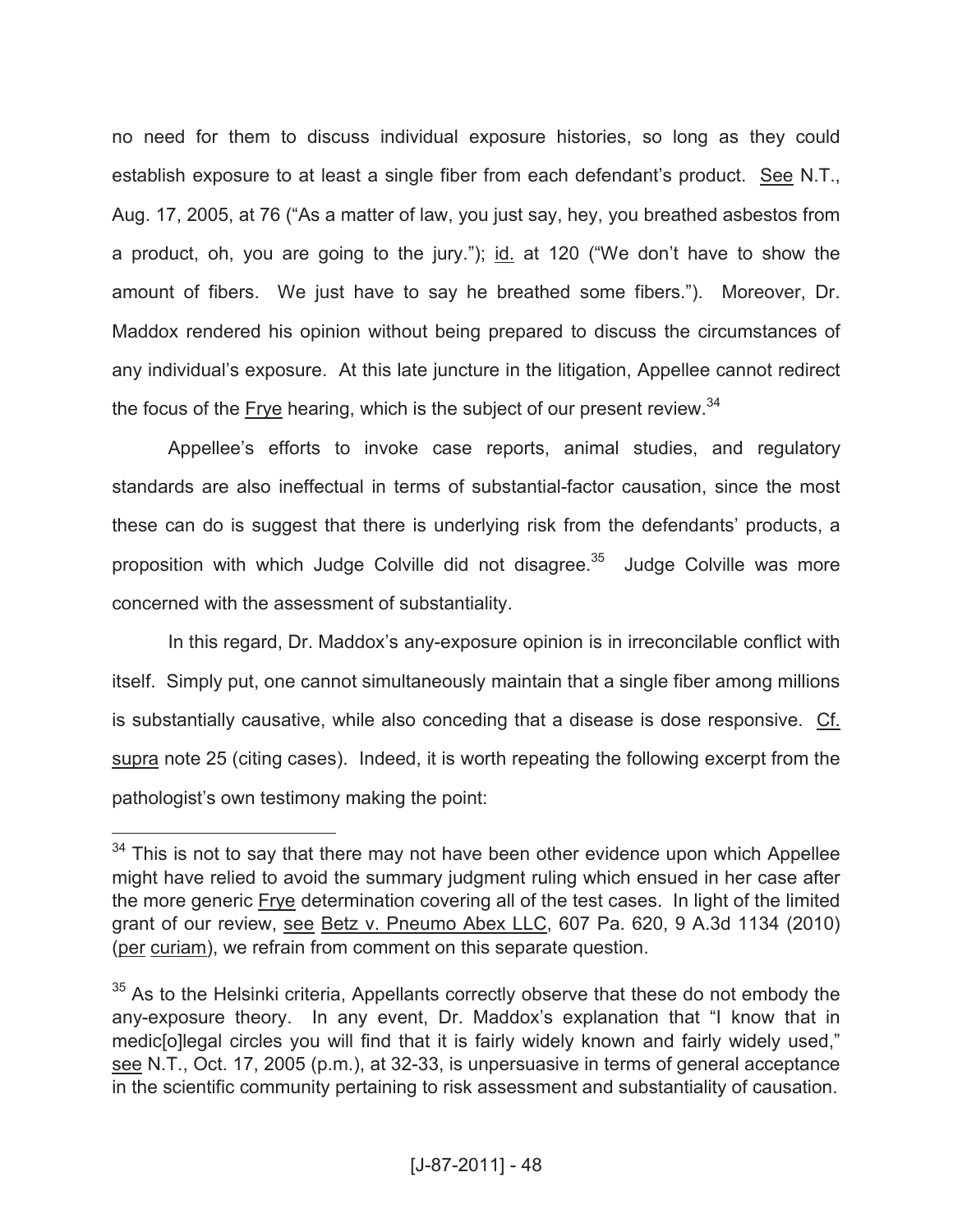Now, individual exposures differ in the potency of the fiber to which an individual is exposed, to the concentration or intensity of the fibers to which one is exposed, and to the duration of the exposure to that particular material. So those are the three factors that need to be considered in trying to estimate the relative effects of different exposures. But all exposures have some effect.

N.T., Oct. 17, 2005 (p.m.), at 37 (emphasis added). The any-exposure opinion, as applied to substantial-factor causation, does not consider the three factors which Dr. Maddox himself explains "need to be considered in trying to estimate the relative effects of different exposures." Id.<sup>36</sup>

Thus, Dr. Maddox's explanations do not undercut, but rather support, what we said in Gregg:

> We appreciate the difficulties facing plaintiffs in this and similar settings, where they have unquestionably suffered harm on account of a disease having a long latency period

 $\overline{a}$ 

The comments to the Second Restatement of Torts recognize that a proportionate evaluation may be required in a reasoned assessment of substantial-factor causation. RESTATEMENT (SECOND) OF TORTS, §433, cmt. d (1965) ("Some other event which is a contributing factor in producing the harm may have such a predominant effect in bringing it about as to make the effect of the actor's negligence insignificant and, therefore, to prevent it from being a substantial factor."). Notably, this Court has cited Section 433 as consistent with Pennsylvania law. See Vattimo v. Lower Bucks Hosp., Inc., 502 Pa. 241, 246-47, 465 A.2d 1231, 1233-34 (1983).

 $36$  Cf. Brief for Appellant Allied Signal, Inc. at 13 ("Simply stated, plaintiff's experts in this case, as well as in other asbestos cases, have never been able to explain the scientific and logical implausibility of agreeing to the premise that a lifetime of breathing asbestos in the ambient air will not harm a person, while on the other hand arguing that every breath of asbestos from a defendant's product, no matter how inconsequential, will." (emphasis deleted)). See generally I.J. Selikoff et al., The Occurrence of Asbestosis Among Insulation Workers in the United States, 132 ANN. N.Y. ACAD. SCI. 139 (1965) ("The different occupations vary widely in important respects; in intimacy, intensity and duration of exposure, in variety and grade of asbestos used, in working conditions, in concomitant exposure to other dusts or inhalants.").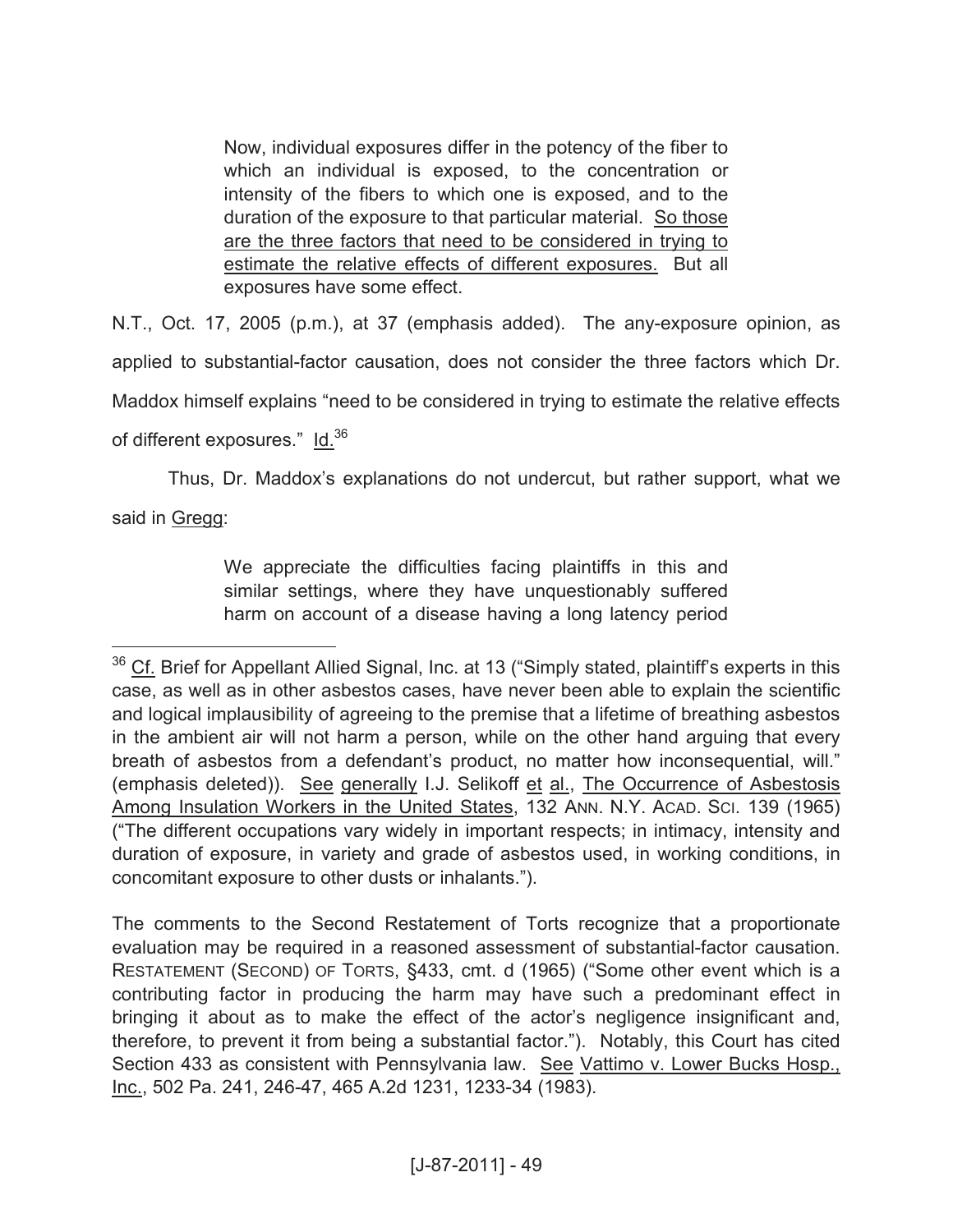and must bear a burden of proving specific causation under prevailing Pennsylvania law which may be insurmountable. Other jurisdictions have considered alternate theories of liability to alleviate the burden. See, e.g., Menne v. Celotex Corp., 861 F.2d 1453, 1464-70 (10th Cir. 1988). See generally Comment, The Threshold Level of Proof of Asbestos Causation: The "Frequency, Regularity and Proximity Test" and a Modified Summers v. Tice Theory of Burden-Shifting, 24 CAP. U.L. REV. 735 (1995).[<sup>fn</sup>]. Such theories are not at issue in this case, however, and we do not believe that it is a viable solution to indulge in a fiction that each and every exposure to asbestos, no matter how minimal in relation to other exposures, implicates a fact issue concerning substantial-factor causation in every "directevidence" case. The result, in our view, is to subject defendants to full joint-and-several liability for injuries and fatalities in the absence of any reasonably developed scientific reasoning that would support the conclusion that the product sold by the defendant was a substantial factor in causing the harm.

[fn]. Notably, under some of these theories, in recognition of the fact that a defendant may be held liable under less than substantial-factor causation, relief from joint and several liability may be available. See Menne, 861 F.2d at 1468 n.22.

Gregg, 596 Pa. at 291-92, 943 A.2d at 226-27.

 $\mathcal{L}=\{1,2,3,4,5\}$ 

In this regard, the analogies offered by Dr. Maddox in support of his position convey that it is fundamentally inconsistent with both science and the governing standard for legal causation. The force of his marbles-in-a-glass illustration changes materially upon the recognition that, to visualize this scenario in terms of even a rough analogy, one must accept that the marbles must be non-uniform in size (as asbestos fibers are in size and potency), microscopic, and million-fold. From this frame of reference, it is very difficult to say that a single one of the smallest of microscopic marbles is a substantial factor in causing a glass of water to overflow.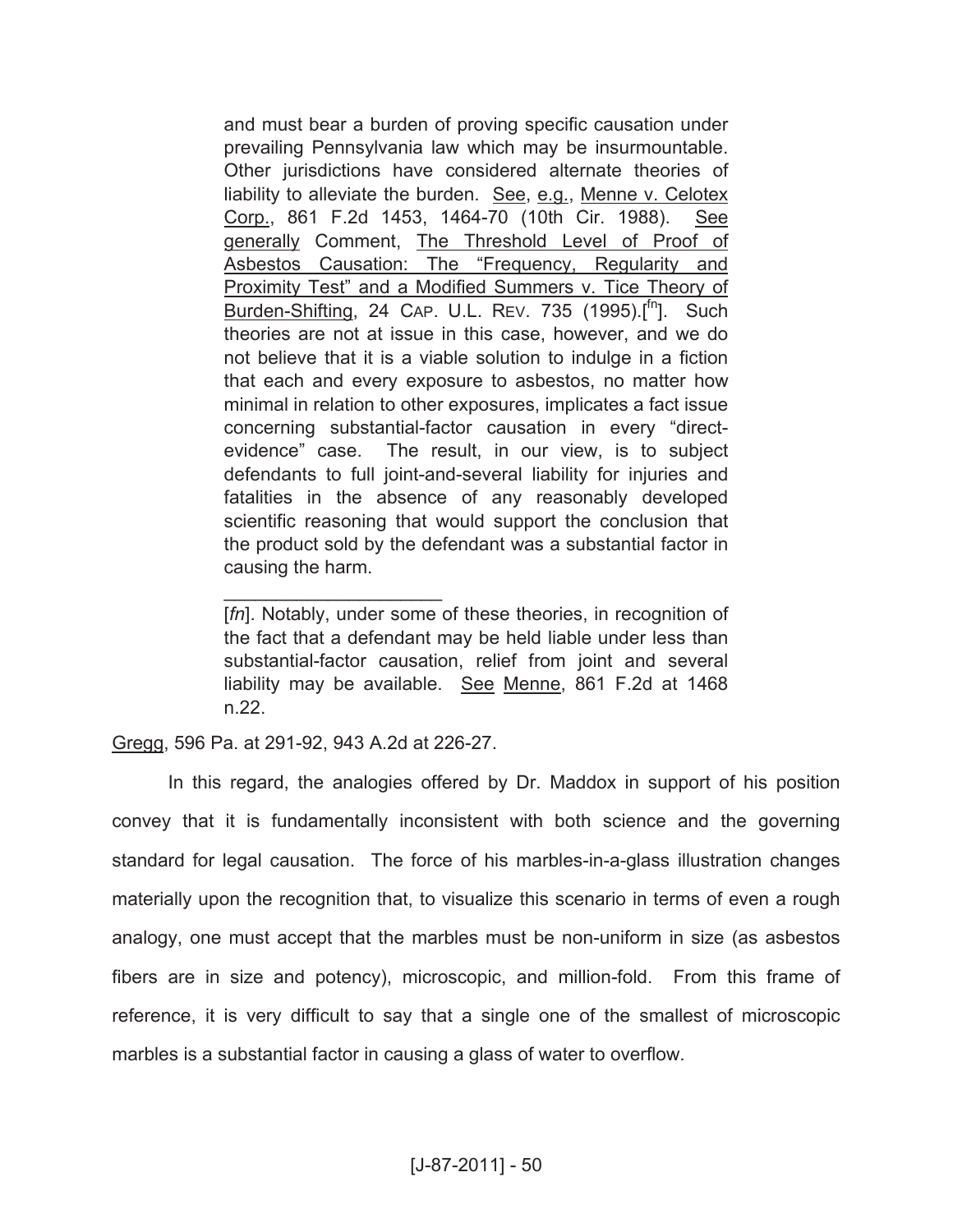Next, Dr. Maddox said that his opinion is akin to the sentiment that every soldier in the field has a substantial effect on the outcome of a war. While we agree with the pathologist that this is true in a figurative and honorary fashion, we fail to see that this analogy bears any connection whatsoever to science. The same is true of his Ellis Island comment. N.T., Oct. 17, 2005 (p.m.), at 141 ("Once [a fiber] enters the body through the nose, then it doesn't matter where it came from. Then everything becomes equal. That is Ellis Island. You are an American then."). Dr. Maddox's boxer analogy is as inconsistent with human experience as it is with science, as the difference between a glancing blow to the shoulder and a knockout punch to the jaw is commonly understood. Finally, with regard to the cigarette analogy, Dr. Maddox offered no scientific basis for concluding that a single cigarette of the potentially half-million a person might smoke in a lifetime is substantially causative of such person's lung cancer.

In terms of the epidemiological studies, while Judge Colville declined to squarely address these (thereby narrowing our own review), it is worth noting that Dr. Maddox took the opportunity to discount these studies while avoiding further elaboration upon his explanation that he was "not really prepared to discuss epidemiology with you." N.T., Oct. 17, 2005 (p.m.), at 112. It is very difficult to credit an expert's assessment of studies which he discounts but is unwilling or unprepared to discuss. Compare Blum, 564 Pa. at 7-8 n.5, 764 A.2d at 5 n.5 (criticizing the methodology of a medical doctor who "worked backwards through the science, from the statistical results back to the original mere associations that led to the studies in the first place"), with N.T., Oct. 17, 2005 (p.m.), at 12 (reflecting the testimony of Dr. Maddox that, "in the context of all the other small steps that I have tried to illustrate, I think the case reports to me are more persuasive than are the epidemiologic studies which are really inconclusive."); cf. Norris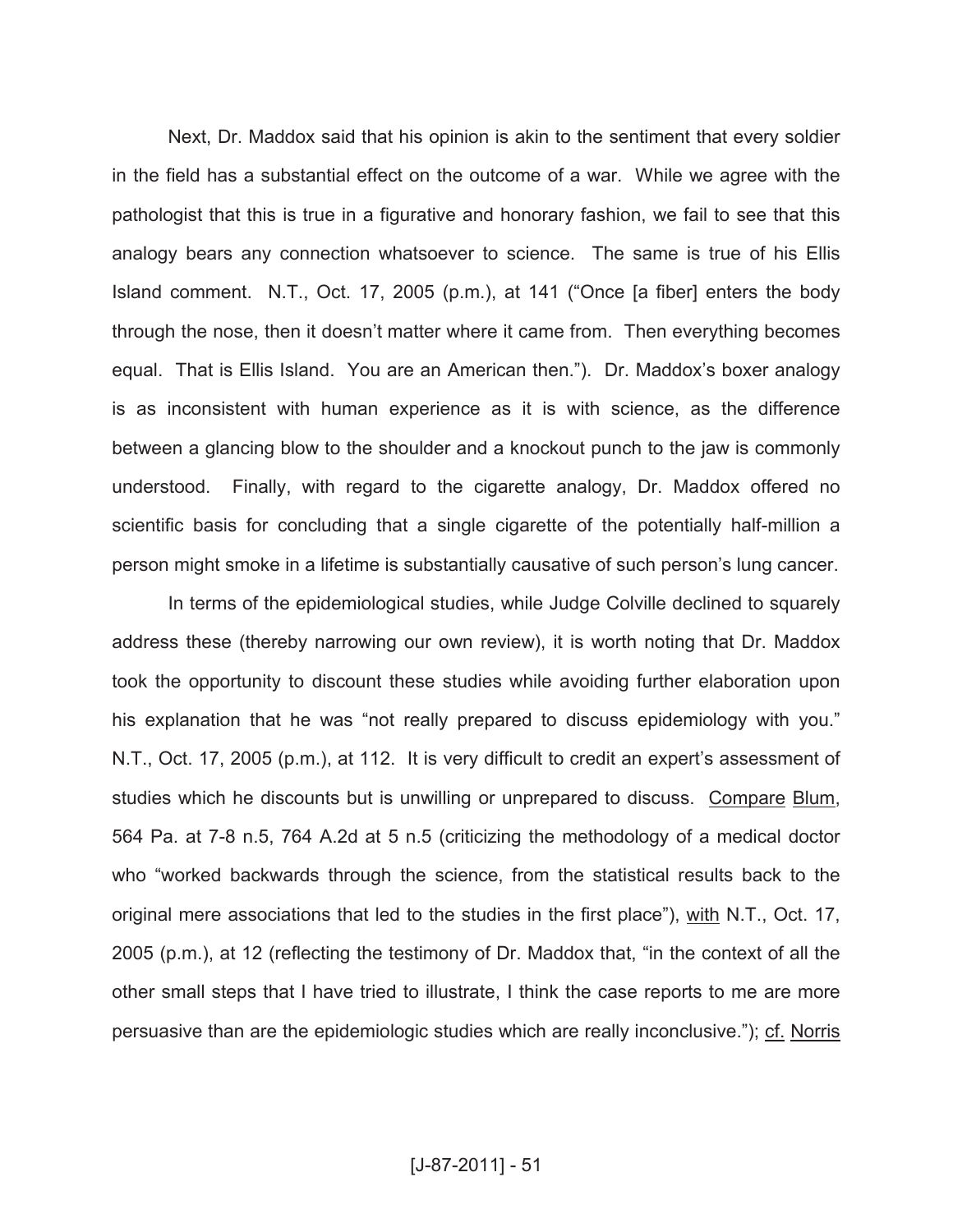v. Baxter Healthcare Corp., 397 F.3d 878, 882 (10th Cir. 2005) (explaining that, "where epidemiology is available, it cannot be ignored.").

While the Superior Court is correct that Judge Colville did not embellish his opinion with specific citations to the record, his findings and conclusions are amply supported throughout that record nonetheless. As reflected above, defense witnesses testified that Dr. Maddox's methodology did not follow any acceptable scientific practice, inter alia, in that it contained large analytical gaps; was in conflict with the doseresponse relationship; and was internally inconsistent. In this regard, as well, we agree with Appellants that the breadth and character of an expert's extrapolations are relevant to the scientific acceptance of his methodology. The alternative is to permit experts to evade a reasoned Frye inquiry merely by making references to accepted methods in the abstract.

Finally, in other opinions approving the any-exposure opinion, the Superior Court has relied on a passage from Tragarz v. Keene Corp., 980 F.2d 411, 421 (7th Cir. 1992), for the proposition that "[w]here there is competent evidence that one or a de minimis number of asbestos fibers can cause injury, a jury may conclude the fibers were a substantial factor in causing a plaintiff's injury." Howard v. A.W. Chesterton Co., 31 A.3d 974, 983 (Pa. Super. 2011) (quoting Tragarz, 980 F.2d at 421); Estate of Hicks, 984 A.2d at 957 (same). Tragarz did not elaborate on the difficulties involved in a comparative assessment of impact among differing exposures, something Dr. Maddox has acknowledged is required for causal attribution as a matter of science, as it is under Pennsylvania law. Accord Gregg, 596 Pa. at 291-92, 943 A.2d at 226-27. Moreover, the Seventh Circuit's comment is based on its understanding of Illinois tort law and is drawn from an Illinois court's decision in Wehmeier v. UNR Industries, Inc., 572 N.E.2d 320 (III. App. Ct. 1991). See Tragarz, 980 F.2d at 421. Wehmeirer, however,